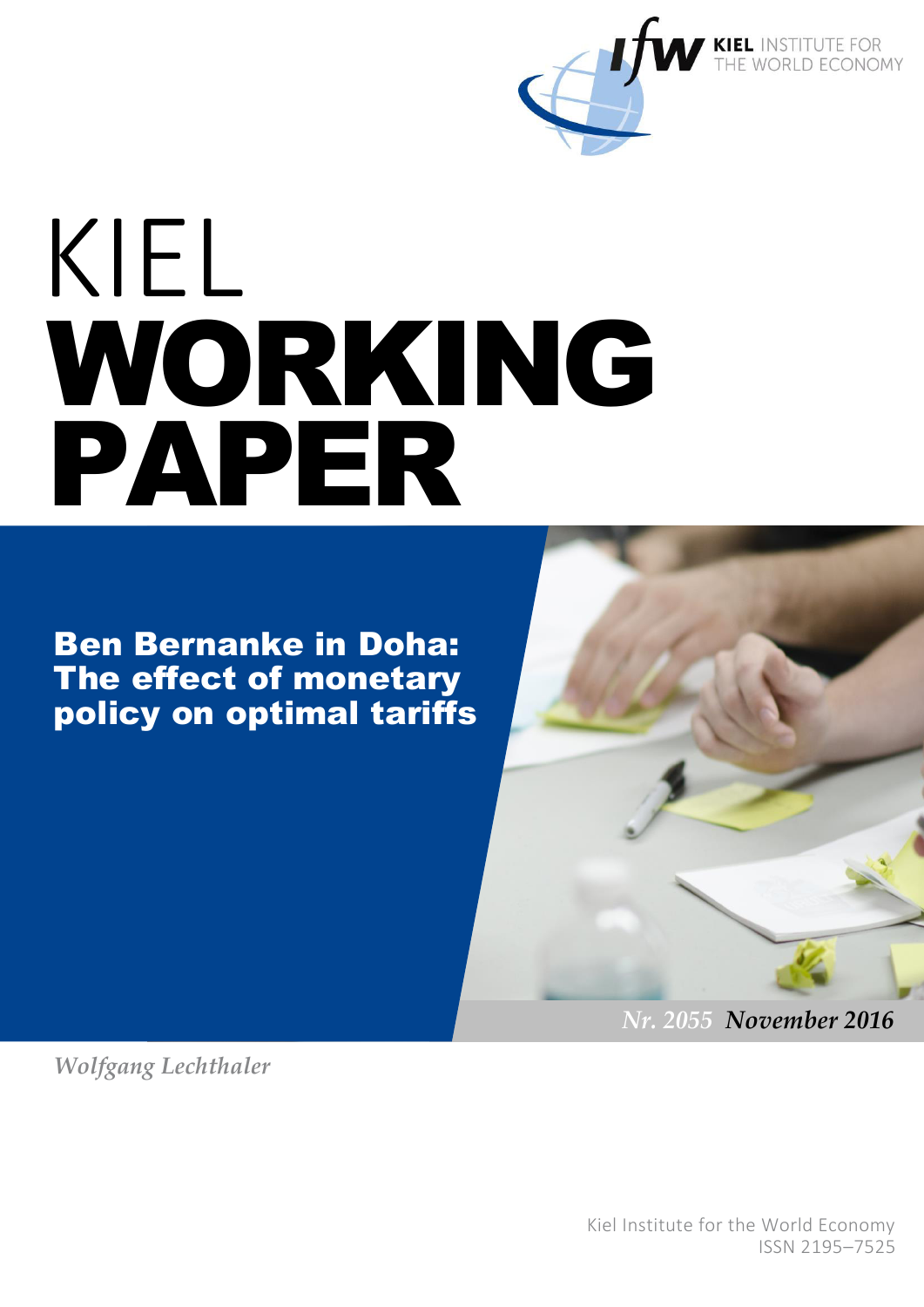

# BEN BERNANKE IN DOHA: THE EFFECT OF MONETARY POLICY ON OPTIMAL TARIFFS

*Wolfgang Lechthaler<sup>1</sup>*

ABSTRACT

Trade liberalization can imply slow and long adjustment processes. Taking account of these adjustment processes can change the evaluation of trade policy, especially when policy makers care more about the next couple of years than the infinite future. In this paper I analyze the setting of tariffs in a two-country model taking account of adjustment processes with special emphasis on the effects of nominal price rigidity and monetary policy. I show that nominal price rigidity induces policy makers with a short planning horizon to set lower tariffs because it enhances the short run boom following a cut in tariffs. Monetary policy that aggressively fights deviations from its inflation target leads to even lower tariffs.

Keywords: tariffs; dynamic trade model; monetary policy

JEL classification: E52, F11, F12, F13

Wolfgang Lechthaler Kiel Institute for the World Economy Kiellinie 66, D-24105 Kiel, Germany phone: +49-431-8814-272 Email: Wolfgang.lechthaler@ifw-kiel.de

1 Institute for the World Economy, Kiellinie 66, 24105 Kiel, Germany

*The responsibility for the contents of this publication rests with the author, not the Institute. Since "Kiel Policy Brief" is of a preliminary nature, it may be useful to contact the author of a particular issue about results or caveats before referring to, or quoting, a paper. Any comments should be sent directly to the author.*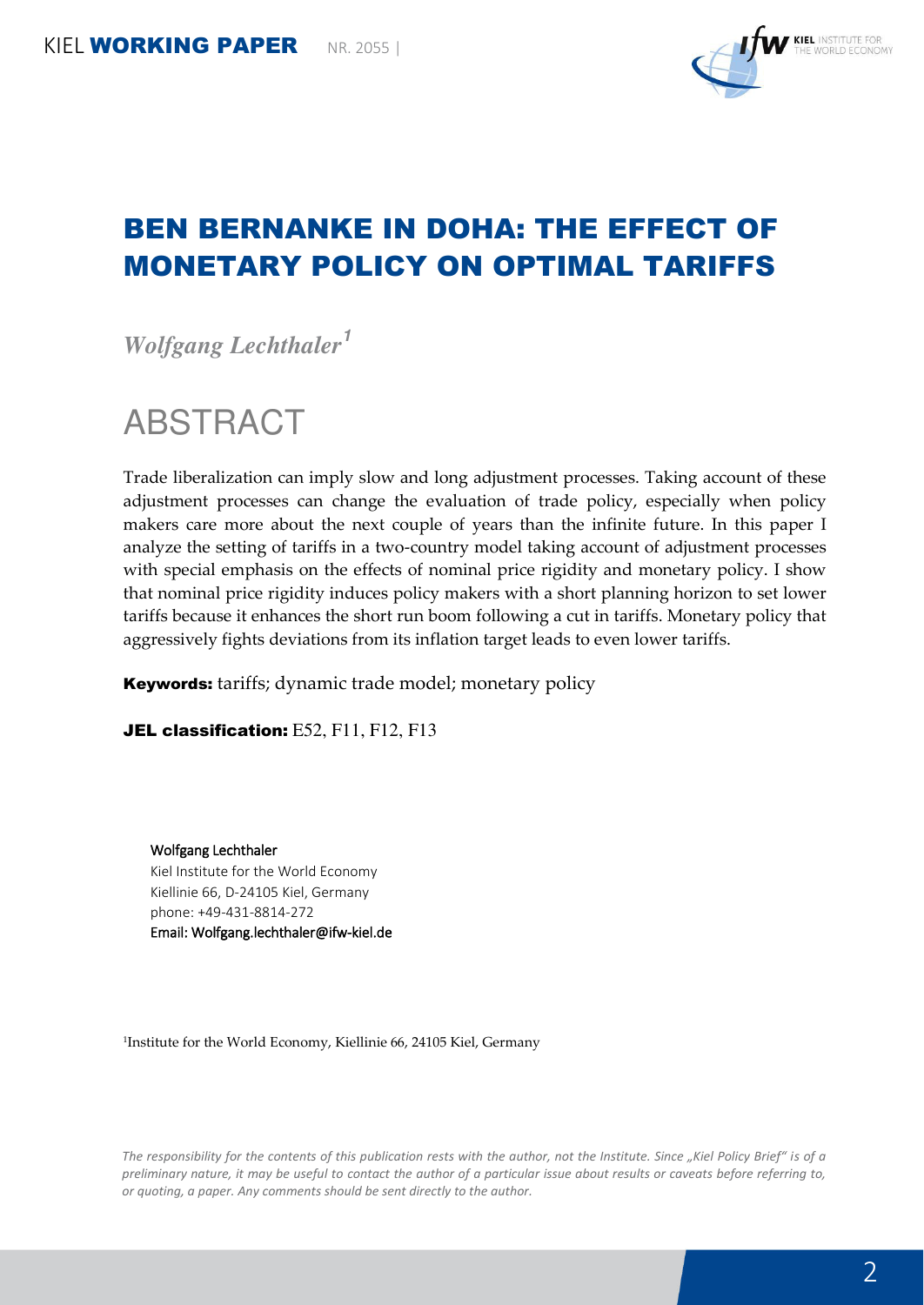## 1 Introduction

The interaction of monetary policy and trade policy has so far been largely ignored in the literature (with Cacciatore and Ghironi (2014) being a notable exception). This is mainly due to the tendency of trade economists to use static models, thus ignoring adjustment processes and ruling out the effects of monetary policy by construction. This is in contrast with the perspective of most politicians who, driven by the political cycle, are more concerned about the next couple of years than about the infinite future (the new steady state). Thinking about short run adjustment, nominal price rigidity and monetary policy become relevant, since it is well know that both have an influence on short run adjustments (see, e.g., Gali (2008) for an overview of the empirical evidence on nominal price rigidity and monetary non-neutrality). In this paper I take the adjustment process seriously, take account of the slow adjustment of prices, and analyze the implications that monetary policy can gain in this context. I show that price rigidity and monetary policy can have a substantial effect on the level of tariffs set by politicians.

To analyze this question I use a dynamic two-country model with nominal price rigidity, as well as endogenous firm entry, firm heterogeneity, and selection into export markets in the spirit of Melitz (2003), by far the most popular model in the trade literature today.<sup>1</sup> The model I use is a variant of Cacciatore and Ghironi (2014) (CG henceforth), extended by income-generating tariffs. I use the model to simulate the dynamic adjustment after a unilateral increase in tariffs. Following Ossa (2014) I consider three alternatives for setting the tariff: unilaterally optimal tariffs, Nash-equilibrium tariffs (trade wars), and cooperatively set tariffs (trade talks). I show that in each case the resulting tariffs depend on the planning horizon of the policy maker that sets the tariff.

<sup>&</sup>lt;sup>1</sup>Felbermayr, Jung, and Larch  $(2013)$  have shown that including firm heterogeneity is crucial when analyzing optimal tariffs because the restriction to homogenous goods shuts off an important channel.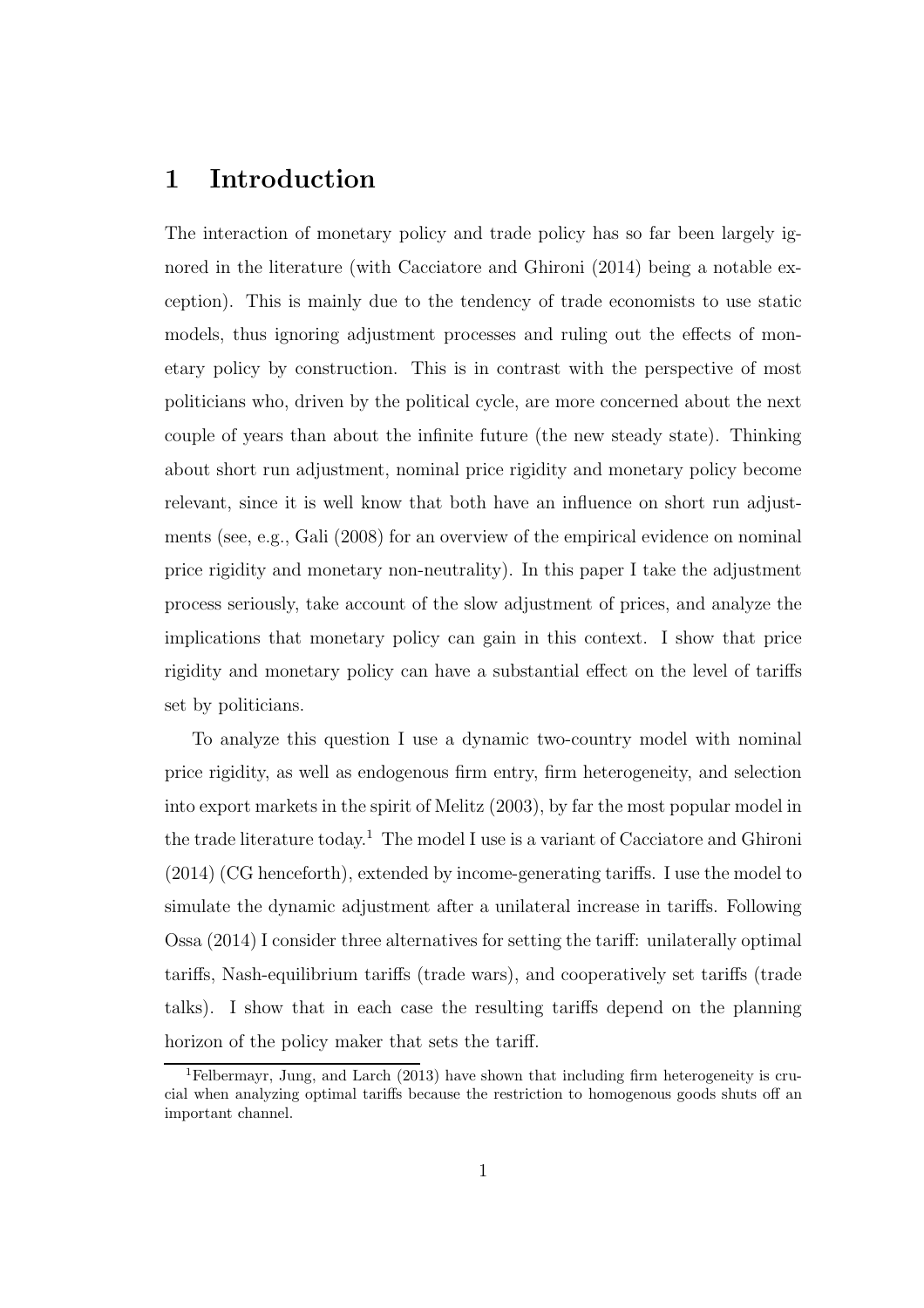A unilateral increase in tariffs leads to a short run drop in consumption.<sup>2</sup> There are two main reasons for this result. On the one hand, imported varieties become more expensive and thus less of them can be consumed. On the other hand, the higher tariff leads to weaker competition, implying a larger number of plants in the long run. In the transition period this leads to a considerable increase in investments in new plants. Since a larger number of workers is bound by the construction of new plants, fewer are available to produce consumption goods.

So far this resembles the results in Larch and Lechthaler (2013) (LL henceforth), who study at Nash-equilibrium tariffs in a dynamic context with flexible prices. The novelty of this paper with respect to LL is a broader perspective (including the analysis of optimal tariffs and cooperatively set tariffs), as well as the introduction of rigid prices, modelled as Rotemberg price adjustment costs, and the relevance of monetary policy that this implies. Rigid prices imply a slower adjustment in the level of consumption because the increase in production for the domestic market is less extreme and because monetary policy, modelled as a standard Taylor rule, raises the nominal interest rate to counteract the surge in inflation caused by higher import prices. In the medium run, though, consumption is higher under rigid prices.<sup>3</sup> This pattern implies that a policy maker with a very short planning horizon would set lower tariffs under rigid prices, but a policy maker with an intermediate or long planning horizon would set lower tariffs under rigid prices.<sup>4</sup>

Another advantage of using a dynamic model with price rigidities is the pos-

<sup>2</sup>Qualitatively this result is similar to the consumption overshooting in response to trade liberalization in Bergin and Lin (2012) and the productivity overshooting in Chaney (2005). Empirical evidence distinguishing the short- and long-run effects of trade liberalization is very scarce. Indirect evidence is provided by Bergin and Lin (2012) who show that the adjustment at the extensive margin is larger in the short-run than in the long-run.

<sup>3</sup>For the new steady state, of course, price rigidity does not matter, because in the long run all prices are flexible.

<sup>4</sup>By a policy maker with a short planning horizon I mean a policy maker who only cares about what happens in the next x periods with x being a small number.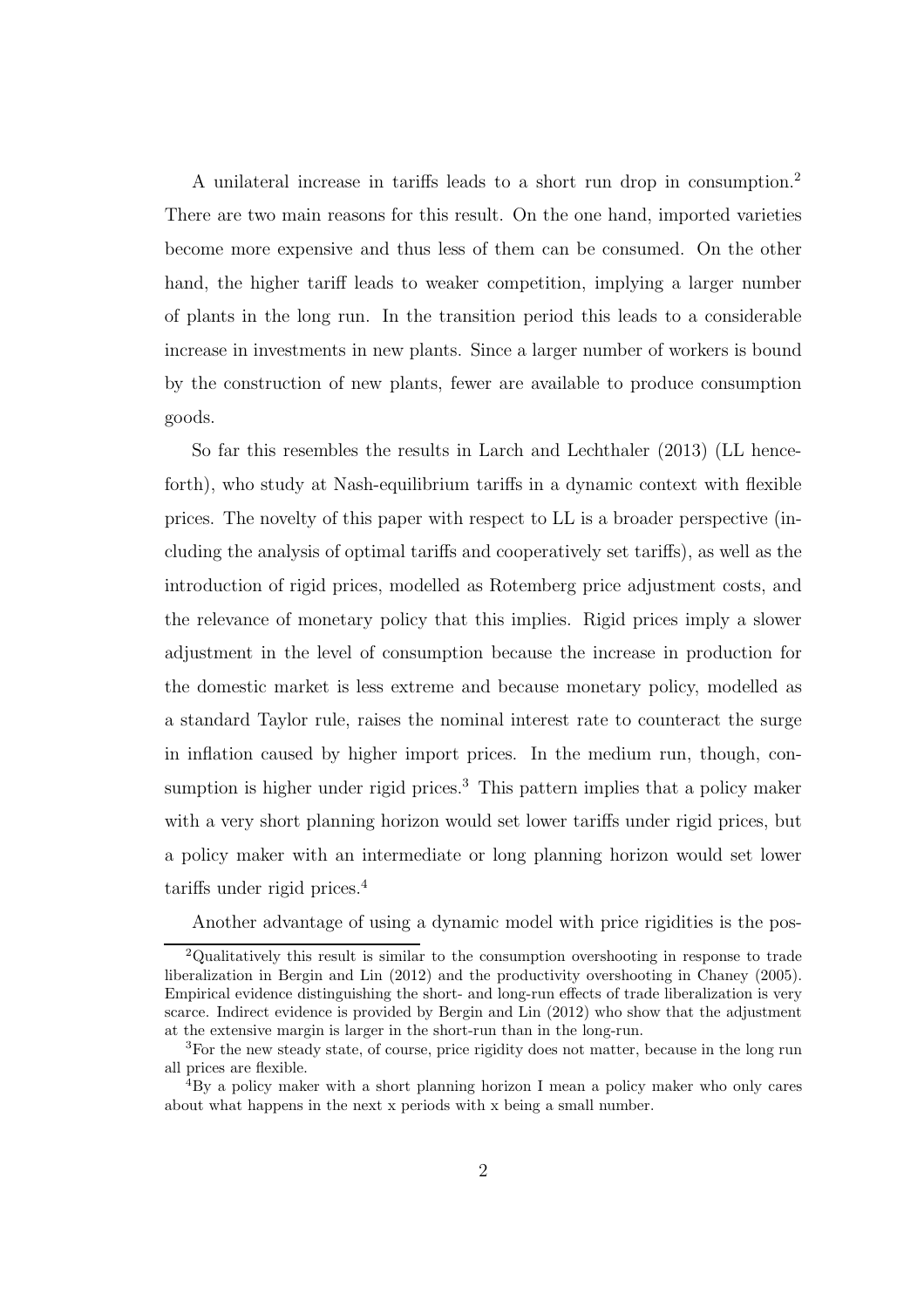sibility to analyze the role that monetary policy plays for the setting of tariffs. To this end section 7 compares several alternatives to the standard Taylor rule. I show that a monetary authority that fights deviations from its inflation target more aggressively increases the short-run cost of raising tariffs and therefore induces short-sighted politicians to set lower tariffs. In the extreme case that the monetary authority keeps prices stable, short-sighted politicians might even decide to abolish tariffs completely. Targeting the output gap has the opposite effect, but matters quantitatively little.

Section 8 provides robustness checks and extensions of the model that include other relevant features. Most importantly, a version of the model with endogenous labor supply and wage rigidity is presented. I show that these extensions further push down the optimal tariff, because workers react to an increase in the tariff by reducing their labor supply. This section also demonstrates that heterogenous productivity and endogenous entry are crucial features in determining optimal tariffs.

So does this model help in rationalizing observed tariffs? After all, most theoretical analyses typically yield much higher optimal tariffs than what is observed in the data (see, e.g., Ossa (2014) for a quantitatively rigorous analysis of optimal tariffs). The standard explanation for this phenomenon is that trade agreements push tariffs below unilaterally optimal tariffs. This is, of course, also true in my model, but it also provides a potential alternative explanation. Raising tariffs entails short-run costs which are ignored in static analyses. These short run costs higher in the presence of nominal rigidities, aggressive monetary policy and endogenous labor supply. A model entailing these features can yield very low optimal tariffs even in the absence of trade agreements.

This paper relates to a large and growing literature about the optimal setting of tariffs, a question which has a long tradition in international trade. However, virtually all of this analysis is done in the context of static models (see, e.g., Krugman (1991), Bond and Syropoulos (1996), Bagwell and Staiger (1999), Yi (2000),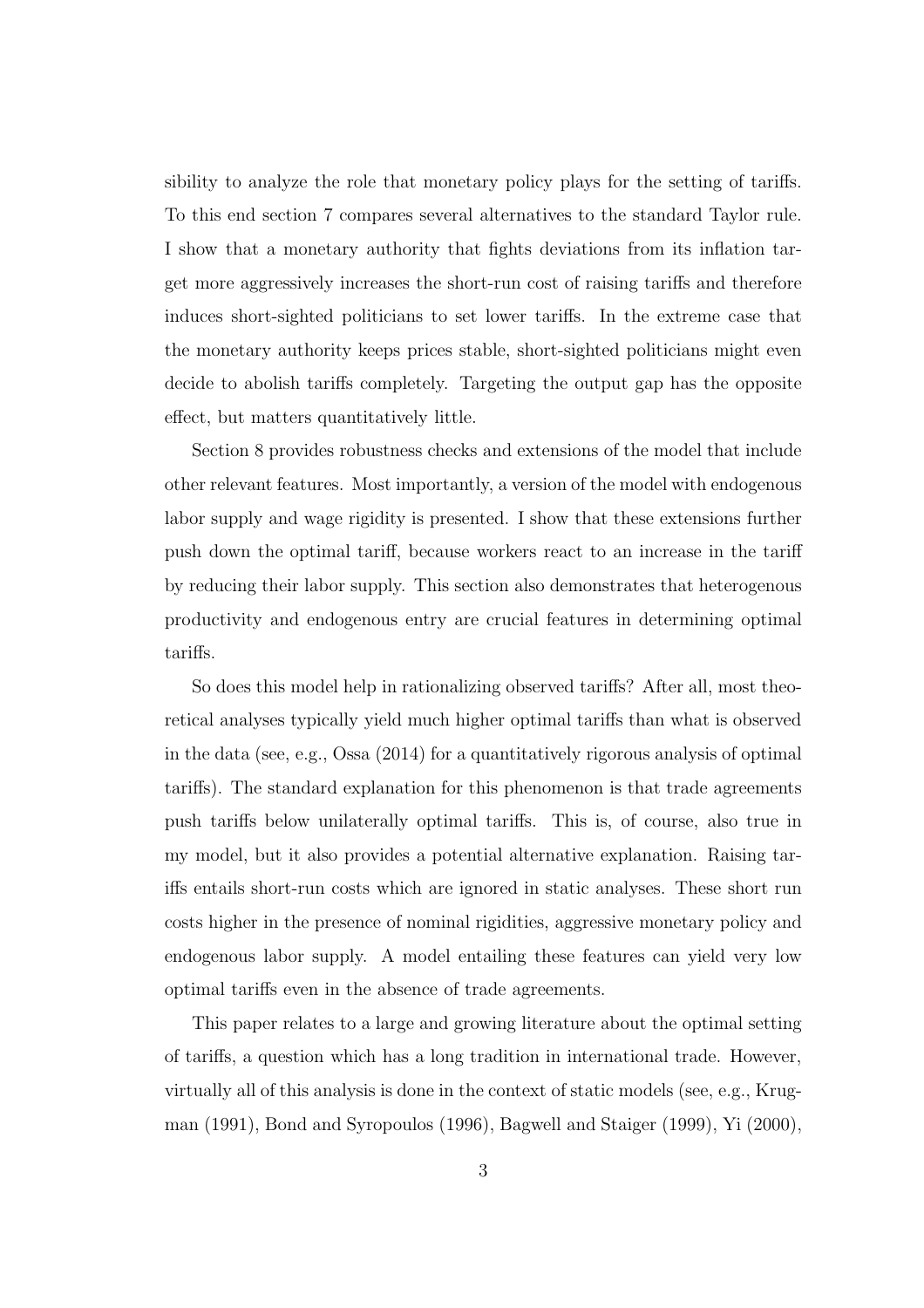Ornelas (2005), Demidova and Rodri $\frac{1}{2}$ guez-Clare (2009), Felbermayr, Jung, and Larch (2012)), comparing one steady state with the other, thus ignoring adjustment dynamics which lie at the heart of this analysis. One notable exception is LL, which also uses a dynamic model (in the spirit of Ghironi and Melitz (2005)) to address the question of optimal tariffs and to analyze the relevance of the policy makers planning horizon. However, their paper assumes flexible prices, while rigid prices are certainly important when thinking about short run adjustment processes. The assumption of flexible prices also rules out the analysis of the interaction between monetary policy and trade policy. Cacciatore and Ghironi (2014) also look at the relationship between monetary policy and trade policy but from a different perspective. They analyze how monetary policy should react to an exogenous drop in non-tariff trade barriers, while I analyze the implications of monetary policy for the optimal setting of income-generating tariffs.

The rest of the paper proceeds as follows. In the next section I present the model. In section 3 I discuss the parameterization of the model. In section 4 I discuss optimal tariffs, in section 5 Nash-equilibrium tariffs, and section 4 cooperative tariffs. Section 7 is devoted to the effects of monetary policy. Section 8 presents extensions and robustness checks. Section 9 concludes.

# 2 A dynamic trade model with tariffs and nominal price rigidity

The model I use is a variant of the model presented in CG, which puts the Melitz-framework with endogenous firm entry, firm heterogeneity and selection into export markets into a dynamic setting with price rigidity. Apart from the success of the Melitz model to replicate important stylized facts, $5$  Felbermayr,

<sup>&</sup>lt;sup>5</sup>The popularity of the Melitz model stems from the combination of being able to capture important stylized facts, like the fact that only very productive firms export, that exporters are bigger and employ more workers than domestic firms, and that small firms with low pro-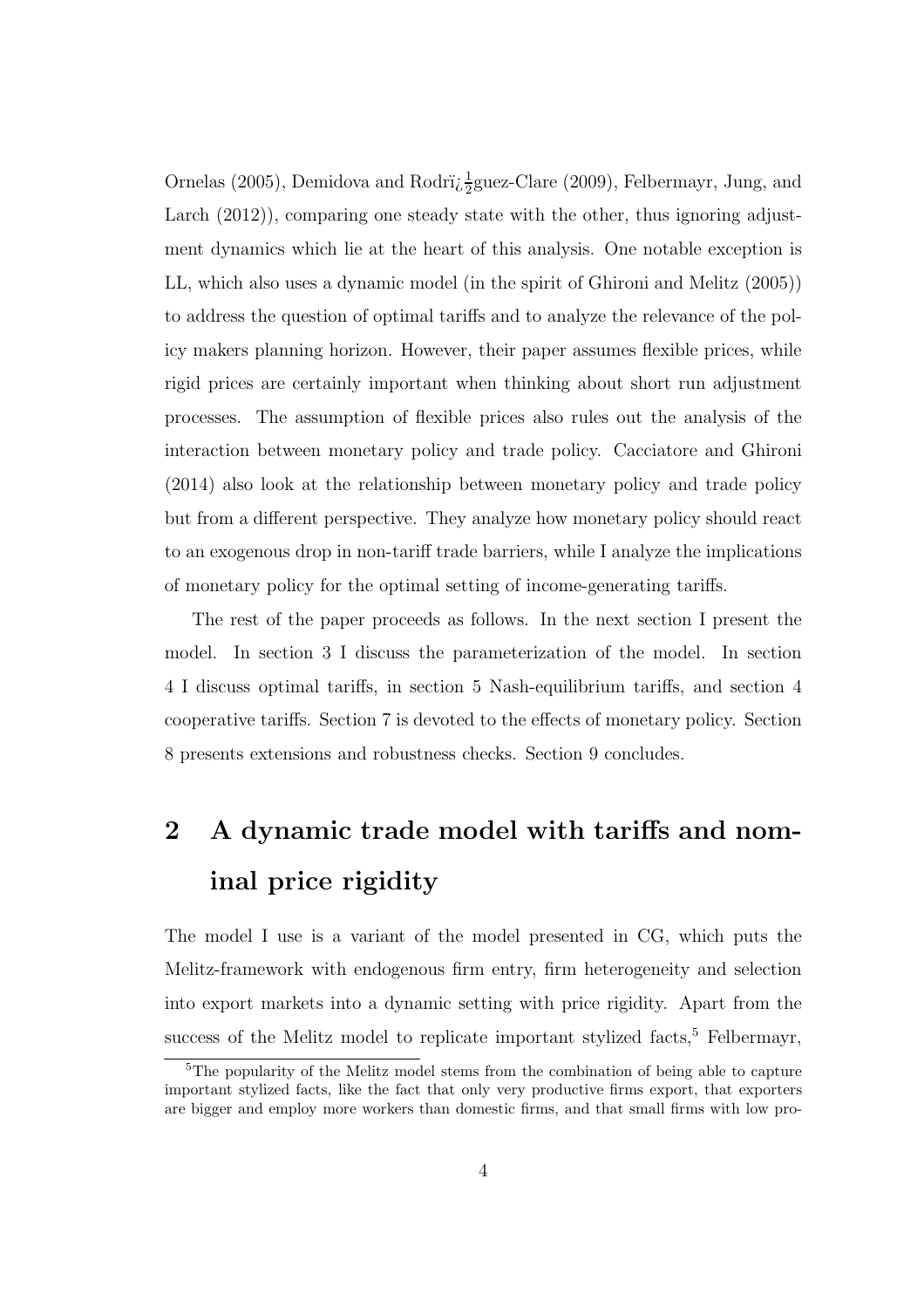Jung, and Larch (2013) have shown that including firm heterogeneity is crucial when analyzing optimal tariffs because the restriction to homogenous goods shuts off an important channel.

To keep the model simple I assume that labor markets are perfectly competitive, while CG use search and matching unemployment. In turn I introduce non-resource-consuming, income-generating import tariffs into the model to analyze their optimal setting. I keep the description of the model deliberately short, for more details the interested reader is referred to CG. The technical Appendix provides an overview over all the equations.

The main deviation from Ghironi and Melitz (2005), the first paper to put the Melitz model into a dynamic setting, is the introduction of rigid prices. To make this tractable, production is structured in two different layers. The aggregate consumption good is a CES-aggregate of an exogenous and constant number of varieties. Each variety is produced by a single firm, so that the number of firms is also exogenously given and constant. Firms sell their products under monopolistic competition. Changing the price from one period to the other is associated with quadratic price adjustment costs ala Rotemberg which gives rise to sluggish price adjustment in response to shocks.

The product produced by a single firm is itself a CES-aggregate of intermediate inputs. Each intermediate input is produced by a different plant, owned by the firm. Plants are destroyed each period with an exogenous and constant probability. To create new plants firms need to pay a sunk investment cost. After paying the sunk investment cost, the firm takes a draw from a random distribution that determines the productivity of the plant for the rest of its existence. Due to a fixed cost of exporting, only the most efficient plants export their products.

ductivity are driven out of the market, while remaining very tractable. See the empirical studies by Dunne, Roberts and Samuelson (1989); Davis and Haltiwanger (1992); Bernard and Jensen (1995, 1999, 2004); Roberts and Tybout (1997); Clerides, Lach and Tybout (1998); and Bartelsman and Doms (2000) for evidence concerning the stylized facts. Recent literature on international business cycles highlights the importance of intra-industry trade and selection into export markets for business cycle synchronization (e.g., Ghironi and Melitz (2005)).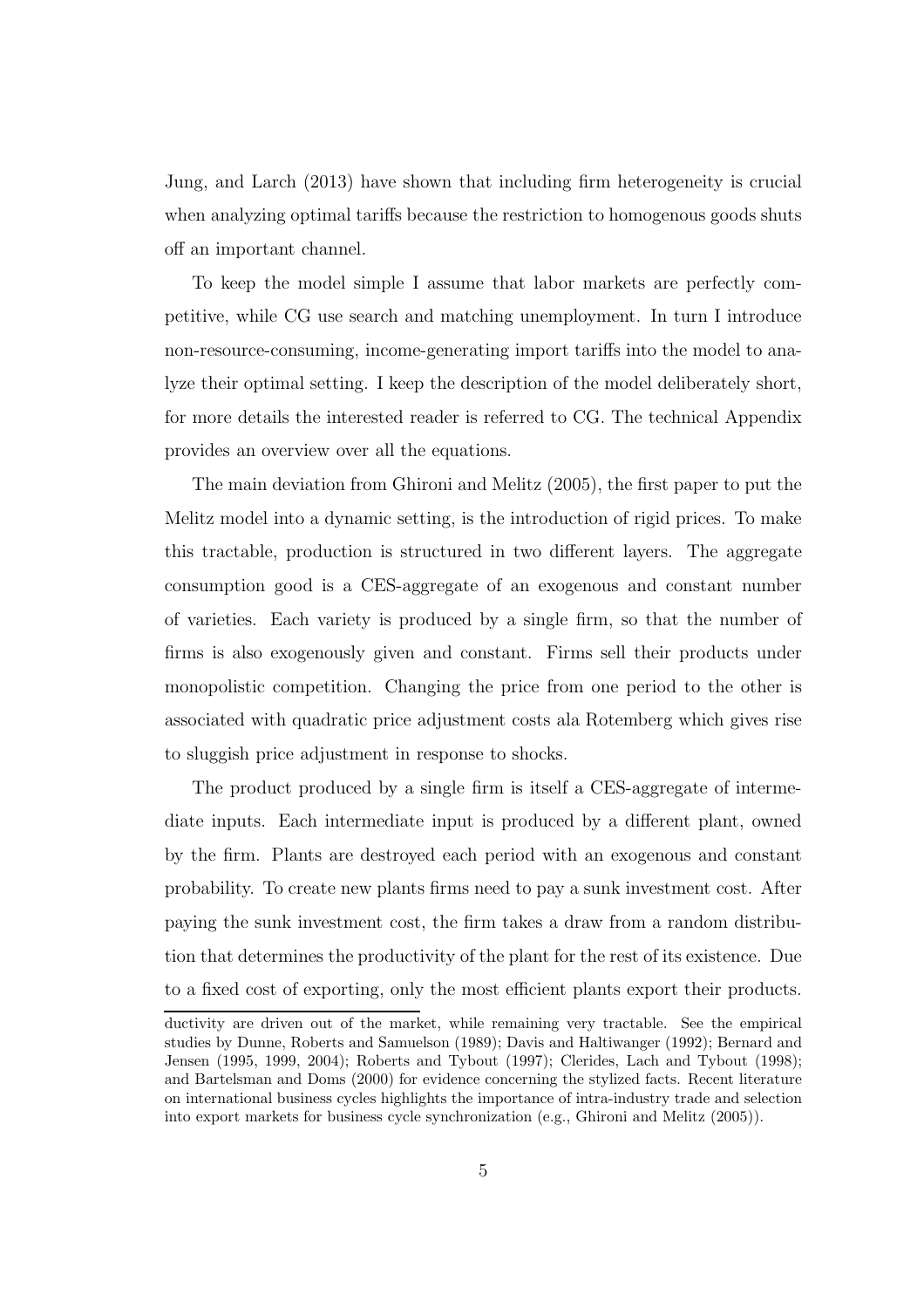Thus in contrast to Melitz (2003) endogenous entry and selection into export markets does not take place at the firm level but at the plant level. The twolayered production process allows to separate the problem of price setting under price adjustment costs from heterogeneous productivity and endogenous entry, which allows for a tractable solution of the model.

The economy consists of two countries, Home and Foreign, each with its own currency which implies that each country has its own monetary authority (in contrast to a currency union where only on monetary authority exists). In the following I will describe the equations for Home. Equivalent equations hold for Foreign.

#### 2.1 Households

The representative household at Home inelastically supplies one unit of labor, L, consumes the aggregate consumption good  $C = \int_0^1 C_i^{(\phi-1)/\phi}$  $\left\langle \begin{array}{c} \frac{1}{\phi} \\ i \end{array} \right\rangle$   $\left\langle \begin{array}{c} \frac{1}{\phi} \\ i \end{array} \right\rangle$  and  $\left\langle \begin{array}{c} \frac{1}{\phi} \\ \frac{1}{\phi} \end{array} \right\rangle$  that is a CES aggregate of intermediate products  $C_i$  with elasticity of substitution  $\phi$ , and invests in domestic and foreign bonds,  $a_t$  and  $a_{*,t}$ . The household earns income from labor,  $w$ , from interest payments,  $r$  and  $r^*$ , from the profits of firms that are distributed in a lump-sum manner,  $T<sup>f</sup>$ , and from the tariffs that the government earns and distributes to the households in a lump-sum manner,  $T<sup>t</sup>$ . To pin down the steady state and assure stationary responses to temporary shocks I assume that households have to pay a bond adjustment cost  $\eta$ , which is reimbursed to the households,  $T^a$  (see, e.g., Schmitt-Grohe and Uribe (2003) or Ghironi and Melitz (2005)). These considerations imply the intertemporal budget constraint (in real terms, i.e., in terms of consumption goods)

$$
a_{t+1} + Q_t a_{*,t+1} + \frac{\eta}{2} (a_{t+1})^2 + \frac{\eta}{2} Q_t (a_{*,t+1})^2 + C_t =
$$
  

$$
(1 + r_t)a_t + Q_t (1 + r_t^*) a_{*,t} + w_t L + T_t^f + T_t^t + T_t^a,
$$
 (1)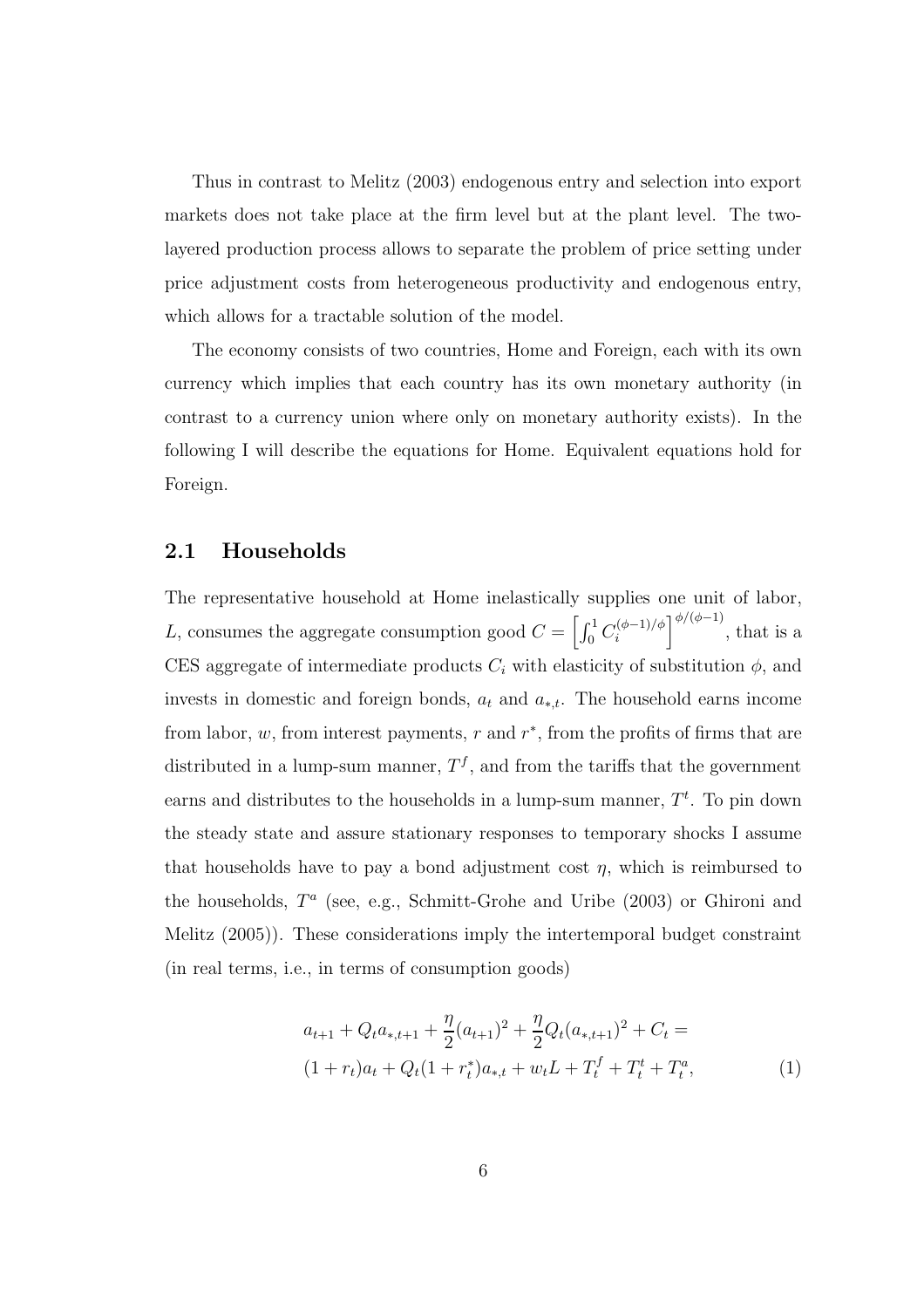where  $Q = SP^*/P$  is the real exchange rate, with P being the domestic price index,  $P^*$  the foreign price index, and S the nominal exchange rate. Maximizing the intertemporal utility function  $E_0 \sum_{t=0}^{\infty} \beta^t \frac{C_t^{1-\sigma}}{1-\sigma}$  with elasticity of intertemporal substitution,  $\sigma$ , and discount factor,  $\beta$ , subject to the budget constraint 1 yields two consumption Euler equations (one for domestic bonds, one for foreign bonds), a demand equation for each domestically produced variety,  $C_{di}$ , and a demand equation for each imported variety,  $C_{xi}$ :

$$
C_t^{-\sigma}(1 + \eta a_t) = E_t C_{t+1}^{-\sigma} \beta (1 + r_t)
$$
\n(2)

$$
C_t^{-\sigma}(1 - \eta a_t^*) = E_t C_{t+1}^{-\sigma} \beta (1 + r_t^*) \frac{Q_{t+1}}{Q_t}
$$
 (3)

$$
C_{di,t} = C_t \left(\frac{P_{di,t}}{P_t}\right)^{-\phi} \tag{4}
$$

$$
C_{xi,t} = C_t \left(\frac{P_{xi,t}^*}{P_t}\right)^{-\phi} \tag{5}
$$

where  $P_{di}$  is the price of a domestically produced variety, and  $P_{xi}^*$  the price of an imported variety.

#### 2.2 Firms

There is a continuum of firms on the unit interval, each selling a variety,  $Y_i$ , subject to the demand functions specified above. However, the demand of a variety,  $Y_i$ , can differ from the private consumption of the variety,  $C_i$ , because it includes the cost of adjusting prices (see further below). Each variety is produced using a CES production function aggregating intermediate inputs, y, with elasticity of substitution  $\theta$ . The intermediate inputs are produced by M plants owned by the firm, which operate at different productivity. To build a new plant the firm needs to pay the sunk investment cost,  $f_{e}w$ . Then the productivity z of the plant is drawn from a Pareto distribution  $G(z)$  with minimum  $z_{min}$ , and shape parameter k. The productivity of the plant will stay the same until it is destroyed by an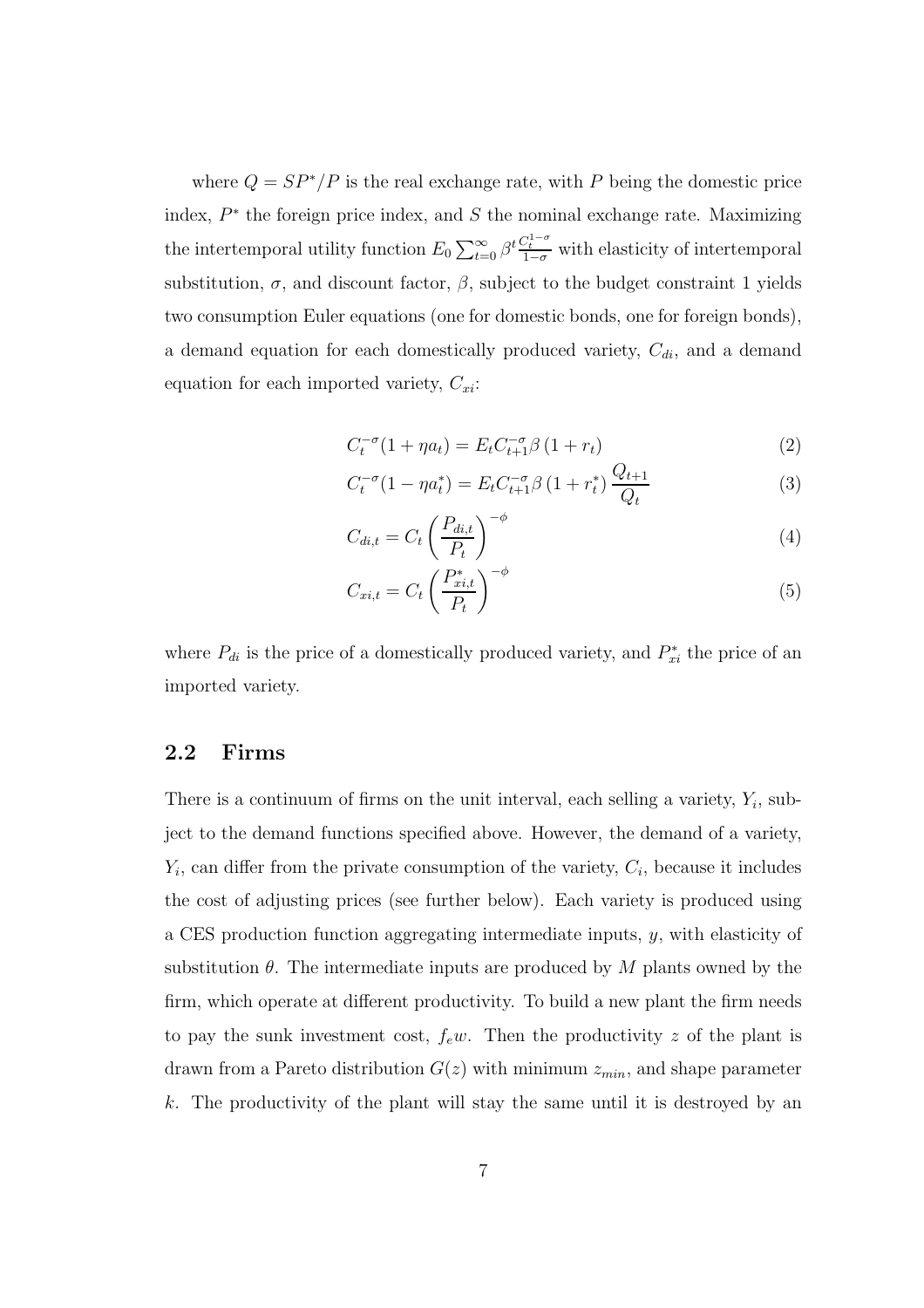exogenous shock that occurs with probability  $\delta$  each period.

Each firm sells at the domestic market and at the export market, but not all plants are used for exporting. In the case of exporting, the intermediate inputs are first exported and then assembled using the CES production function. Exporting an intermediate input entails three kinds of costs: a fixed exporting cost,  $f_x \geq 0$ , a proportional iceberg trade cost,  $\tau^* \geq 1$  and a proportional, income-generating tariff,  $t^* \geq 1$ .

Iceberg trade costs and tariffs are conceptually different. The former imply a waste of resources. If foreign consumers want to consume  $x$  units of a domestic good,  $\tau x$  goods need to be produced and shipped.  $(\tau - 1)x$  of the shipped goods 'melt away' so that only  $x$  remains to be consumed. In contrast, tariffs constitute a transfer of money and not a waste of resources. The quantity produced and the quantity consumed is the same, but there is gap between the amount that consumers pay and the amount that producers get, with the difference going to the government.

The fixed cost of exporting only has to be paid for those plants that are actually exporting. This gives rise to selection into export markets, i.e., only a subset of the plants is productive enough (with  $z > z_x$ ) to generate positive profits from exporting. Thus in contrast to Melitz (2003) there is no selection into export markets among firms (every firm exports), but there is selection into export markets among plants. Due to selection into export markets the composition of the exported variety,  $Y_x = \left[\int_{z_x}^{\infty} y_x(z)^{(\theta-1)/\theta} M dG(z)\right]^{\theta/(1-\theta)}$ , will differ from the the composition of the domestically sold variety,  $Y_d = \left[\int_{z_{min}}^{\infty} y_d(z)^{(\theta-1)/\theta} MdG(z)\right]^{\theta/(1-\theta)}$ .

Due to the two layers of production, the problem of the firm can be separated into two steps. In the first step the firms chooses investments in new plants,  $M_e$ , and the export cutoff,  $z_x$ , to minimize the cost of production. In the second step the firm chooses the price of its product to maximize its profits. Because the decision to build a plant affects not only the present period but also future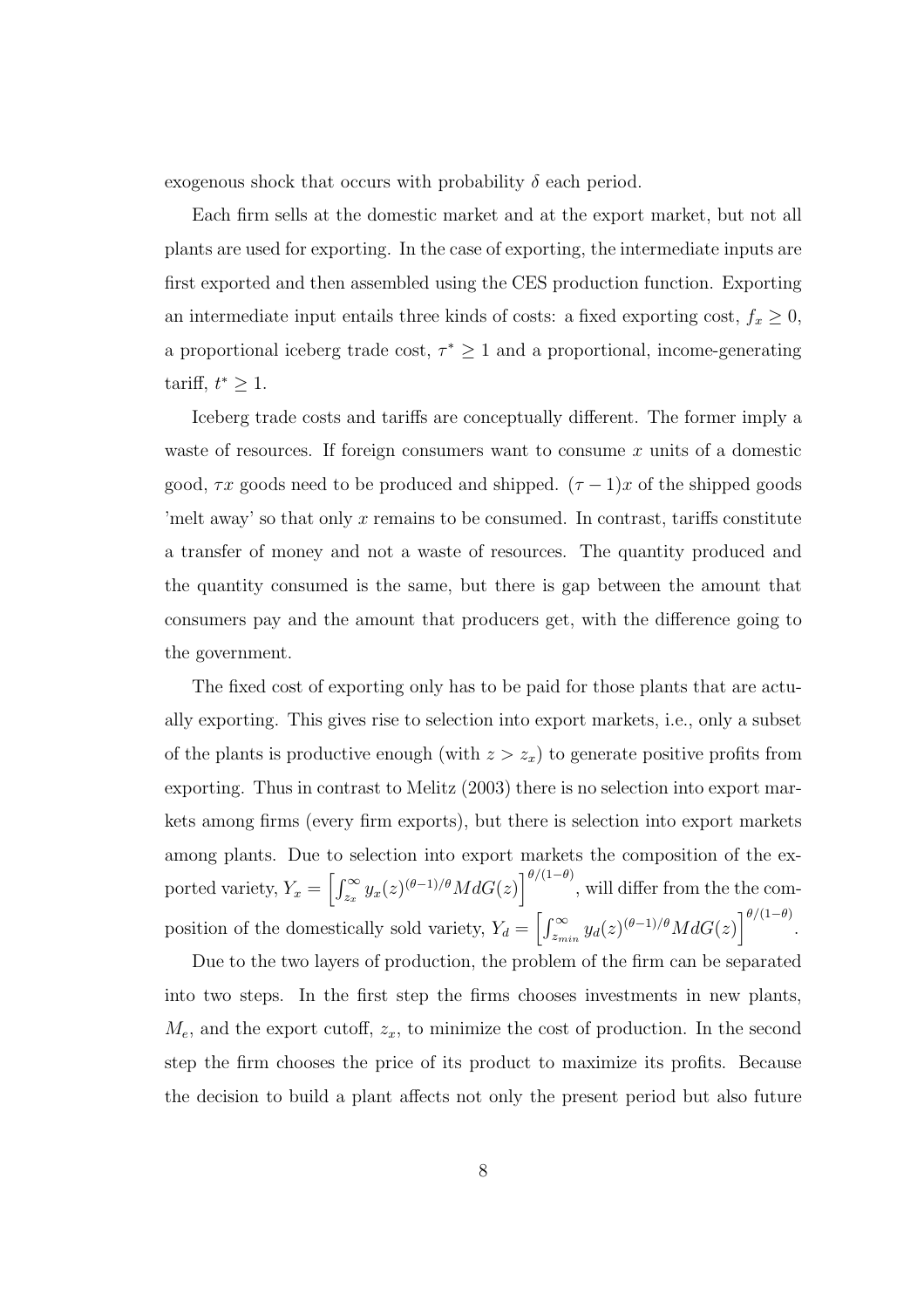periods the decision is intertemporal. Thus the firm minimizes the total present discounted cost given by:

$$
E_t \sum_{s=t} \beta_{t,s} \left[ \frac{P_{di,s}^y}{P_s} Y_{di,s} + \frac{P_{xi,s}^y}{P_s} \tau^* Y_{xi,s} + M_{ei,s} f_e w_s + X_{i,s} M_{i,s} f_x w_s \right]
$$
(6)

where  $\beta_{t,s}$  is the stochastic discount factor,  $P_{di}^y/P$  is the real cost of the domestically sold variety,  $P_{xi}^{y}/P$  is the real cost of the exported variety, and X is the share of exporting plants. Note that the iceberg trade costs raise the marginal cost of exporting, while tariffs don't. As explained above iceberg trade costs constitute a waste of resources and thus increase the marginal cost. In contrast, tariffs constitute a transfer. Therefore they show up in the revenue equations of the firm but not in the cost equations.

Minimizing the cost of production implies the following two first order conditions:

$$
\frac{P_{xi,t}^{y}}{P_t} \frac{1}{X_{i,t}} \tau^* Y_{xi} \left( \frac{k + (1 - \theta)}{(1 - \theta)k} \right) + M_{i,t} f_x w_t = 0
$$
\n(7)

$$
f_{e}w_{t} = (1 - \delta) \beta_{t,t+1} * \tag{8}
$$
\n
$$
\left[ \frac{1}{\rho} \left( \frac{P_{di,t+1}^{y}}{P_{di,t+1}} \frac{Y_{di,t+1}}{M} + \frac{P_{xi,t+1}^{y}}{P_{di,t+1}} X_{i,t+1} \tau^{*} \frac{Y_{xi,t+1}}{Y_{i,t+1}} \right) + f_{e}w_{t+1} - X_{i,t+1}f_{x}w_{t+1} \right]
$$

$$
\left[\frac{1}{\theta-1}\left(\frac{P_{di,t+1}^y Y_{di,t+1}}{P_{t+1}} + \frac{P_{xi,t+1}^y Y_{ii,t+1}}{P_{t+1}} X_{i,t+1} \tau^* \frac{Y_{xi,t+1}}{X_{i,t+1} M_{i,t+1}}\right) + f_e w_{t+1} - X_{i,t+1} f_x w_{t+1}\right]
$$

where the first equation defines the threshold-productivity for exporting and the second equation optimal investment in new firms.

In setting the optimal prices for the domestic and foreign markets, the firm needs to take account of the cost of adjusting prices. This makes the pricing decision also an intertemporal decision. I assume quadratic price adjustment costs ala Rotemberg, with the parameter  $\nu$  governing the extent of price adjustment costs. As is standard, I assume producer currency pricing, i.e., the firm sets the price for the export market in terms of the domestic currency,  $P_x^h$ , and lets the price in the foreign currency adjust to be  $P_x = t P_x^h/S$ . Thus the price adjustment cost has to be paid for changes in  $P_x^h$ , and not for changes in  $P_x$ .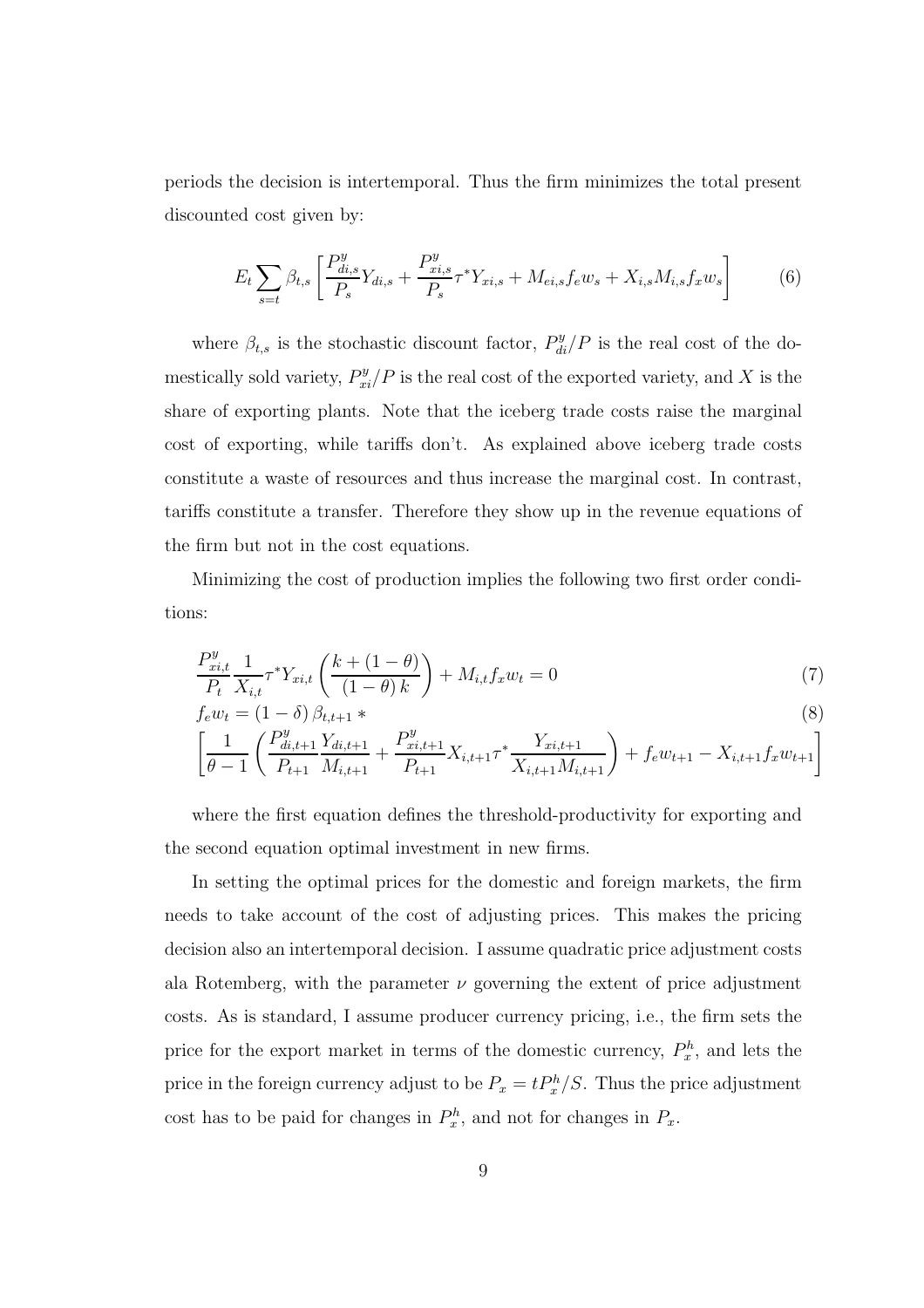Naturally this has implication for the effect of tariff changes on price setting and the dynamic adjustment to tariff changes. In response to an increase in the tariff, the firm could costlessly increase the price on the foreign market (if it leaves  $P_x^h$  constant). This is different under local currency pricing, the alternative price setting mechanism, under which the price adjustment cost has to be paid for changes in  $P_x$ , the local price. I analyze local currency pricing in section 8 and show that it does not qualitatively change my results, only quantitatively.

Then, taking account of price adjustment costs, the firm's problem is to maximize

$$
E_{t} \sum_{s=t}^{\infty} \Delta_{t,s} \left[ \frac{P_{di,s}}{P_{s}} Y_{di,s} - \frac{P_{di,s}^{y}}{P_{s}} Y_{di,s} - \frac{\nu}{2} \left( \frac{P_{di,s}}{P_{di,s-1}} - 1 \right)^{2} \frac{P_{di,s}}{P_{s}} Y_{di,s} \right] + (9)
$$
  

$$
E_{t} \sum_{s=t}^{\infty} \Delta_{t,s} \left[ \frac{P_{xi,s}^{h}}{P_{s}} Y_{xi,s} - \frac{P_{xi,s}^{y}}{P_{s}} \tau^{*} Y_{xi,s} - \frac{\nu}{2} \left( \frac{P_{xi,s}^{h}}{P_{xi,s-1}^{h}} - 1 \right)^{2} \frac{P_{xi,s}^{h}}{P_{s}} Y_{xi,s} \right]
$$

subject to domestic demand,  $Y_{di} = (P_{di}/P)^{-\varphi} Y$ , and foreign demand,  $Y_{xi} =$  $(t^*P_{xi}^h/(P^*S))^{-\varphi}Y^*$ . Firm's profits are maximized by setting the price as a markup over marginal cost (remember that  $P_{di}^y/P$  and  $P_{xi}^y/P$  is the marginal cost of domestically sold and exported varieties, resp.)

$$
\frac{P_{di,t}}{P_t} = \phi / \left[ \begin{array}{cc} (\phi - 1) \left( 1 - \frac{\nu}{2} \pi_{di,t}^2 \right) + \nu \pi_{di,t} \left( 1 + \pi_{di,t} \right) - \\ \nu E_t \Delta_{t,t+1} \pi_{di,t+1} \left( 1 + \pi_{di,t+1} \right)^2 \frac{1}{1 + \pi_{t+1}^C} \frac{Y_{di,t+1}}{Y_{di,t}} \end{array} \right] \frac{P_{di,t}^y}{P_t} \tag{10}
$$
\n
$$
\frac{P_{xi,t}}{P_t^*} = \phi / \left[ \begin{array}{cc} (\phi - 1) \left( 1 - \frac{\nu}{2} (\pi_{xi,t}^h)^2 \right) + \nu \pi_{xi,t}^h \left( 1 + \pi_{xi,t}^h \right) - \\ \nu E_t \Delta_{t,t+1} \left( \pi_{xi,t+1}^h \right) \left( 1 + \pi_{xi,t+1}^h \right)^2 \frac{1}{1 + \pi_{t+1}^C} \frac{Y_{xi,t+1}}{Y_{xi,t}} \end{array} \right] t_t^* \tau_t^* \frac{P_{xi,t}^y}{Q_t P_t} \tag{11}
$$

where  $\pi_{d,t} = P_{d,t}/P_{d,t-1} - 1$  is the inflation rate of domestically sold varieties and  $\pi_{x,t}^h = P_{x,t}^h / P_{x,t-1}^h - 1$  is the inflation rate of exported varieties. Note that both the iceberg trade cost and the tariff have a similar effect on the export price but for different reasons. One, the iceberg trade cost, increases marginal costs, while the other, the tariff, acts like a tax.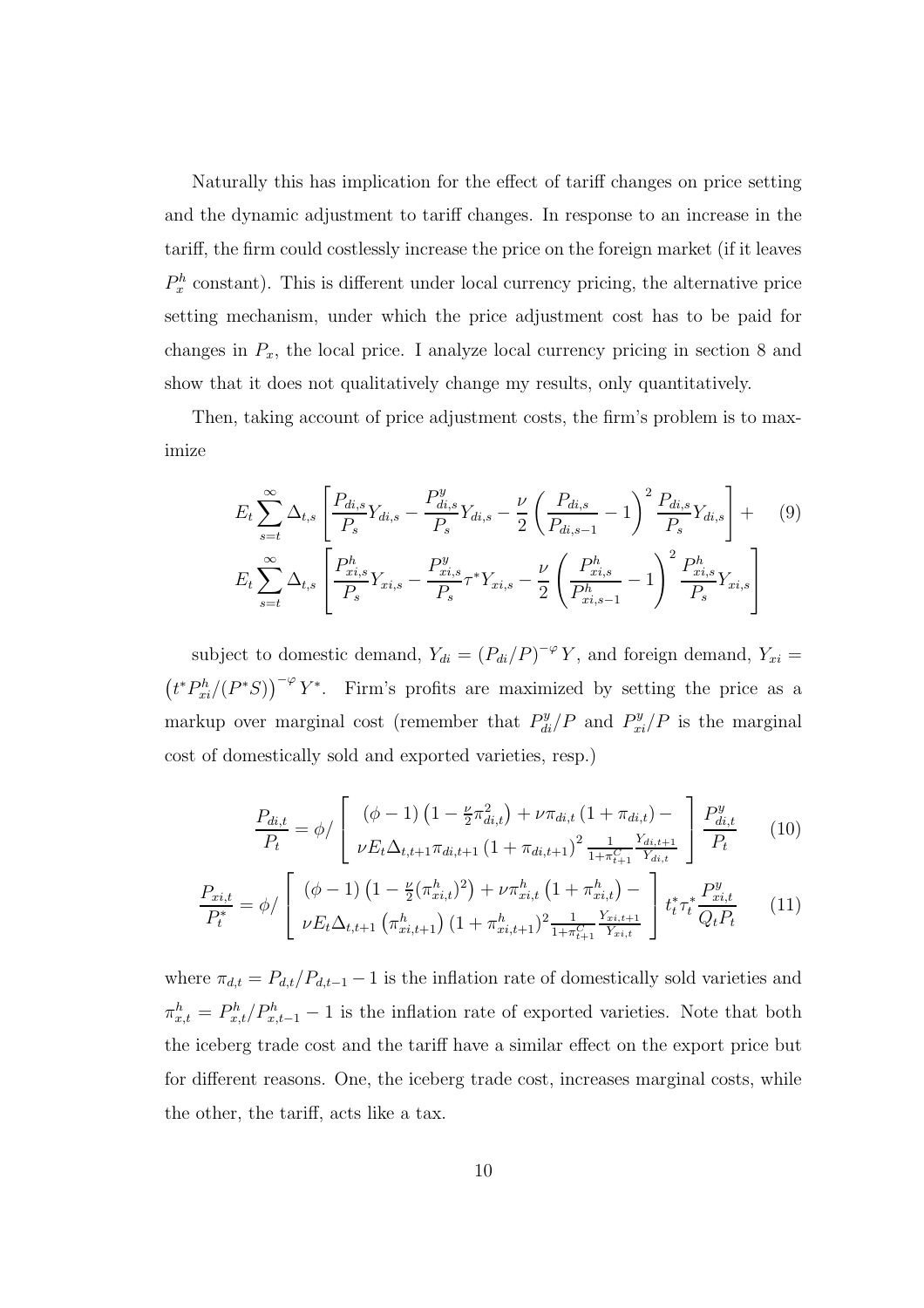In the absence of price changes (as in a steady state), the markup reduces to the common  $\phi/(\phi - 1)$ . Outside of the steady state the firm needs to weigh the benefits of changing the price against the cost of changing the price. Since the price chosen today affects the price adjustment cost tomorrow this is an intertemporal decision that takes account of future expectations.

#### 2.3 Aggregation

Home's aggregate demand for the final consumption good consists of private consumption and the expenses for price adjustment costs

$$
Y_t = C_t + \frac{\nu}{2} \pi_{d,t}^2 \frac{P_{d,t}}{P_t} Y_{d,t} + \frac{\nu}{2} (\pi_{x,t}^h)^2 \frac{P_{x,t}}{P_t} Y_{x,t}
$$
(12)

The total labor endowment is split over the production for the domestic market, the production for the export market, investment in new firms and the fixed cost of exporting

$$
L_t = M_t \frac{\tilde{y}_{d,t}}{Z_t \tilde{z}_d} + M_t X_t \frac{\tilde{y}_{x,t}}{Z_t \tilde{z}_{x,t}} \tau^* + M_{e,t} f_e + M_t X_t f_x \tag{13}
$$

where  $\tilde{y}_d$  ( $\tilde{y}_x$ ) denotes the average production of a domestic firm (exporter) and  $\tilde{z}_d$  ( $\tilde{z}_x$ ) the average productivity of a domestic firm (exporter). Aggregating the budget constraints for domestic and foreign households and imposing the equilibrium conditions under international bond trading,  $a_t + a_t^* = a_{*,t} + a_{*,t}^* = 0$ yields the equation for Home net foreign asset accumulation

$$
a_{t} + Q_{t}a_{*,t} = \frac{1 + i_{t-1}}{1 + \pi_{C,t}}a_{t-1} + Q_{t}\frac{1 + i_{t-1}^{*}}{1 + \pi_{C,t}^{*}}a_{*,t-1} + \frac{1}{t_{t}^{*}}Q_{t}M_{t}X_{t}\tilde{\rho}_{x,t}\tilde{y}_{x,t} - \frac{1}{t_{t}}M_{t}^{*}X_{t}^{*}\tilde{\rho}_{x,t}^{*}\tilde{y}_{x,t}^{*}
$$
\n
$$
(14)
$$

where i is the nominal interest rate,  $\tilde{\rho}_x$  is the average price of an exporter, and thus  $1/t_t^* Q_t M_t X_t \tilde{\rho}_{x,t} \tilde{y}_{x,t}$  are aggregate exports and  $1/t_t M_t^* X_t^* \tilde{\rho}_{x,t}^* \tilde{y}_{x,t}^*$  are aggregate imports.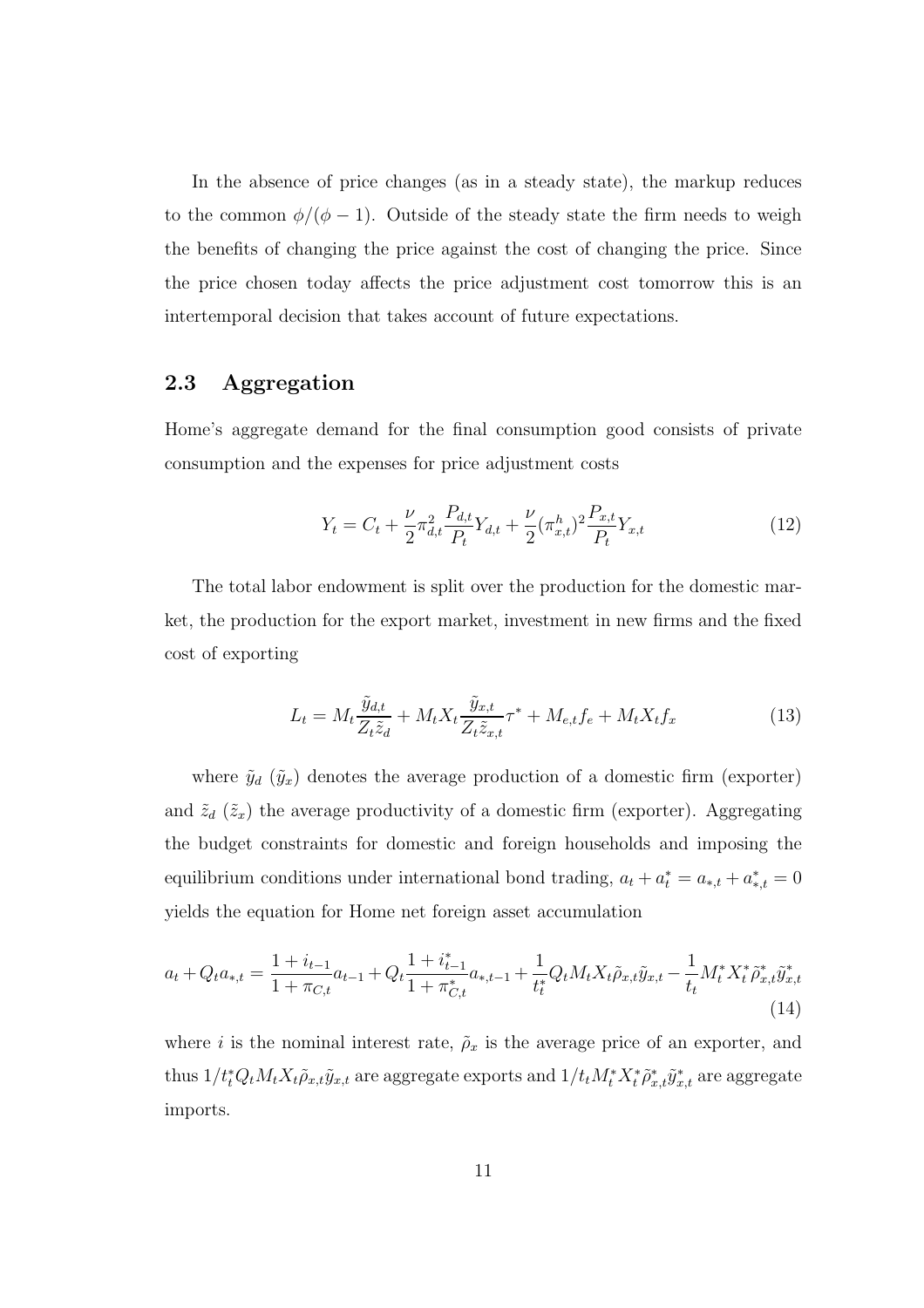Finally, the tariff-income of the government is distributed in a lump sum manner across all workers and is given by:

$$
T_t^t = \frac{t_t - 1}{t_t} M_t^* X_t^* \tilde{\rho}_{x,t}^* \tilde{y}_{x,t}^* \tag{15}
$$

#### 2.4 Monetary policy

Monetary policy follows a standard Taylor rule of the form

$$
1 + i_t = (1 + i_{t-1})^{\alpha_i} ((1 + i) (1 + \pi_{C,t})^{\alpha_{\pi}} \bar{y}^{\alpha_y})^{1 - \alpha_i}
$$
\n(16)

where  $\bar{y}$  is the output gap, the gap between GDP in the model economy and GDP in a counterfactual economy with flexible prices. Monetary policy reacts to increases in the inflation rate above the target of zero, and to positive output gaps by raising the nominal interest rate. However, monetary policy tries to avoid large jumps in the nominal interest rate and therefore smoothes out the adjustment. That's why the past interest rate also shows up in the Taylor rule.

In contrast to Ghironi and Melitz (2005) I do not net-out changes in the number of varieties to get what they call data-consistent variables. The argument for the use of data-consistent variables is that changes in the number of available varieties are hard to measure. Nevertheless, I do not use data-consistent variables for three reasons. First, in response to a sharp increase in tariffs, as I use in most of my experiments, the number of imported varieties decreases substantially. It is hard to imagine that this would stay unnoticed by a statistical authority. Second, the idea of data-consistent inflation is based on the idea that the change in the price of a given product can easily be measured, while the number of products cannot. However, when in response to an increase in tariffs a large number of products is no longer available, the change in the price of these products can hardly be measured. Third, and most importantly, in contrast to Ghironi and Melitz (2005), in this model the number of consumed varieties is actually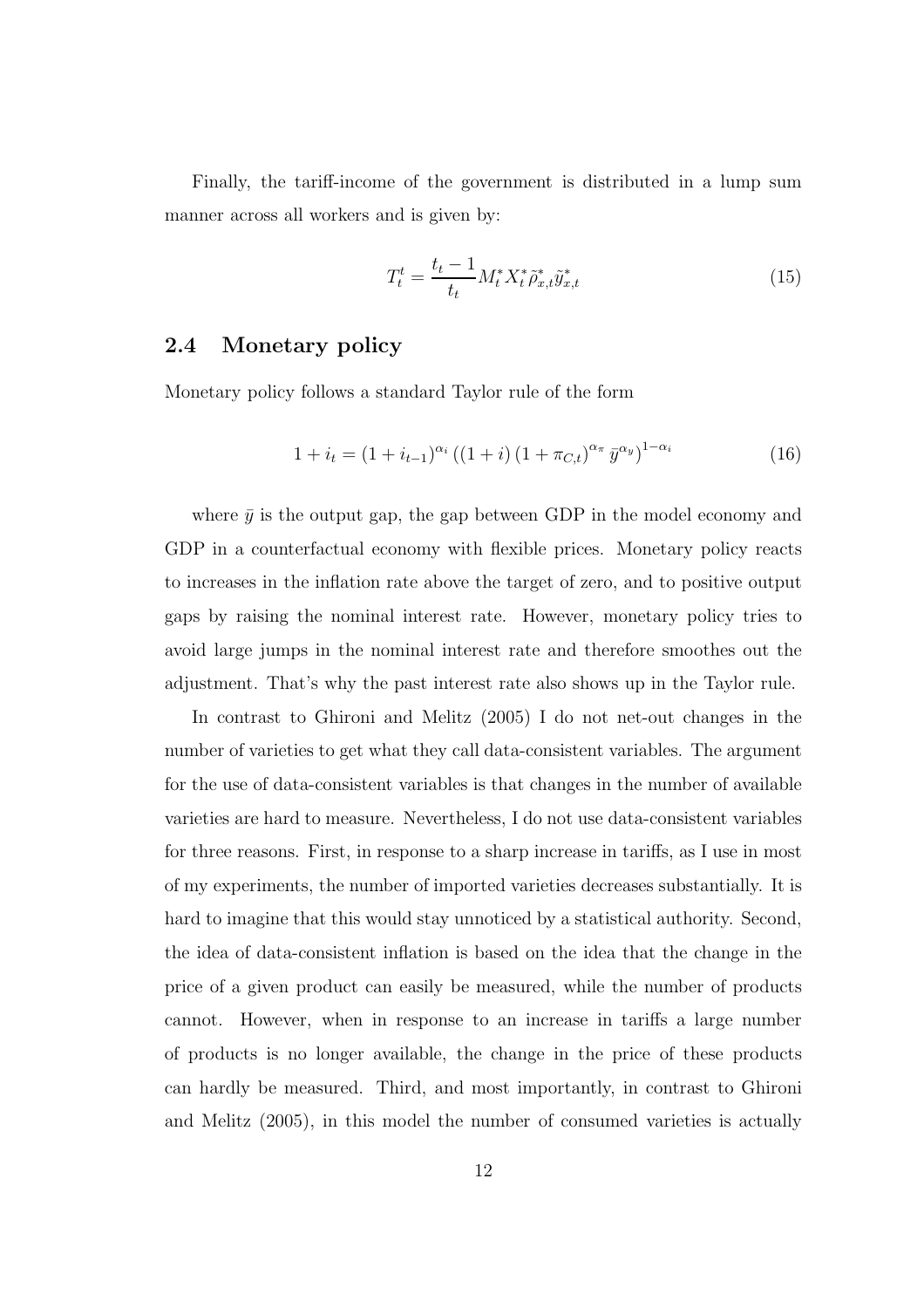constant, because endogenous entry takes place at the plant-level of the firm. So in this model there is actually no problem in measuring the number of consumed varieties.

## 3 Parameterization

While this analysis is partly motivated by and related to Ossa (2014), my attempt is not to give a quantitative assessment of optimal tariffs, but rather to describe the implications of taking account of adjustment dynamics. To this end the model is kept deliberately simple and restricted to two large economies. Since the model focusses on intra-industry trade, the natural choice is to choose the US and the EU as my model economies. The trade structure of the US economy and the EU economy is remarkably similar. Both economies are of roughly equal size, and their (bilateral) trade accounts are roughly balanced. The share of exporting firms and the share of international trade in GDP is also very similar. However, according to data from the World Trade Organization (WTO) there is some difference in the tariffs both economies charge (see https://tao.wto.org/). Over past ten years, the US charged on average a tariff of 1.4% for imports from the EU, while the EU charged on average a tariff close to 2% for imports from the US. Thus in the following I will assume a symmetric calibration except for the status-quo of tariffs.<sup>6</sup>

In most aspects the parameterization follows closely the one proposed in Ghironi and Melitz (2005) and is similar in spirit to the more recent publications of Atkeson and Burstein (2010), Bilbiie, Ghironi, and Melitz (2012), or Bergin and Lin  $(2012)$ . I assume that productivity z is distributed Pareto with lower bound  $z_{\text{min}}$  and shape parameter  $k > \theta - 1$ :  $G(z) = 1 - (z_{\text{min}}/z)^k$ . The assumption of a Pareto distribution for productivity induces a size distribution of firms that is

 $6As$  explained further below this slight asymmetry allows me to analyze cooperatively set tariffs, which would trivially be zero in a complete symmetric calibration.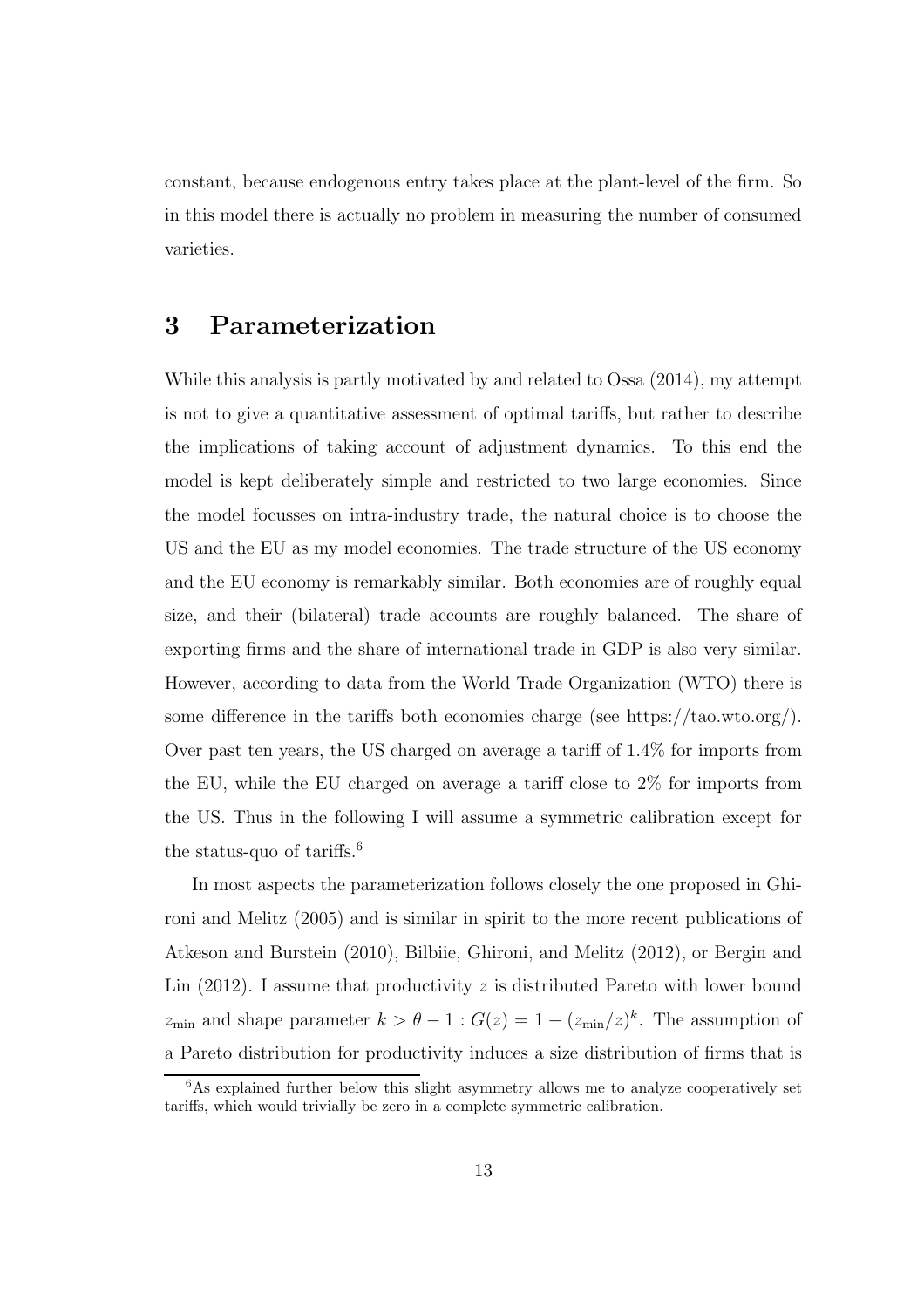also Pareto which fits firm-level data quite well (see Axtell (2001)).

k indexes the dispersion of productivity draws: dispersion decreases as  $k$  increases, and the firm productivity levels are increasingly concentrated toward their lower bound  $z_{\text{min}}$ . Defining  $v \equiv \{k/[k-(\theta-1)]\}^{1/(\theta-1)}$ , the average productivities  $\tilde{z}_D$  and  $\tilde{z}_x$  are given by  $\tilde{z}_D = vz_{\min}$  and  $\tilde{z}_x = vz_x$ . The share of Home's exporting firms is then  $X = 1 - G(z_x) = (v z_{\text{min}}/\tilde{z}_x)^k$ .

 $\theta$  is set equal to 3.8 following Bernard, Eaton, Jensen, and Kortum (2003). They also report that the standard deviation of log U.S. plant sales is 1.67. As in the given model this standard deviation is equal to  $1/(k - \theta + 1)$ , the choice of  $\theta = 3.8$  implies that  $k = 3.4$ . Following CG I set the elasticity of substitution across varieties,  $\phi$ , equal to  $\theta$ .

Every period represents a quarter and therefore  $\beta$  is set equal to 0.99. The inverse of the intertemporal elasticity of substitution from consumption  $\sigma$  is set to 2, which is a standard choice for business cycle models (see, e.g., Krause and Lubik (2007) or Faia (2009)).  $\delta$ , the exogenous firm exit shock, is set equal to 0.025, which matches the U.S. empirical level of 10 percent job destruction per year (see Ghironi and Melitz (2005)).

The iceberg trade cost is chosen to match the share of international trade to GDP. According to World Bank data this share was pretty stable around 30% over the last decade for the US and a bit smaller for the EU (see http://databank.worldbank.org/data/) This implies  $\tau = \tau^* = 1.64$ . The fixed cost of exporting  $f_x$  is set such that the proportion of exporting plants matches the 21 percent reported in Bernard, Eaton, Jensen, and Kortum (2003), implying  $f_x = 0.0047$ .<sup>7</sup> I set the scale parameter for the bond adjustment costs to  $\eta = 0.0025$ , as Ghironi and Melitz (2005).

Entry costs  $f_E$  are set to 1 without loss of generality, as changing  $f_E$  while maintaining the ratio  $f_x/f_E$  does not affect any of the impulse responses (see

<sup>7</sup>According to Eurostat data the share of exporting firms in the EU is at 18 percent slightly smaller (see http://epp.eurostat.ec.europa.eu/newxtweb/submitdimselect.do). Calibrating  $f_x^*$ to match this share would yield  $f_x^* = 0.0054$ .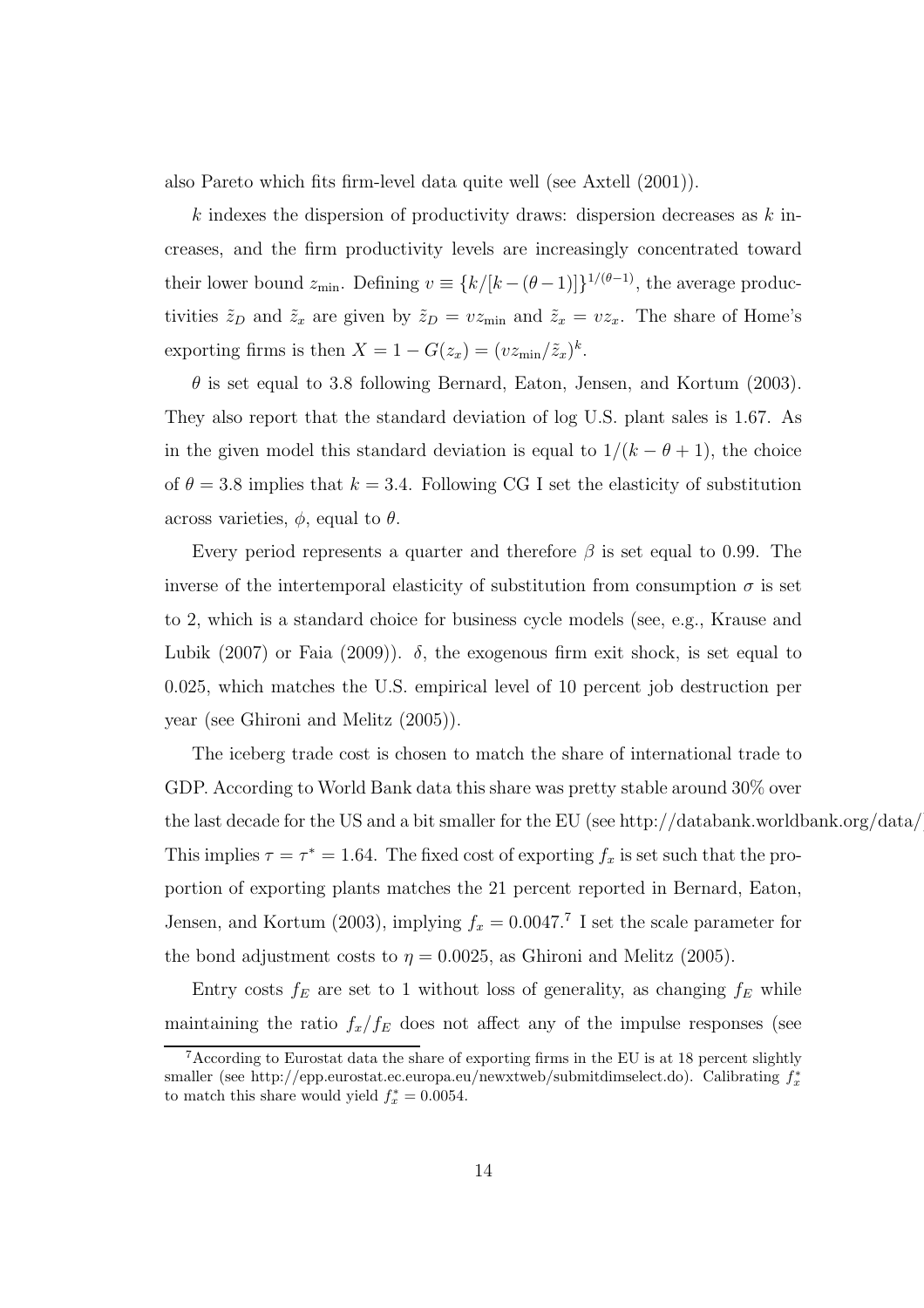Ghironi and Melitz (2005)). For similar reasons, I normalize  $z_{\text{min}}$  to 1. Labor endowments are also normalized to 1, i.e.,  $L = 1$  and  $L^* = 1$ . Following Cacciatore and Ghironi (2014) the cost of adjusting prices is set to  $\nu = 80$ . Following Clarida, Gali, and Gertler (2000) the coefficients in the Taylor rule are set to  $\alpha_{\pi} = 1.62, \, \alpha_{y} = 0.34, \, \text{and} \, \alpha_{i} = 0.71.$ 

## 4 Optimal tariffs

In my analysis I follow the structure in Ossa (2014), starting with unilaterally optimal tariffs, proceeding with Nash-equilibrium tariffs, and finishing with cooperative tariffs. This section analyzes optimal tariffs from the US perspective, i.e., the level of tariffs set by a US government if it does not fear retaliation from the EU.<sup>8</sup>

Before starting the discussion it is important to note that from an aggregate world-perspective tariffs are optimally zero in both countries. As shown in Baldwin (2005), from a planner's perspective that seeks to maximize the utility of the world economy, free trade is optimal in the (static) Melitz model. When an individual firm decides about market entry or about the productivity cut-offs, it does not internalize the effects of its decisions on consumer welfare. However, it does also not internalize the effects on other firms' profits. It turns out that both effects cancel out each other so that firms' decisions are socially optimal. Bilbiie, Ghironi, and Melitz (2016) show that the same is true in a dynamic, closed-economy version of the model, as long as preferences are CES. Finally, CG show that with exogenous labor supply and stable prices (as they are in steady state) this generalizes to a open-economy setting with nominal rigidities. Since entry and selection are efficient, positive tariffs can only distort the economy and are thus optimally zero.

<sup>8</sup>Since the difference in status-quo tariffs is very small, the results for optimal EU-tariffs are almost identical.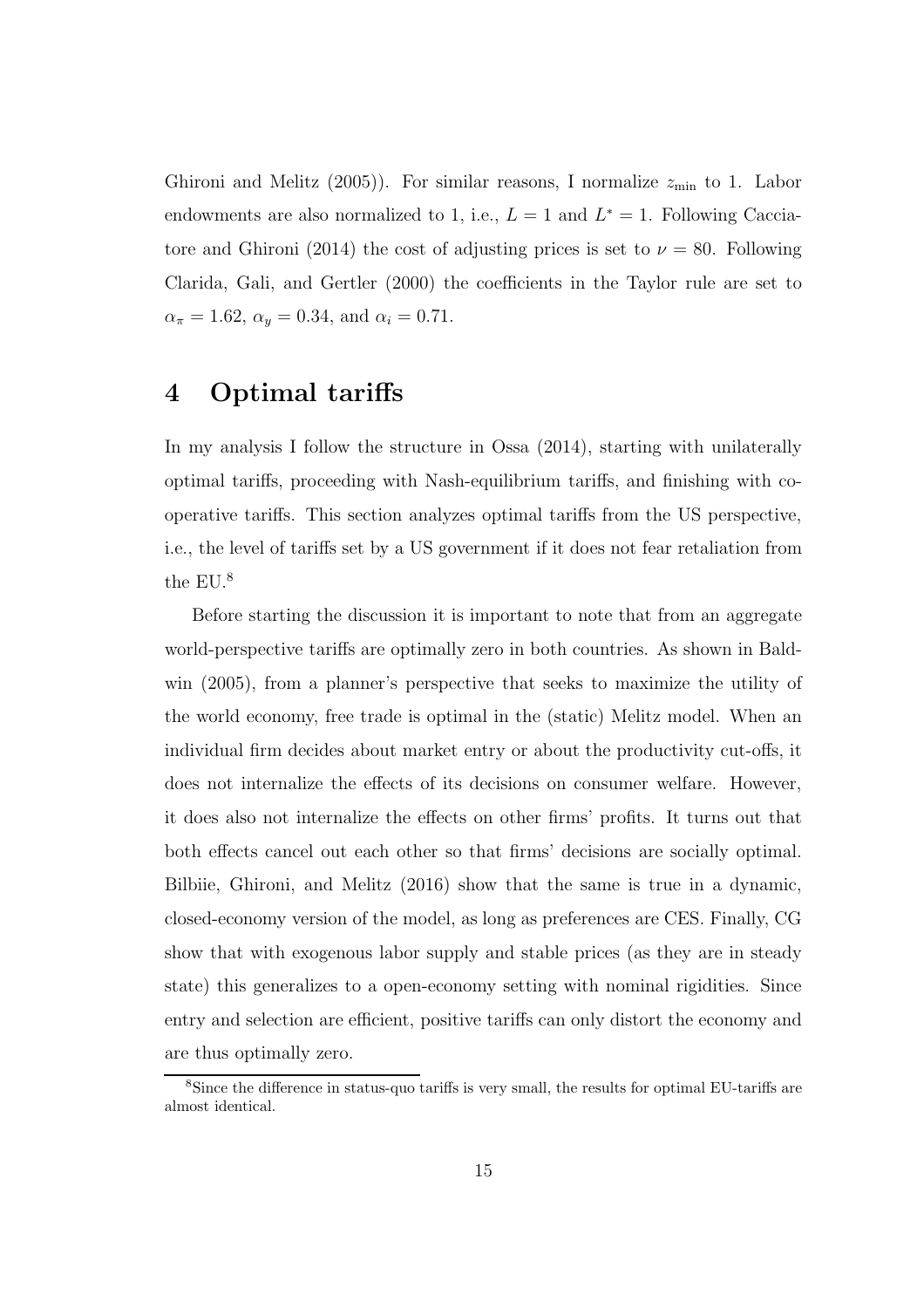However, even though tariffs are optimally zero from an aggregate worldperspective, it can still make sense to raise tariffs from the perspective of a single country. Imposing a tariff on imports has two counteracting effects on the imposing economy. On the one hand, it raises government revenue. This revenue is redistributed to the domestic population and thus raises welfare. On the other hand, imposing tariffs distorts production and raises the price of imported goods which hurts domestic consumers. However, under monopolistic competition the tariff will not lead to a one-to-one increase in the consumer price, implying that part of the cost is borne by the foreign producers. Put differently, by charging a tariff, the US imposes a negative terms-of-trade externality on the EU. For very low tariffs, the first effect will dominate so that it is welfare improving for the US to raise the tariff, given a specific tariff of the EU. For very high tariffs, the second effect dominates so that it is welfare improving for the US to lower the tariff, given a specific tariff of the EU.<sup>9</sup> It follows that there exists an optimal tariff that maximizes welfare.

The standard practice in the trade literature is to ignore the adjustment path, and thus to set the tariff such that it maximizes steady state consumption. In this case the optimal tariff set by the US (given the EU-tariff of  $2\%$ ) is  $33.7\%$ , which lies in the range of results in Ossa  $(2014)$ , who finds optimal, sector-specific tariffs between 20% and 80%, depending on the competitiveness of a given sector. However, as figure 1 illustrates the short-run effects of an increase in tariffs differ substantially from the long-run effects.<sup>10</sup>

Figure 1 illustrates the dynamic adjustment of selected variables to a unilateral increase in the import tariff charged by the US from 1.4%, the actual tariff, to 33.7%, the optimal tariff of the static analysis. Time is on the horizontal axis, measured in quarters. To improve the visibility of short run adjustments, the fig-

 $^{9}$ For further details see, e.g., Felbermayr, Jung, and Larch (2013).

 $10$ All the dynamic results are based on non-linear, deterministic simulations using the Dynarepackage for Matlab.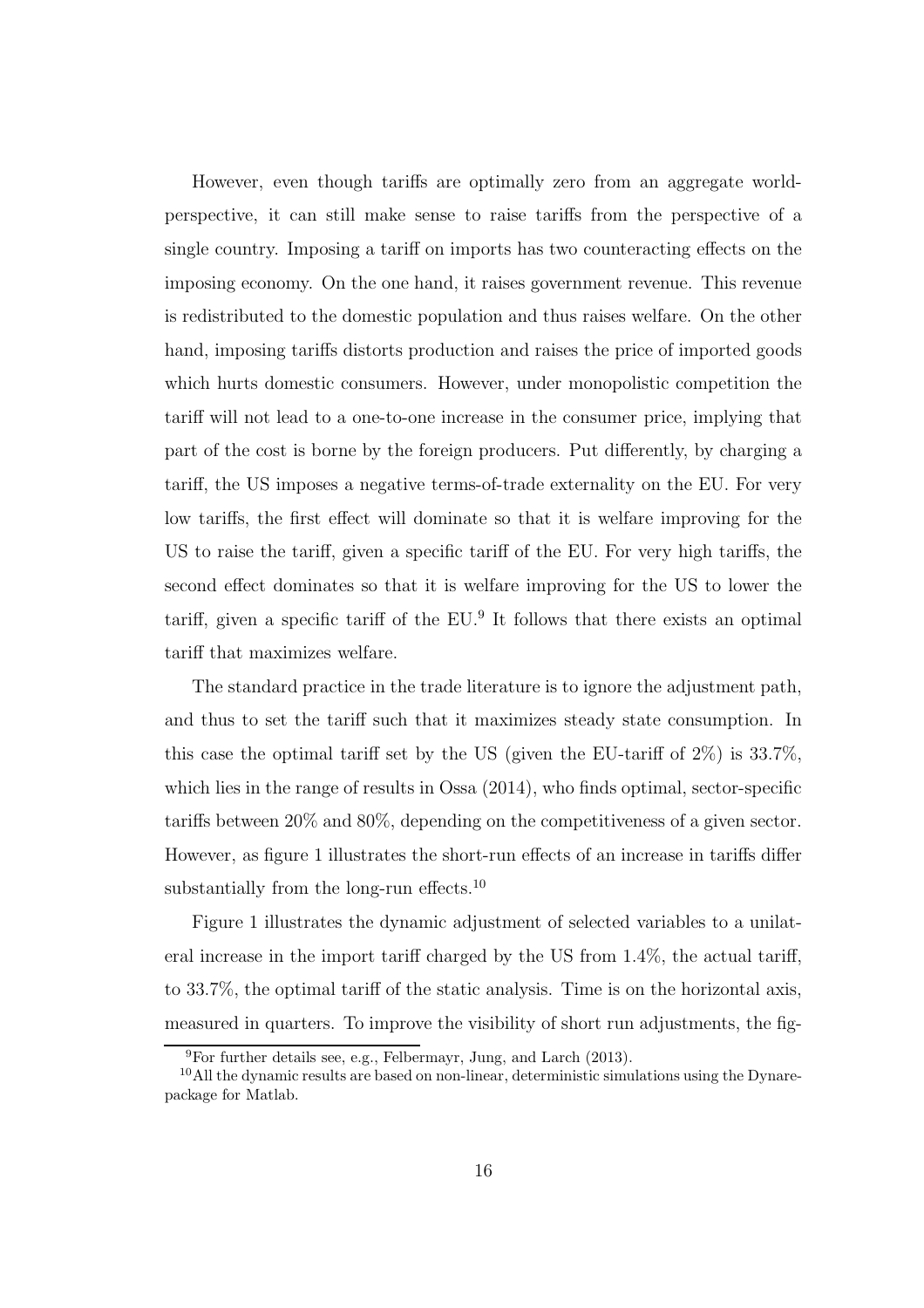

Figure 1: Effects of an increase in the US tariff from 1.4% to 33.7%. Quarters on the horizontal axis, percent deviations from the old steady state on the vertical axis. Solid line: model with rigid prices. Dashed line: model with flexible prices.

ure illustrate only the first 20 periods. On the vertical axis the percent deviation of a specific variable from its pre-liberalization steady state is illustrated (except for the inflation rates). The solid line represents the case with rigid prices, the dashed line the case with flexible prices. Nominal variables are only reported for the model with rigid prices because they are meaningless in the model with flexible prices. I will first focus my discussion on the development of the variables that are common to both versions of the model and then turn to the role of nominal rigidities and monetary policy.

The immediate and direct effect of import tariffs is to make imports more expensive which leads to an immediate decrease in imports. The reduced availability of cheap imports puts upwards pressure on the aggregate price index, which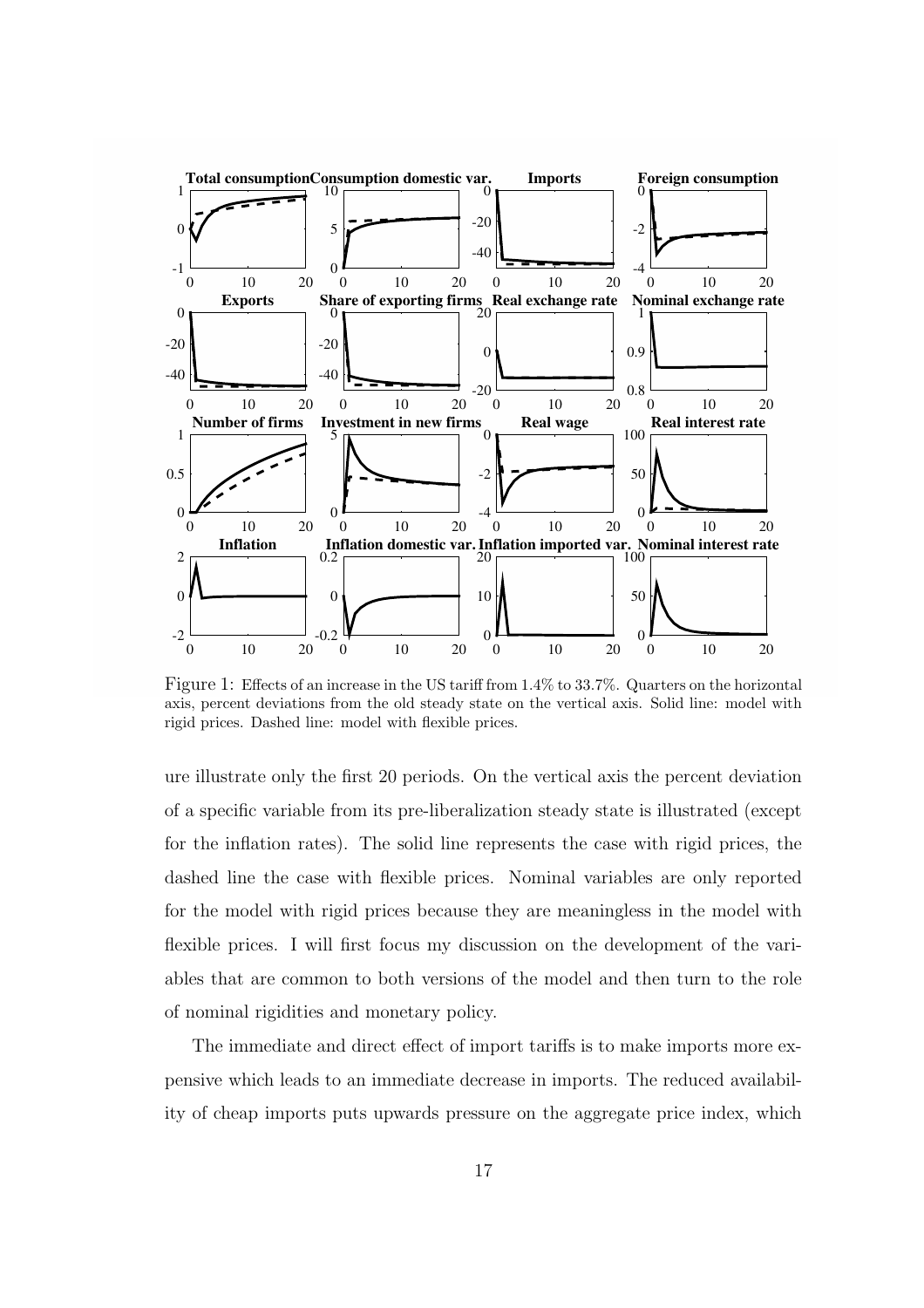decreases real wages. Lower real wages in turn tend to decrease prices, because prices are set as a markup over marginal costs. On the market for domestically produced varieties, this is not compensated by higher tariffs (or adjustments in the real exchange rate) and therefore the price of domestically produced varieties goes down relative to imported varieties. This results in a marked increase in the demand for domestically produced varieties.

On the export market the decrease in real wages is compensated by a real exchange rate appreciation. The sudden decrease in US-demand for EU-products induced by the increase in tariffs pushes down the price level of the EU relative to the US, leading to a real exchange rate appreciation of the US. On the one hand this counteracts the effect of the increase in the tariff on imports. On the other hand this decreases the demand for exports. As a consequence, the trade balance (not depicted) does not move by much.

We know that consumption must go up in the long run - otherwise the tariff in the new steady state would not be the optimal tariff of the static model. Basically, the real exchange rate appreciation is not enough to offset the increasing income from tariffs and so consumption goes up in the long run. In the short-run, however, consumption lies considerably lower than its long run equilibrium, and even lower than in the original steady state in the scenario with rigid prices.<sup>11</sup>

Low short-run consumption is mainly explained by the reduced availability of cheap imports and by a temporary boost in the investment in new firms.<sup>12</sup> We know from Melitz (2003) that more open economies tend to have a lower number firms, due to the pro-competitive effect of trade. This implies that an

<sup>11</sup>Qualitatively this result is similar to the consumption overshooting in response to trade liberalization in Bergin and Lin (2012) and the productivity overshooting in Chaney (2005). Empirical evidence distinguishing the short- and long-run effects of trade policy is very scarce. Indirect evidence is provided by Bergin and Lin (2012) who show that in response to trade liberalization the increase at the extensive margin is larger in the short-run than in the longrun.

<sup>12</sup>That consumption might drop below its initial steady state level in the short run is not really important for the story in this paper. What's important is that consumption in the short run is lower than in the new steady state.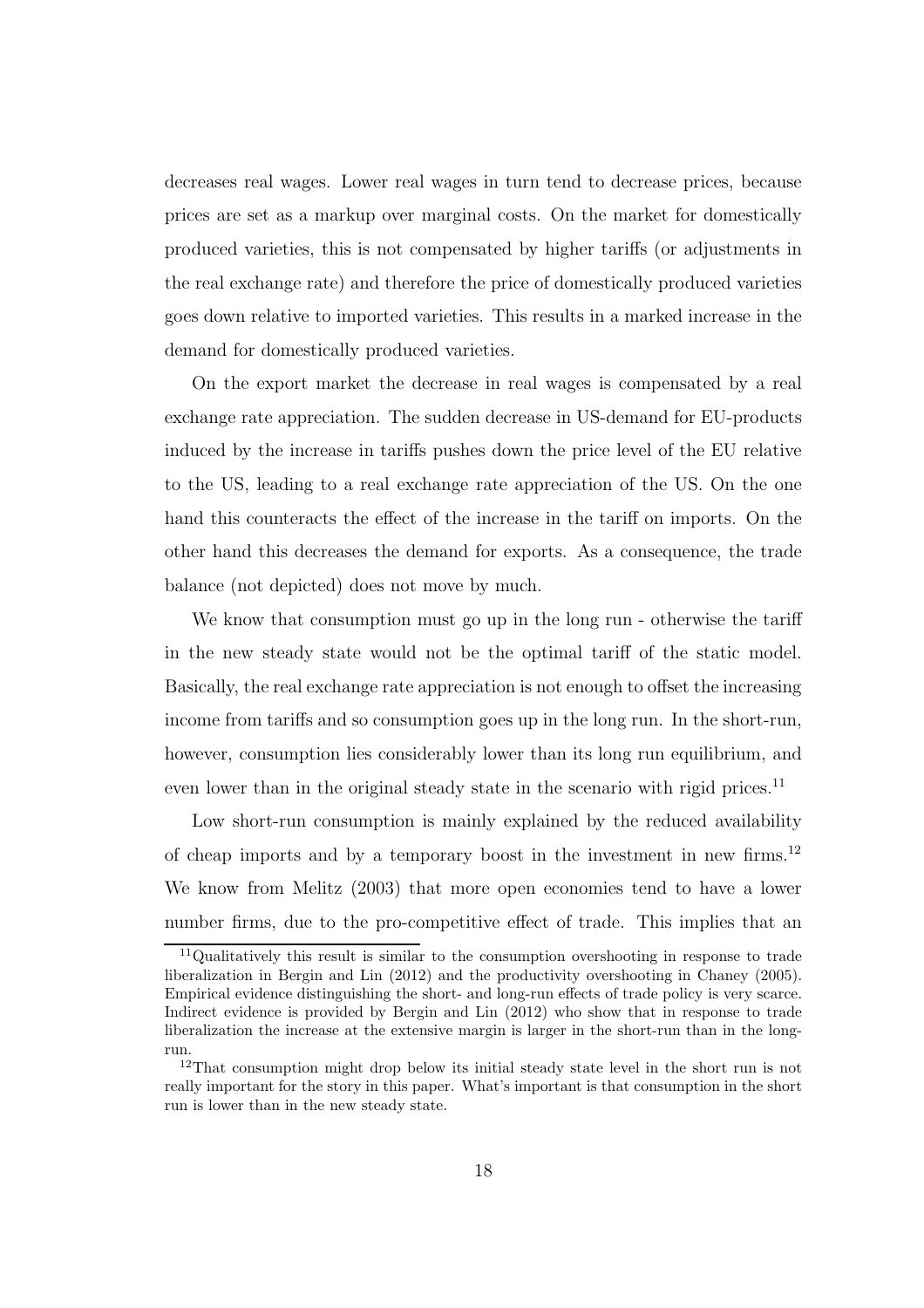increase in tariffs leads to an increase in the number of firms. In a static model this adjustment happens immediately but in a dynamic model the adjustment is a slow process. Thus the investment in new firms is elevated for some time until the new steady state level of firms is reached.

This enhanced investment in new plants implies that fewer resources can be devoted to produce the consumption good. This reduces the consumption of domestic varieties and thus total consumption. Naturally, this effect is only short-lived. As the number of plants increases, incentives to invest in new plants decrease and more resources are left to produce the consumption good. Thus as the number of plants increases, the investment in new plants decreases and consumption recovers.

Let us now turn to the effect of price-rigidity. Figure 1 shows the development of both an economy with flexible prices and an economy with rigid prices. Qualitatively the adjustment of most variables does not differ by much between the two economies, but quantitatively there are some notable differences. Perhaps surprisingly the real exchange rate does not belong to these. Even though producer prices are much slower to adjust in the model with rigid prices, there is virtually no difference in the real exchange rate. The reason is that the flexible nominal exchange rate mechanism compensates partly for the rigidity of prices.<sup>13</sup>

Nevertheless, the slow adjustment of prices has real consequences. A direct implication of price rigidity is that the decrease in the price level of domestically produced varieties is slowed down. Due to the decrease in real wages firms would like to lower their prices, but due to price adjustment costs this process is slowed down. This has two important consequences. On the one hand, the increase in production for the domestic market is subdued. On the other hand,

<sup>&</sup>lt;sup>13</sup>The nominal exchange rate by itself is irrelevant and indeterminate in this model, what matters for the solution of the model is the real exchange rate. However, the flexibility of the nominal exchange rate matters because it helps adjusting the real exchange rate and it implies that both countries can set nominal interest rates independently. The change in the nominal exchange rate can be backed out from the inflation rates of both countries and the change in the real exchange rate.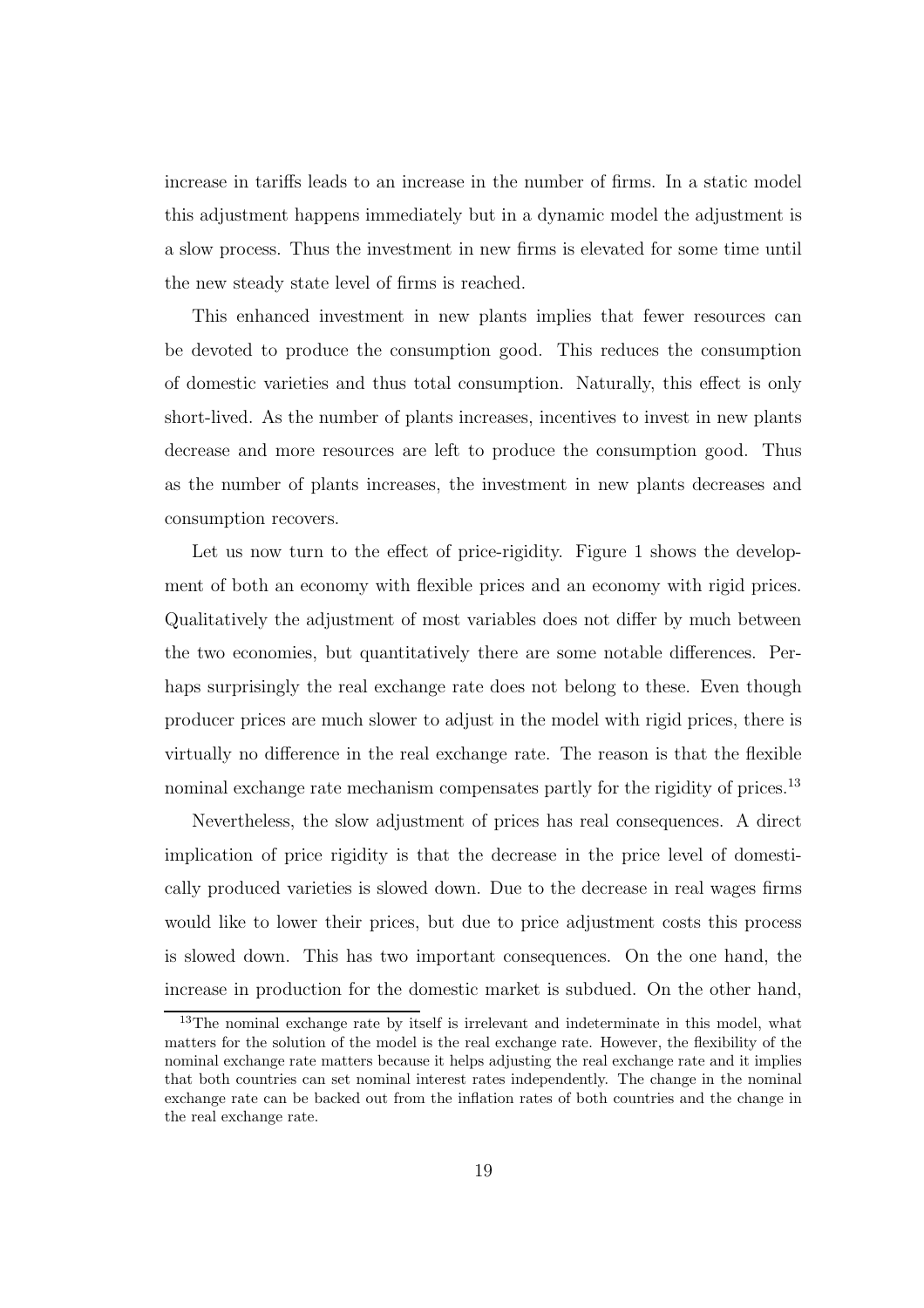the profitability of plants is increased and so investment in new plants increases by even more. As a consequence, even fewer resources can go into the production of the consumption good in the initial periods after the increase in tariffs so that consumption even drops below its initial level. In the medium run this difference is reduced and the cost of adjusting prices pushes aggregate consumption in the model with rigid prices above its level in the model with flexible prices.

Due to the adjustment in the nominal exchange rate, the real exchange rate is basically the same as in the model with flexible prices. Nevertheless, the decrease in imports and exports is smaller. The reason for both phenomena lies in the lower production for the domestic market. On the one hand this frees resources, implying that the production for the foreign market need not decrease by as much. On the other hand the lower availability of domestic products increases the demand for imports.

Looking at the nominal variables, it is notable that the increase in tariffs leads to an immediate increase in the inflation of imported varieties. That increase is so large that the aggregate inflation rate also increases, even though the price of domestically produced varieties (which make up a larger share of aggregate consumption) decreases.<sup>14</sup> This has important repercussions through monetary policy. The central bank notices the inflation and reacts by increasing the nominal interest rate to reduce demand and thus to counteract inflation. In later periods inflation is closer to target but monetary policy is still relatively contractive due to the desire of the monetary authority to smoothen interest rate movements.

Figure 1 and the discussion so far already strongly suggest, that the optimal tariff is different when adjustment dynamics are taken account of. Although the

<sup>&</sup>lt;sup>14</sup>There is a substantial literature analyzing the effects of trade openness on inflation that was initiated by Romer (1993). This literature typically finds that trade openness is associated with lower inflation, but largely focusses on long run outcomes. Some exceptions are Aron and Muellbauer (2007), Jin (2006) and Mukhtar (2010) who use time-series techniques and find that trade openness lowers inflation also in the short run. That protectionism would lead to a surge in inflation is also a common concern in the popular press (see, e.g., the Chicago Tribune (http://www.reuters.com/article/us-markets-saft-idUSKCN0WA1M3) or Money (http://www.chicagotribune.com/sns-yourmoney-1112petruno-story.html).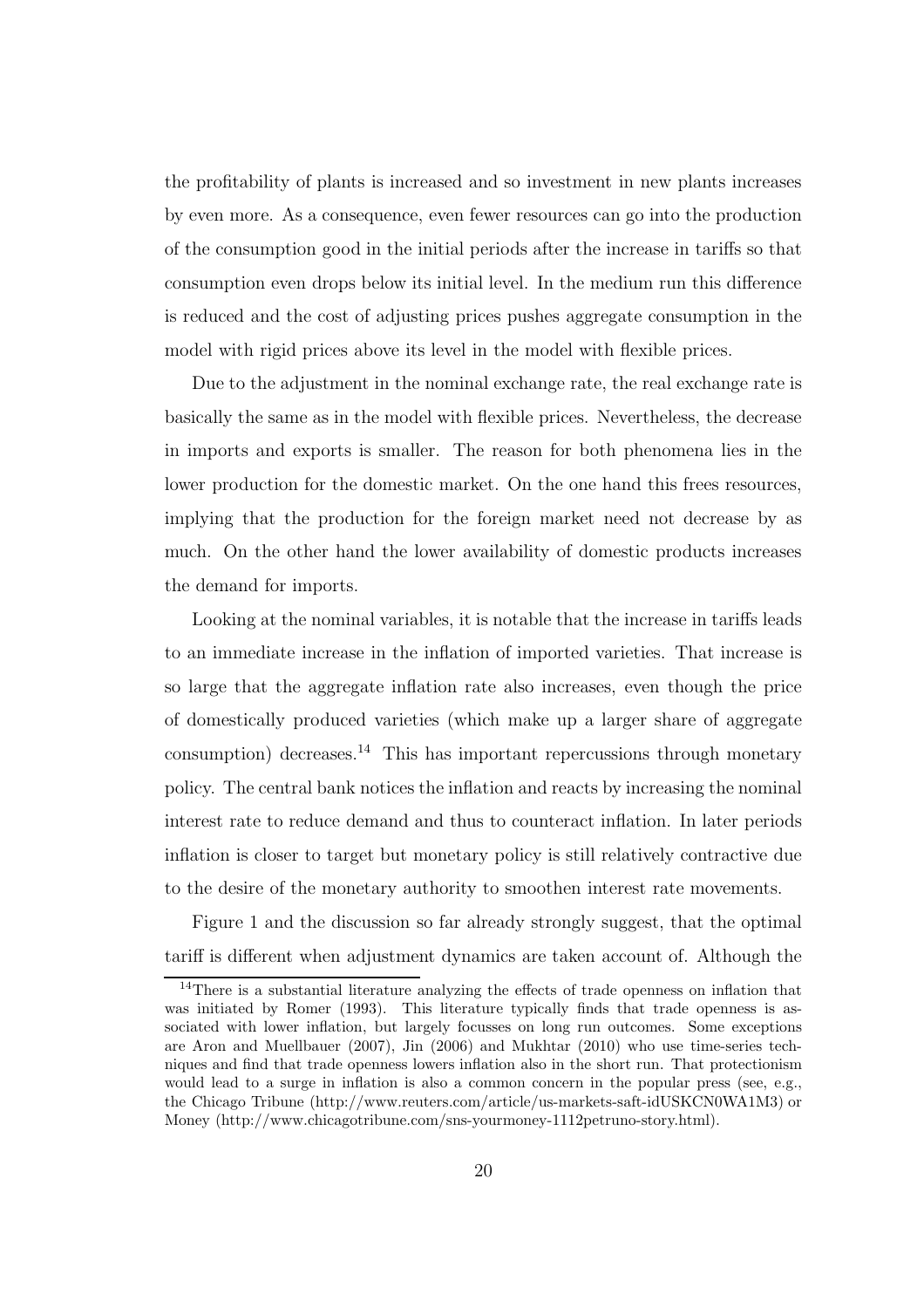increase in tariffs from 1.4% to 33.7% raises consumption in the long run, it lowers consumption in the short run. This short run cost is ignored in static analysis but can be taken account of in a dynamic analysis. Thus I compute the optimal tariff as the tariff that maximizes the present discounted value of consumption over all future periods. Not surprisingly the resulting tariff is lower than the optimal tariff based on static analysis - for the model with rigid prices the optimal tariff is 31.5%, and for the model with flexible prices it is 31%.

An important question raised in LL is how the planning horizon of the policy authority affects the setting of tariffs. Typically tariffs are set by elected politicians (at least in most developed countries), who tend to have a shorter planning horizon than infinity. In LL it was shown that politicians with a shorter planning horizon set lower tariffs, due to the slow adjustment of consumption.

Figure 2 illustrates the optimal tariff, set by a policy maker who only cares about the next x years, with x indicated at the horizontal axis. Put differently, when calculating the optimal tariff only consumption up to period x is included in the calculation.<sup>15</sup> The pattern of the curve is the same, whether prices are flexible or not. It is still the case that policy makers with a shorter planning horizon set lower tariffs. However, there are some important differences, too.

As shown above, in the economy with rigid prices consumption decreases by more in the short run in response to an increase in tariffs. Therefore policy makers with a very short planning horizon tend to set lower tariffs in the model with rigid prices. In the medium run, however, consumption is higher in the model with rigid prices and thus policy makers with an intermediate or long run planning horizon tend to set higher tariffs under rigid prices. Thus the planning horizon of the policy maker matters even more in the model with rigid prices, the span of possible tariffs is larger and the optimal tariffs increase much more

<sup>&</sup>lt;sup>15</sup>More specifically, I run a tight grid of potential US-tariffs for the given EU-tariff of  $2\%$ , calculate the transition path with Dynare and then choose the tariff that maximizes the present discounted value of consumption of up to x periods.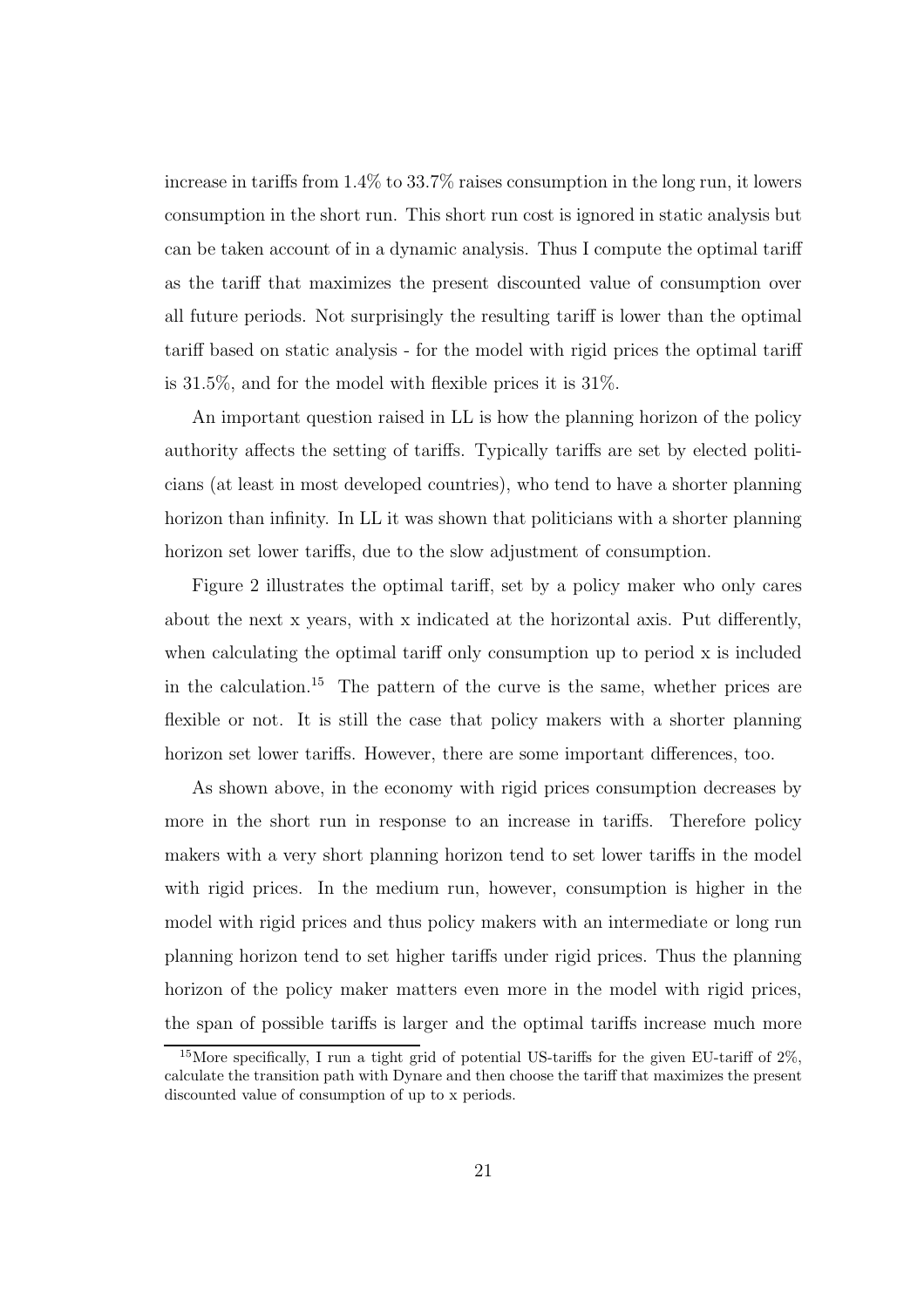

Figure 2: Optimal tariff in dependence of the policy maker's planning horizon.

steeply in response to increases in the planning horizon.

In the following sections I will first discuss the cases of Nash equilibrium tariffs and cooperatively set tariffs and then turn to the discussion of monetary policy.

## 5 Nash equilibrium tariffs

Having analyzed optimal tariffs, I now turn to the discussion of Nash equilibrium tariffs, i.e., the tariffs that would arise in a trade war, to use the terminology of Ossa (2014). While in the previous section, only one country, the US, was allowed to change its tariff, in this section it is assumed that both countries can change their tariff, and they do so in a non-cooperative way.

To calculate the Nash equilibrium tariffs I calculate the best response functions of both countries. In section 4 I calculated the optimal tariff for the US given the empirically observed tariff for the EU. To determine the best response function I repeat the same exercise for a wide range of potential tariffs in the EU.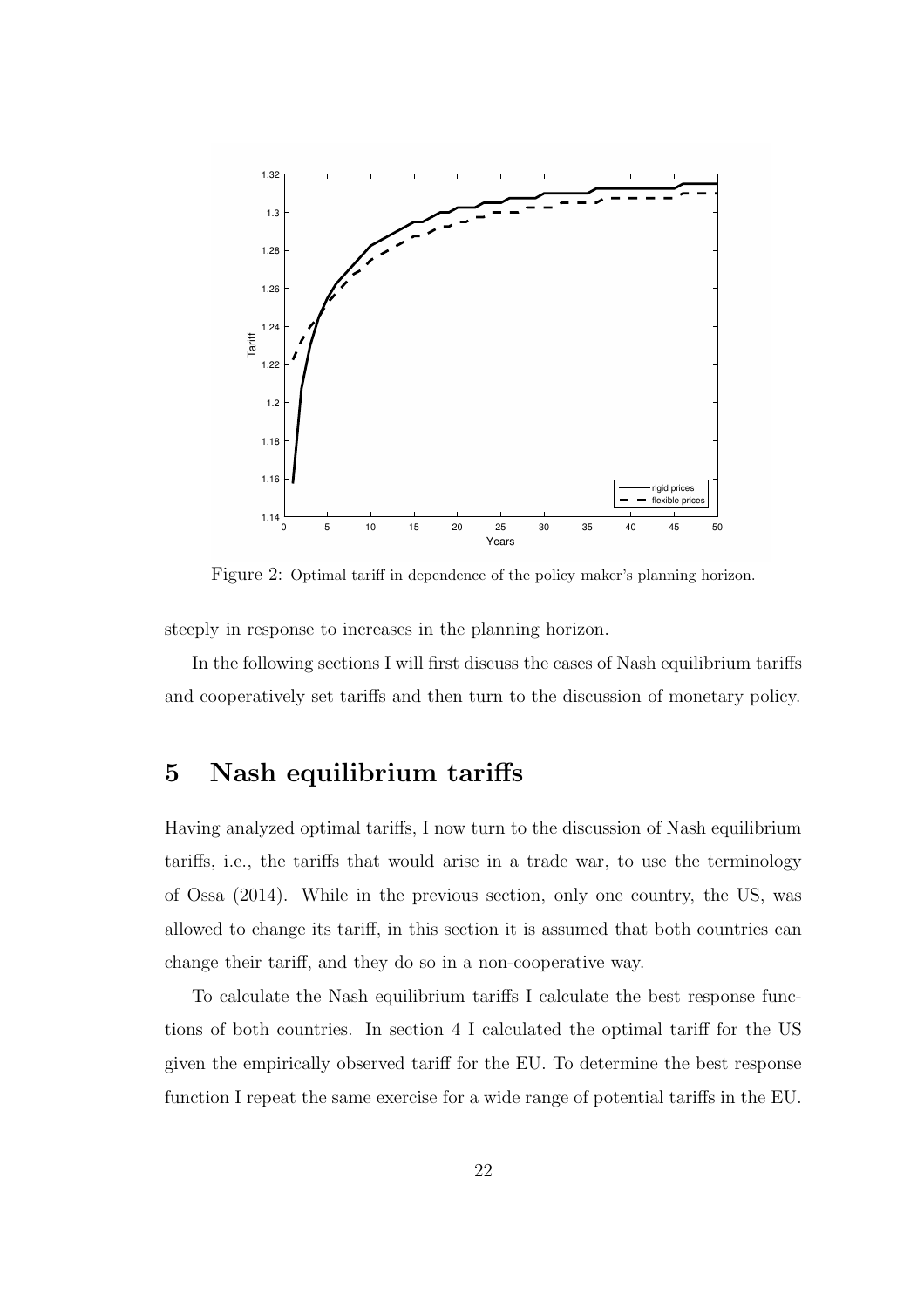

Figure 3: Nash-equilibrium tariff in dependence of the policy maker's planning horizon.

Then I do the same from the perspective of the EU, i.e., calculating the optimal tariff in the EU for a wide range of given tariffs in the US.

Intersecting the two best-response functions yields the Nash-equilibrium tariff. No country will have an incentive to deviate from this tariff because it already maximizes consumption. In analogy to figure 2, figure 3 shows Nash-equilibrium tariffs in dependence of the policy maker's planning horizon.<sup>16</sup> Again shortsighted politicians tend to set lower tariffs, and the policy makers's planning horizon matters more under rigid prices. As in Ossa (2014) the Nash-equilibrium tariff is very close to the optimal tariff.

<sup>&</sup>lt;sup>16</sup>Note that the Nash-equilibrium tariff is the same for both countries. The only asymmetry that I have assumed across the two countries is the tariff that both countries charge in the baseline calibration. Since the starting value does not matter for the Nash-equilibrium, both countries charge the same tariff.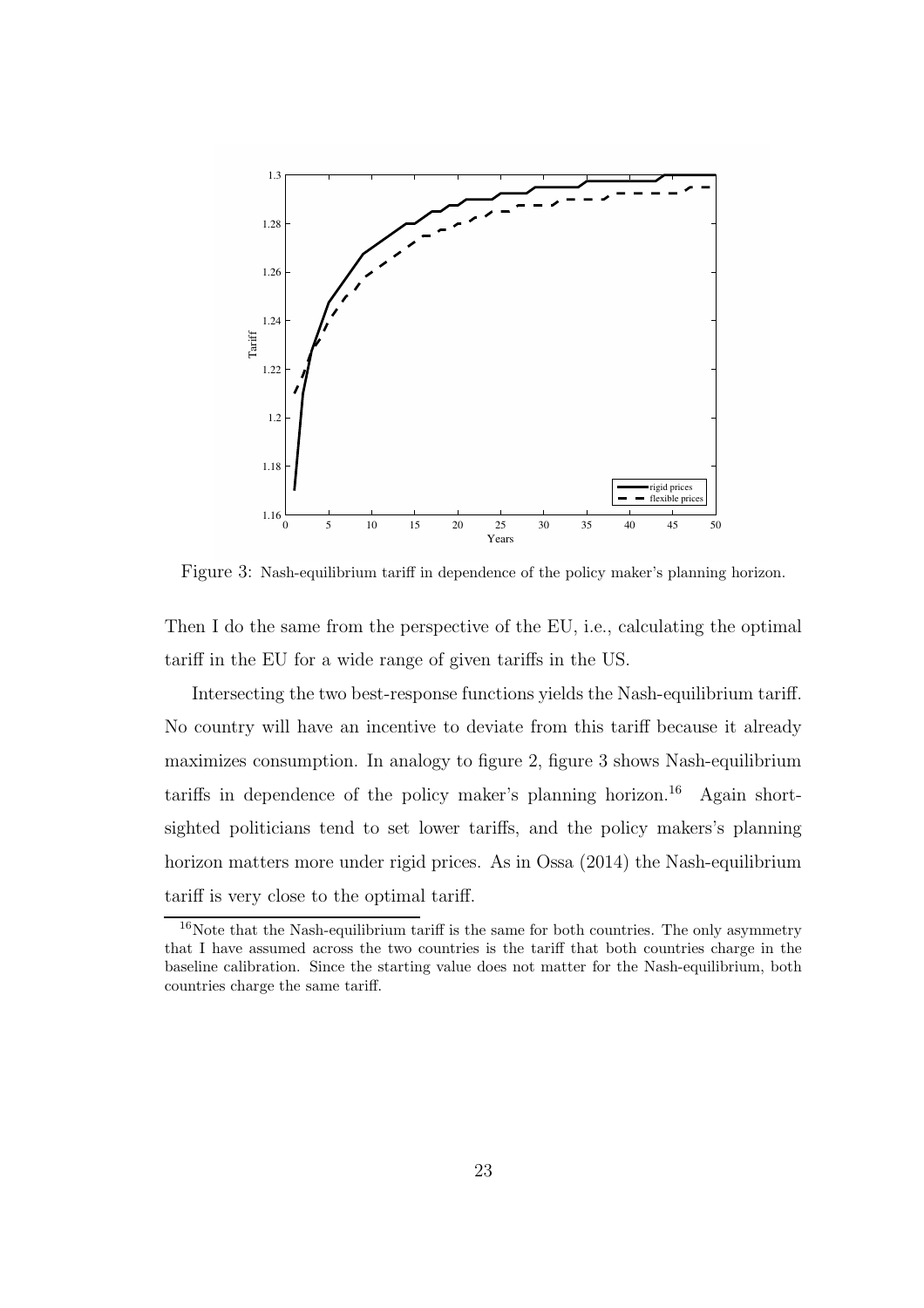## 6 Cooperative tariffs

This section analyzes cooperatively set tariffs, or trade talks in the terminology of Ossa (2014). I follow Ossa's approach and assume that the gains from cooperation, i.e., the gains from higher consumption through lower tariffs, are split equally across the two countries, and that transfers between the two countries are not allowed. Furthermore, I assume that the starting points, or the threat points, are the tariffs observed in section 3, the status quo in the data.

As discussed above, from a world perspective free trade is optimal in this model.<sup>17</sup> Tariffs only make sense from an individual country's perspective through the terms-of-trade externality. Thus if the starting point is a symmetric equilibrium, both countries would gain equally from lower tariffs and agree on abolishing them completely. Conversely, starting from an equilibrium with asymmetric tariffs, the gains from free trade would also be asymmetric - the country which had to pay the higher tariff in the original steady state would gain more from abolishing all tariffs. Thus in this case cooperation will generally not result in zero tariffs for both countries.

Figure 4 illustrates the cooperatively set tariffs in dependence of the planning horizon of the policy maker in both countries. The tariff chosen is zero for the US which had the lower tariff in the status quo, since choosing the lowest possible tariff for the US maximizes the joint welfare. In contrast, the tariff set by the EU stays positive (albeit small). Although, further reducing the EU-tariff would increase joint welfare, the resulting gains would be larger for the US than for the EU and thus would violate the bargaining protocol. Thus the EU-tariff is set in such a way so as to assure that the gains from cutting tariffs are the same for both countries.

Importantly, but not surprisingly, the same pattern applies as in the previous

<sup>&</sup>lt;sup>17</sup>Ossa (2014) uses a model with multiple sectors. As he notes, in this setup free trade is only optimal when markups across sectors are identical. If they are not then differential tariffs can be used to correct the distortions generated by the differences in markups.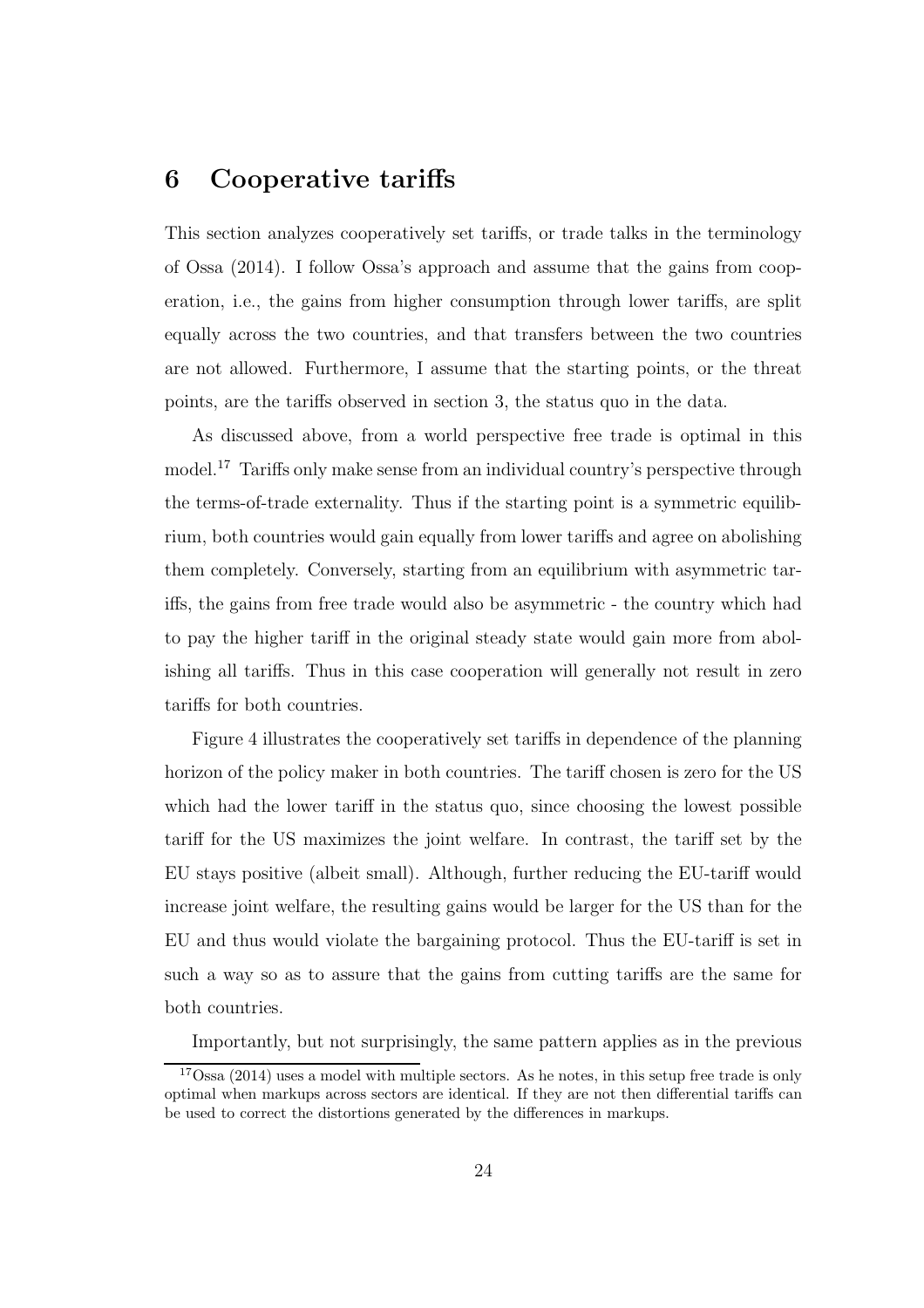

Figure 4: Cooperative tariffs in dependence of the policy maker's planning horizon.

sections concerning the planning horizon of the policy maker. Because increasing tariffs leads to short-run drop in consumption, short-sighted policy makers tend to set lower tariffs.

## 7 Monetary policy and optimal tariffs

One of the main novelties of this paper compared to the analysis in LL is the introduction of sticky prices which implies a potential role for monetary policy. In a model with sticky prices, monetary policy has real short-run effects and thus can influence the adjustment process, even if it does not affect the steady state. In this section I take a closer look at the role of monetary policy.

So far I have assumed that both countries are identical in terms of their stance on monetary policy, i.e., the parameters in the Taylor rule of both countries were assumed to be the same. I will now relax this assumption and assume instead that the central bank of one country is more aggressive in fighting inflation than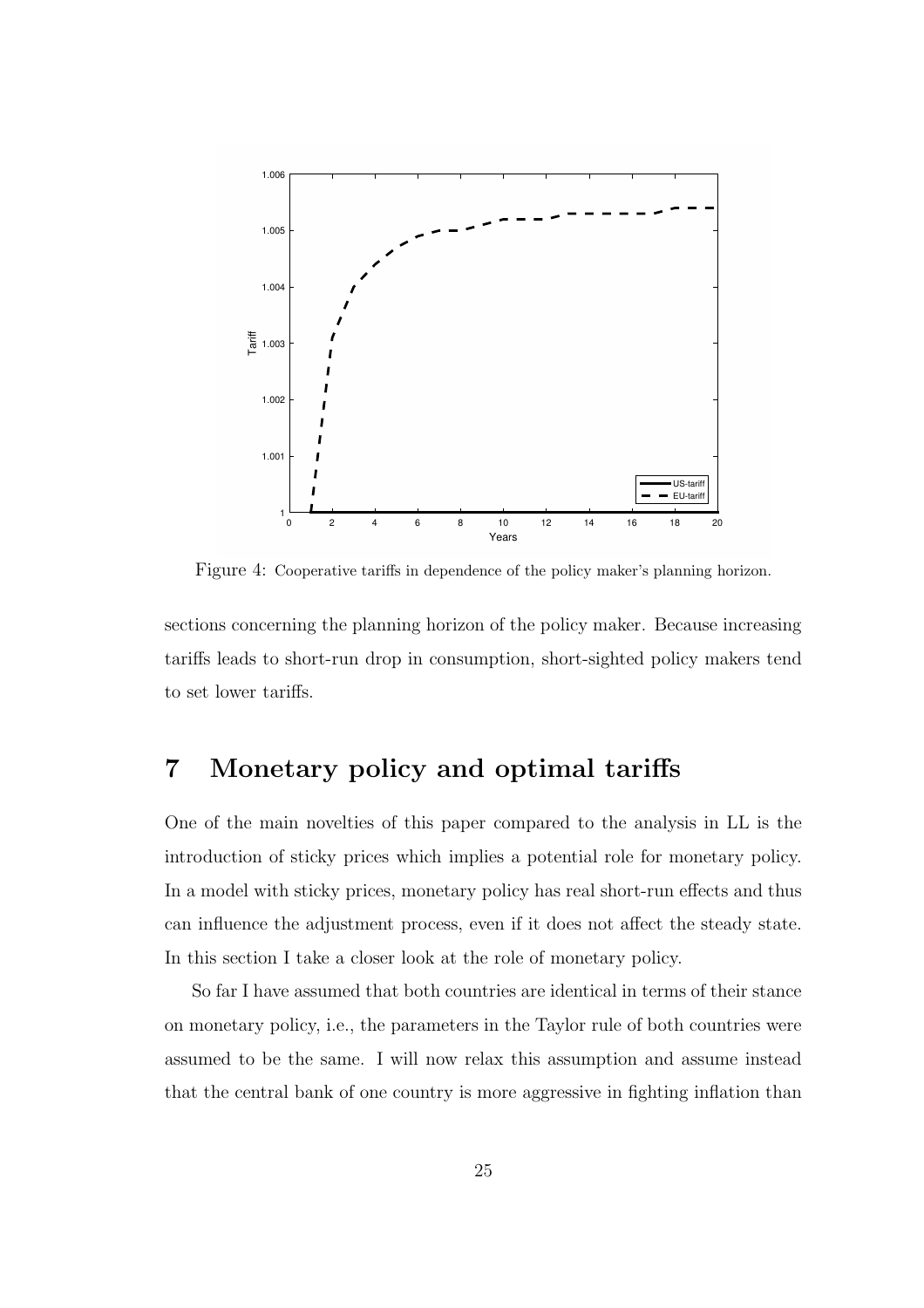

Figure 5: Effects of an increase in the US tariff from 1.4% to 33.7%. Quarters on the horizontal axis, percent deviations from the old steady state on the vertical axis. Solid line: benchmark case ( $\alpha_{\pi} = 1.62$ ). Dashed line: US central bank fights inflation more aggressively ( $\alpha_{\pi} = 5$ ).

the other country. More specifically, I consider two additional scenarios, one in which the US central bank puts a heavy weight on inflation and one in which the European central bank puts a heavy weight on inflation, while the central bank of the other country uses the same Taylor rule as specified above ( $\alpha_{\pi} = 1.62$ ). For illustrative purposes I assume that the coefficient in the Taylor rule is  $\alpha_{\pi} = 5$ , which is arguably too high, but later I will consider a more realistic case.

The ensuing adjustment dynamics are illustrated in figure 5, which again shows impulse response functions for an increase in the tariff from 1.4% to 33.7%. As discussed above the increase in tariffs directly makes imports more expensive. Although there is a counteracting effect through lower domestic prices, the inflation rate goes up. A central bank that fights deviations from its target of zero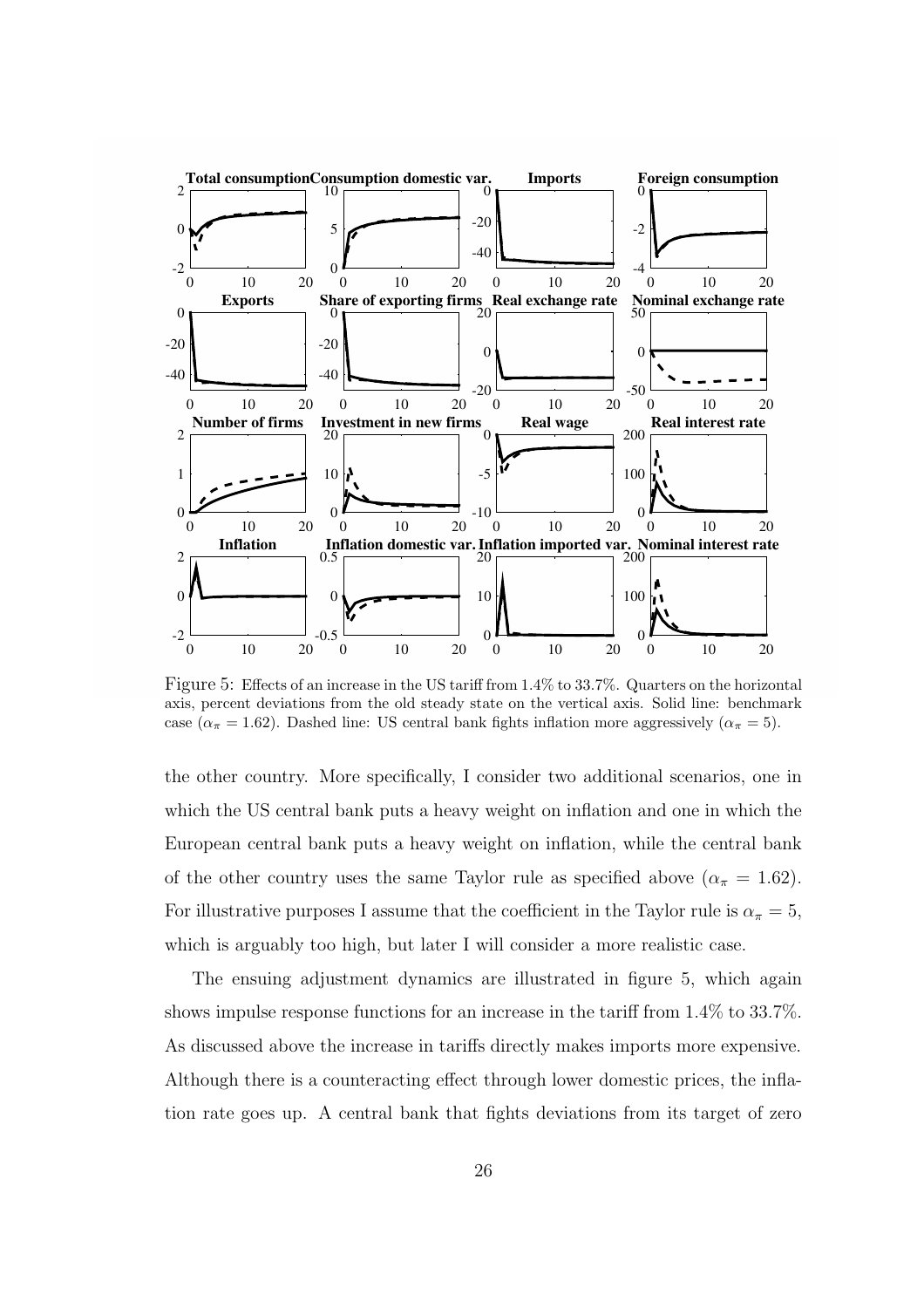inflation more aggressively will try to counteract this development by curbing aggregate demand through a higher nominal interest rate. Consequently, the real interest rate increases by more and aggregate consumption decreases much more, when monetary policy is more aggressive. Thus aggressive monetary policy enhances the short run cost of raising tariffs.

Due to the flexible nominal exchange rate mechanism contractionary monetary policy has only minor implications for the price index of imported products and thus for import demand. But the increase in the demand for domestically produced varieties is slowed down considerably with the consequence that the price index of domestically produced varieties is decreased. Put differently, due to the flexible nominal exchange rate, the central bank primarily fights inflation by pushing down the price of domestically produced varieties.

Again, I calculate the optimal tariff, i.e., the tariff without fear of retaliation, for policy makers with different planning horizons.<sup>18</sup> The result is illustrated in the upper-right panel of figure 6 which shows optimal US tariffs for the previously used benchmark (solid line, with  $\alpha_{\pi} = 1.62$ ), as well as the case when US monetary policy is more aggressive (dashed line), and when EU monetary policy is more aggressive (dot-dashed line), while the other country uses the benchmark rule.

Figure 6 reveals that in the long run, the aggressiveness of a central bank does not seem to play a role but in the short run it does. If the US features aggressive monetary policy an increase in tariffs leads to a strong drop in consumption in the initial periods. This induces policy makers with a short planning horizon to set very low tariffs, even below 10% for very short planning horizons. If the monetary authority of the EU is the aggressive one, things look very different. Tariffs chosen by the US are higher than in the benchmark calibration, but the difference is quantitatively less severe.

<sup>&</sup>lt;sup>18</sup>The result for Nash-equilibrium tariffs and cooperatively set tariffs are equivalent and available upon request.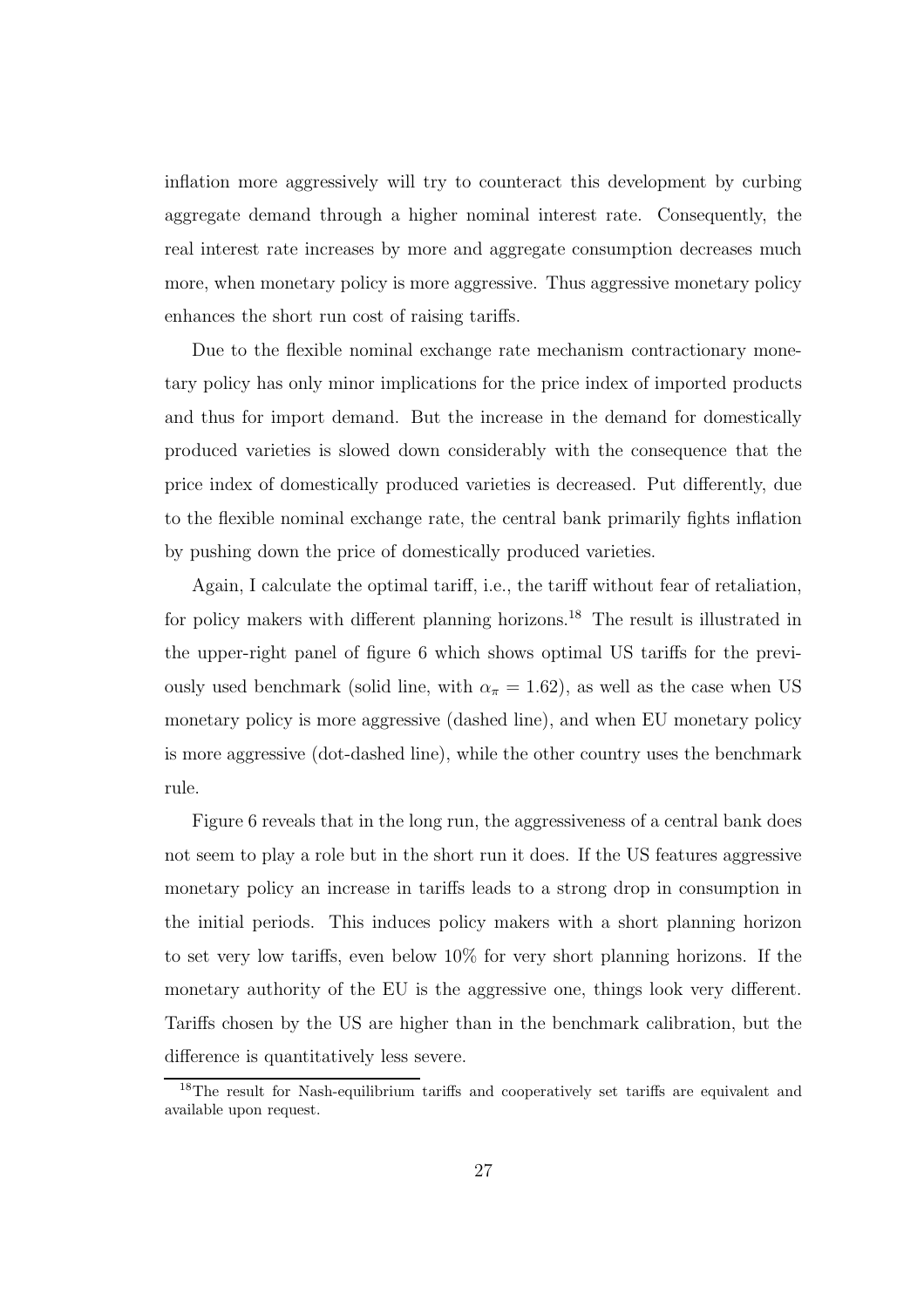

Figure 6: Optimal US tariffs - the role of monetary policy. Benchmark uses the monetary policy parameters as described in section 3 ( $\alpha_{\pi} = 1.62$ ). In the monetary policy experiments one country is assumed to deviate, while the other country sticks to the benchmark rule.

The upper-left panel of figure 6 shows the more realistic case where the more aggressive central bank uses  $\alpha_{\pi} = 2.1$ , which lies in the range of estimates for the ECB (see, e.g., Gerdesmeier and Roffia (2004)). As expected the effects still go in the same direction but are much less pronounced.

The lower two panels in figure 6 show two further alternative specifications for monetary policy. The lower-right panel shows the extreme case where one of the two central banks is so aggressive that it completely shuts off any fluctuations in inflation.<sup>19</sup> The lower-left panel shows the case where one of the two central banks does not target the output gap.<sup>20</sup>

Obviously, targeting the output gap does not matter much for the results concerning the setting of optimal tariffs. In contrast, price stability has a huge

<sup>&</sup>lt;sup>19</sup>Price stability is an important benchmark in monetary models since it is often optimal.

<sup>20</sup>The ECB's mandate is actually to target inflation but not the output gap.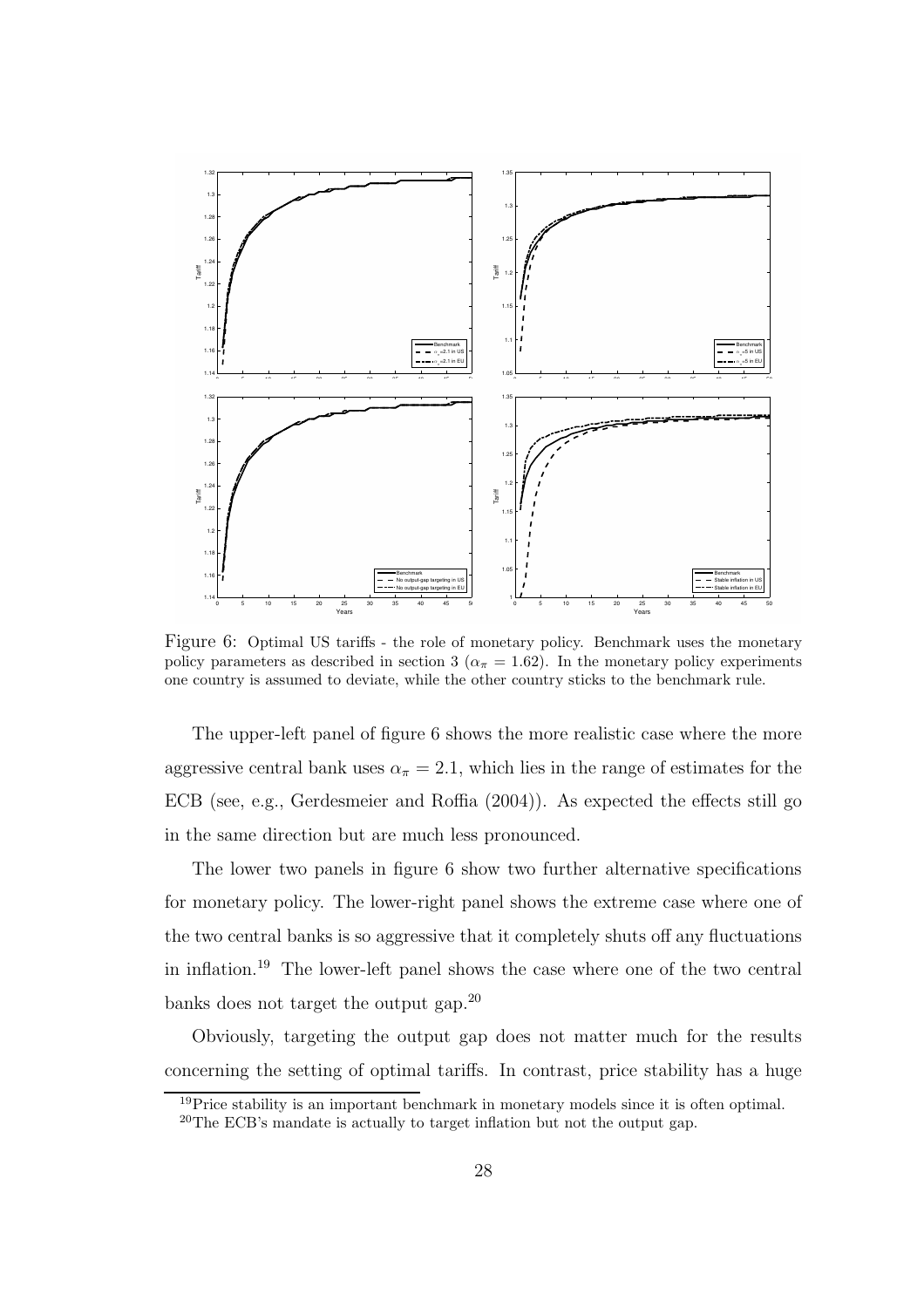impact. Price stability can only be assured by aggressively fighting changes in inflation, which implies very strong reactions to changes in tariffs. This strong reaction by the central bank makes increasing tariffs at home less attractive, especially to short-sighted politicians. Even though the long-run benefits of higher tariffs are still the same, the short-run costs are enhanced. This implies that the optimal tariff depends even more on the planning horizon of the policy maker and might be very low and even zero for policy makers who only care about the immediate future. Conversely, the aggressiveness of the foreign central bank has the opposite effect but is quantitatively less important.

#### 8 Extensions and robustness checks

This section provides several extensions and robustness checks. First a version of the model that includes an endogenous supply of the labor input is provided. In this model, the role of wage rigidity is analyzed. For the benchmark version of the model producer currency pricing was assumed, here I consider the alternative approach, local currency pricing. Finally, the role of the strength of price rigidity and the role of firm heterogeneity and endogenous firm entry is analyzed.

#### 8.1 Endogenous labor supply and wage rigidity

For the analysis so far I have assumed that the labor supply is given exogenously. In this section, I endogenize labor supply by assuming that households optimally choose it, weighing against each other the benefit of work, the wage payment, against the cost of work, the disutility that is generated by it. To incorporate wage rigidity, I follow the standard practice and assume that workers, in offering their labor supply, are monopolistic competitors. This gives them the power to set wages and charge a markup over their marginal cost of providing labor.

The utility function of a worker changes to  $E_0 \sum_{t=0}^{\infty} \beta^t \frac{C_{i,t}^{1-\sigma}}{1-\sigma} - \frac{L_{i,t}^{1+\varphi}}{1+\varphi}$ , where the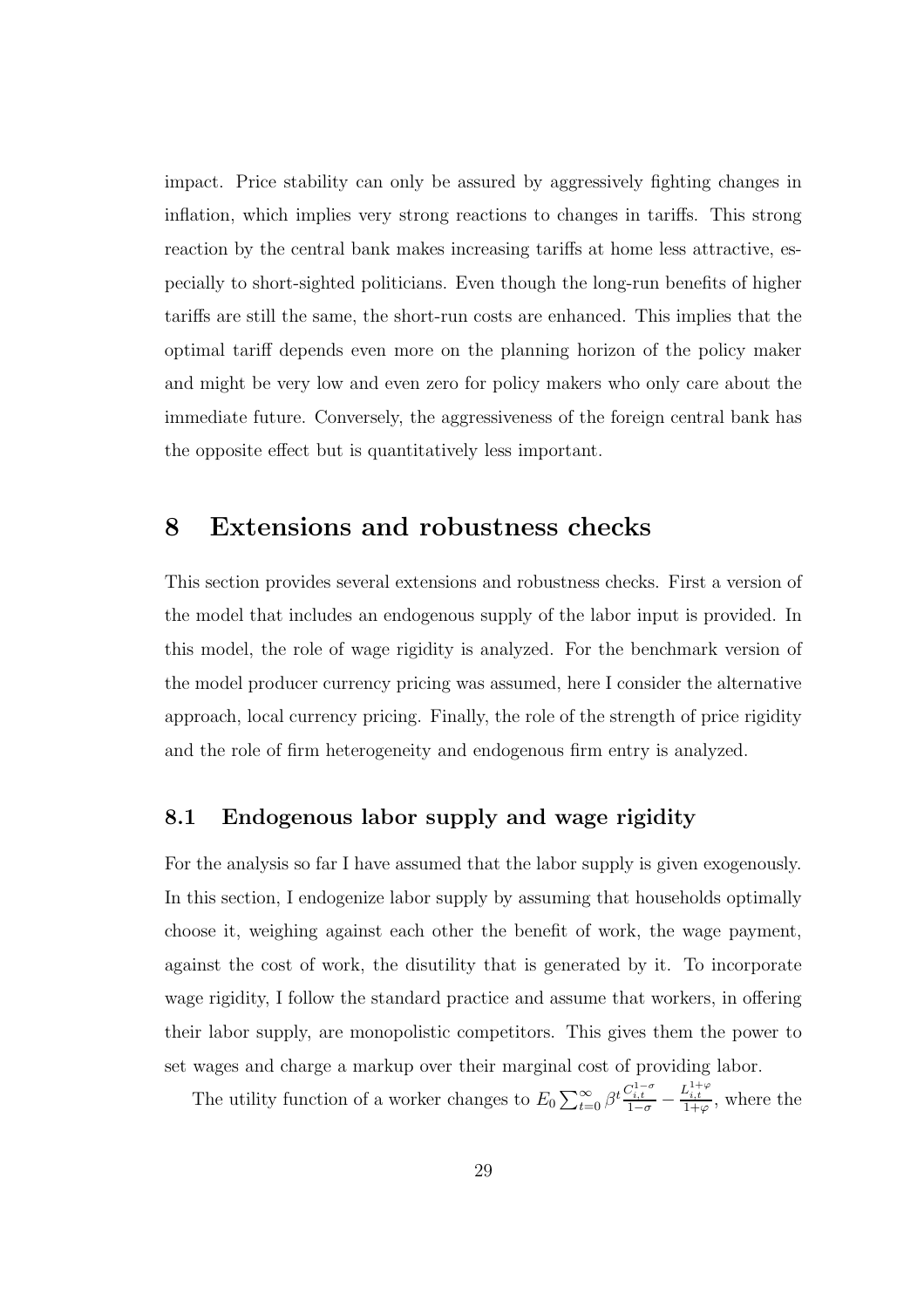last term is the disutility from providing labor and  $\varphi$  is the inverse of the Frisch elasticity of labor supply. The household chooses labor supply to maximize utility subject to its demand function  $L_i = (W_i/W)^{\phi_w}L$ , where  $\phi_w$  is the elasticity of substitution among labor varieties. Under flexible wages the corresponding first order condition is

$$
W_{i,t} = \frac{\phi_w}{\phi_w - 1} \frac{L_{i,t}^{\varphi}}{C_{i,t}^{-\sigma}}.
$$
\n(17)

Households charge a constant markup over their disutility from providing labor supply.

In this setup the question arises as to what the objective of the policy maker is. Maximizing utility would, of course, include the disutility of labor. It is, however, hardly conceivable that a politician would appreciate a decrease in employment because it increases leisure. Thus a consumption-maximizing politician is probably still the best approximation. In any case, I report here the results of both approaches. The left panel in figure 7 reports the optimal tariff set by a policy maker who only cares about consumption, while the right panel reports the optimal tariff set by a policy maker who cares about total utility.

The dashed line in figure 7 shows the implications of endogenous labor supply for the optimal setting of tariffs, while the sold line shows the benchmark used for previous simulations (e.g., the solid line in figure 2). For this exercise I assume  $\varphi = 2$  which is in the range of the micro evidence (see, e.g., Chetty, Guren, Manoli, and Weber (2013)), and  $\phi_w = 4$  as in Erceg, Henderson, and Levin (2000). It can be seen that this modification yields a quantitatively big change, the optimal tariff for a policy maker who maximizes the present discounted value over an infinite horizon drops from 31.5% to 13% for consumption maximization and to  $22\%$  for utility maximization.<sup>21</sup>

<sup>&</sup>lt;sup>21</sup>Naturally the quantitative magnitude depends on the choice of  $\varphi$ . For larger values, which imply a lower elasticity, the difference to the benchmark becomes smaller, for smaller values the difference becomes larger. Further results are available upon request.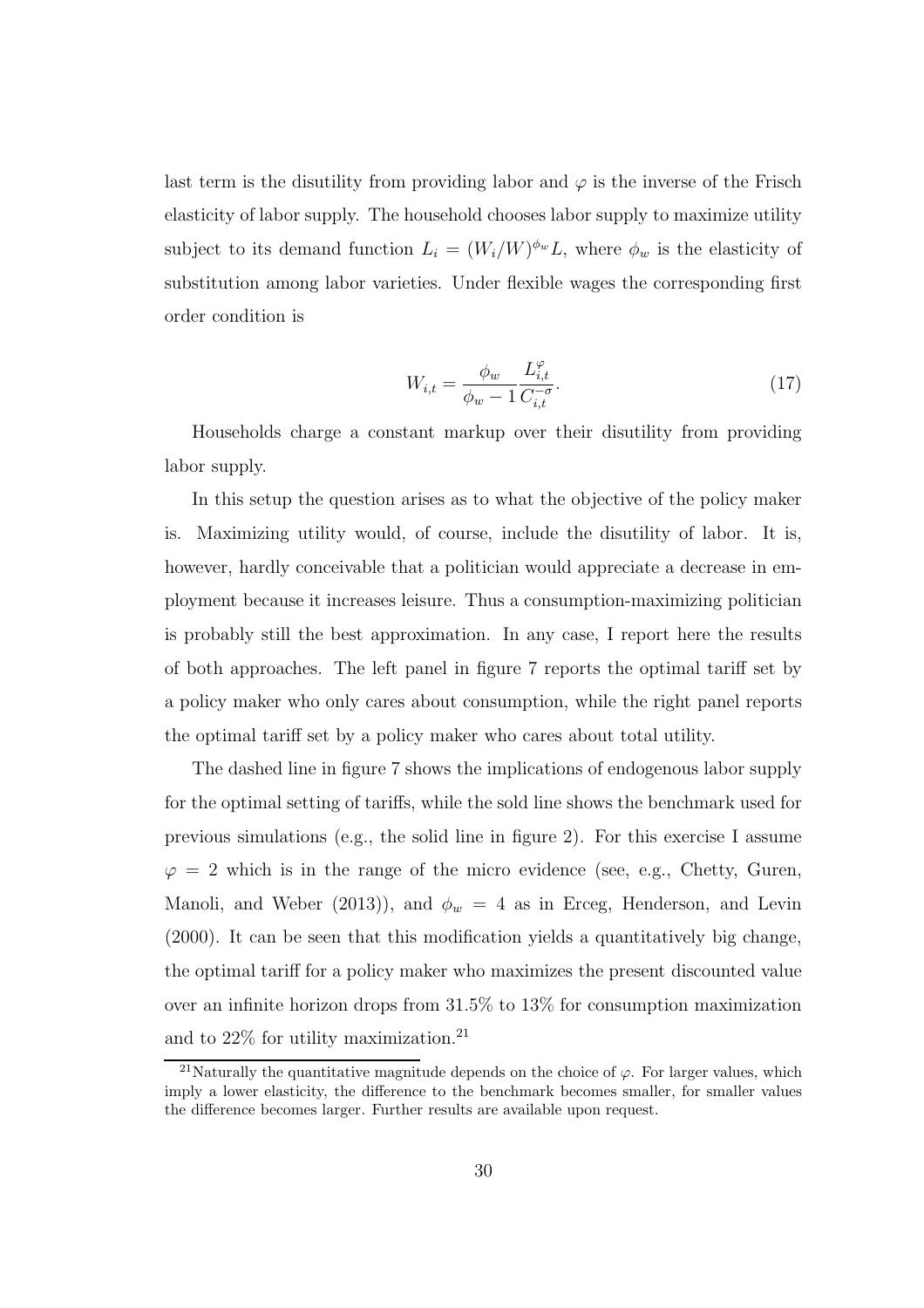The level of optimal tariffs is generally lower with endogenous labor supply, because the long run increase in consumption that is associated with an increase in tariffs induces households to reduce their labor supply, counteracting the first effect. Thus there is less to gain from raising tariffs and policy makers set lower tariffs. A policy maker who cares about utility sets a higher tariff than a policy maker who only cares about consumption because he appreciates the reduction in labor supply which reduces the disutility from work. In both scenarios it is still the case that short-sighted politicians tend to set lower tariffs.



Figure 7: Endogenous labor supply and wage rigidity; left panel: policy maker maximizes consumption; right panel: policy maker maximizes utility.

The dot-dashed line in figure 7 adds the case of wage rigidity. For this exercise I assume that changing the wage is subject to quadratic wage adjustment costs, in analogy to the quadratic price adjustment. This changes the first order condition for optimal wage-setting to

$$
\frac{W_{i,t}}{P_t} = \frac{L_{i,t}^{\varphi}}{C_{i,t}^{-\sigma}} \phi^w / \left[ \begin{array}{c} (\phi^w - 1) \left(1 - \frac{\nu^w}{2} \pi_{w,t}^2\right) + \nu^w \pi_{w,t} \left(1 + \pi_{w,t}\right) \\ -E_t \Delta_{t,t+1} \nu^w \left(1 + \pi_{w,t+1}\right)^2 \frac{\pi_{w,t+1}}{1 + \pi_{t+1}^C} \frac{L_{t+1}}{L_t} \end{array} \right].
$$

In steady state, when  $\phi^w = 0$ , this equation collapses to the constant markup in equation 17. As Erceg, Henderson, and Levin (2000) I use the same level of wage adjustment cost as for the price adjustment cost,  $\nu^w = \nu$ . For a consumption-maximizing policy maker this further pushes down the optimal tar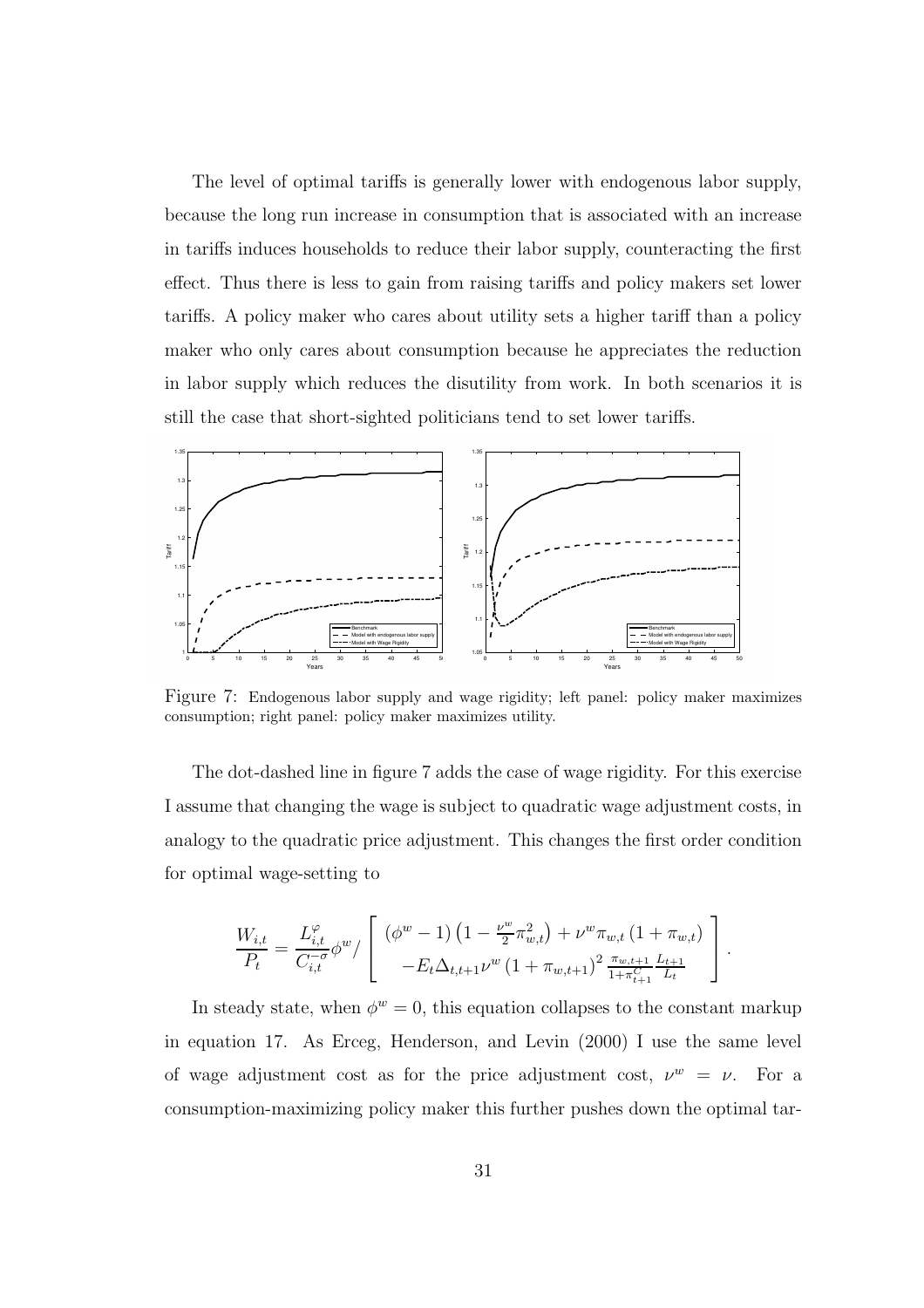iff. The reason is that under wage rigidity the drop in the real wage that follows an increase in tariffs is subdued which reduces the demand for labor. Consequently, the initial drop in the labor supply is stronger, leading to an even stronger shortrun drop in consumption. This further reduces the incentives for policy makers to raise tariffs. Note, that for this exercise the empirical tariffs for the US and the EU (1.4% and 2%) lie well inside the range of optimal tariffs for policy makers who only care about the next six years or less. Thus the dynamic perspective on the setting of tariffs can provide a rational for the empirically observed tariffs even without trade talks.

The picture looks different for utility-maximizing policy makers. The shortrun decrease in the disutility of providing labor is so strong that it actually makes raising tariffs more attractive for very short-sighted policy makers. So this scenario represents the only case where short-sighted policy makers choose higher tariffs. Note, however, that this only holds for very short-sighted policy makers. After a planning horizon of 4 years or more the old pattern, with short-sighted policy makers choosing lower tariffs, reemerges.

#### 8.2 Local currency pricing

So far I have assumed producer currency pricing (PCP), i.e., a producer sets the price charged at the foreign market in terms of its domestic currency. I will now consider the alternative case, local currency pricing, in which a producer sets the price in terms of the foreign currency. In this case the markup charged on the foreign market changes to

$$
\frac{P_{xi,t}}{P_t^*} = \phi / \left[ \begin{array}{c} (\phi - 1) \left(1 - \frac{\nu}{2} \left(\pi_{xi,t}\right)^2\right) + \nu \left(1 + \pi_{xi,t}\right) \pi_{xi,t} \\ -E_t \Delta_{t,t+1} \nu \left(1 + \pi_{xi,t+1}\right)^2 \frac{\pi_{xi,t+1}}{1 + \pi_{t+1}^{C*}} \frac{t_t^*}{t_{t+1}^*} \frac{Q_{t+1}}{Q_t} \frac{Y_{xi,t+1}}{Y_{xi,t}} \end{array} \right] \tau^* t_t^* \frac{P_{xi,t}^y}{Q_t P_t}
$$

where  $\pi_{x,t} = \frac{P_{xi,t}}{P_{min,t}}$  $\frac{\prod_{x_i,t=1}^{r_{xi,t}}-1.$ 

The left panel of figure 8 shows the optimal tariff in dependence of the plan-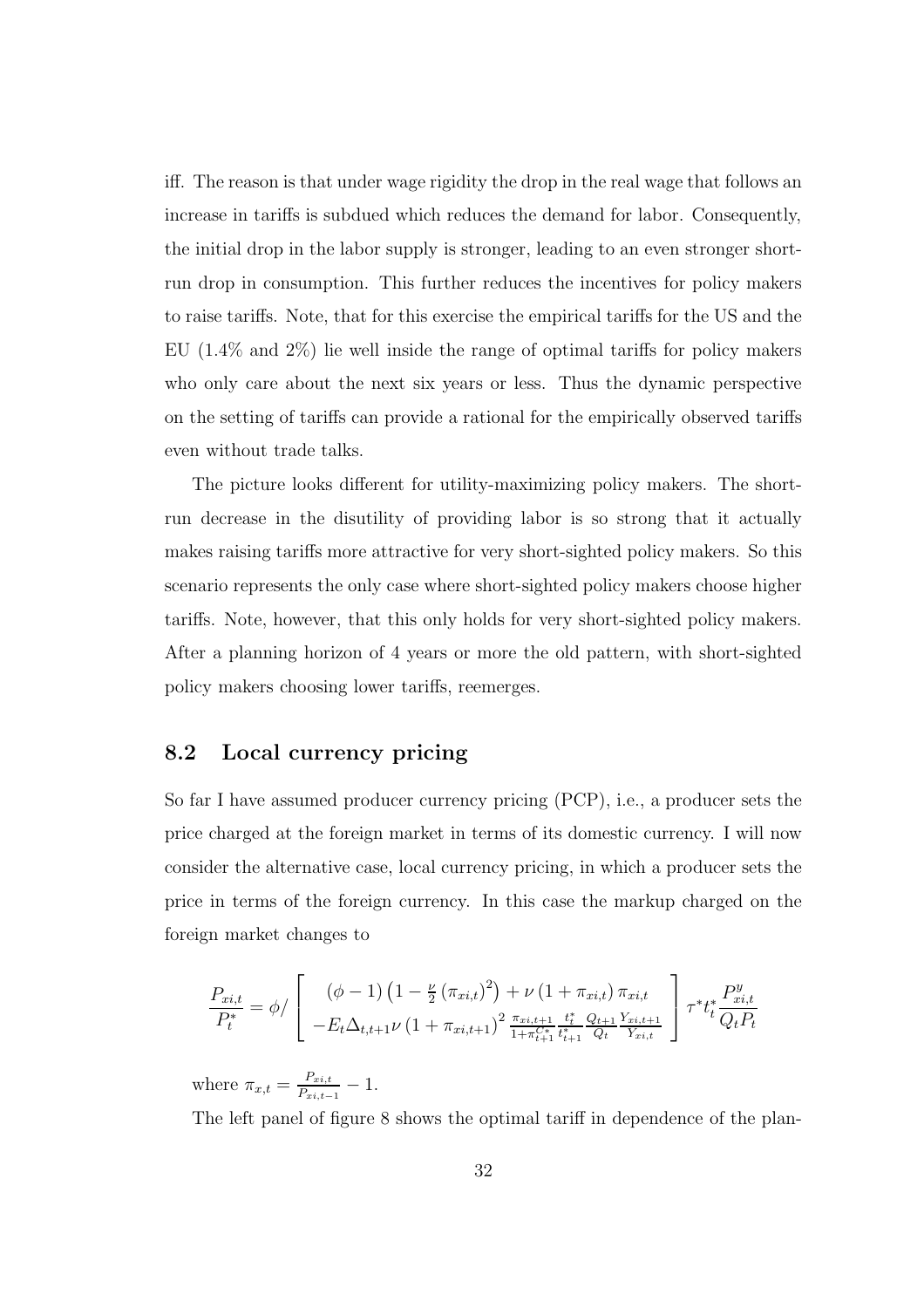ning horizon of the policy maker. Again the basic pattern remains unchanged, short-sighted policy makers tend to set lower tariffs, but in this case policy makers generally tend to set higher tariffs. The reason is that under local currency pricing a change in tariffs implies larger adjustment costs for the exporting price. This in turn implies a lower increase in inflation, a lower increase in the nominal interest rate and thus consumption can grow faster.

Remember that under PCP, producers set the foreign price in terms of the domestic currency and so whenever the tariff changes, the price charged on the foreign market automatically changes with it without implying any cost for the firms. This is different under local currency pricing. If price adjustment costs have to paid for changes in the local price, an increase in tariffs that is passed on to consumers implies an increase in price adjustment costs.

Because of this higher cost of adjusting the price (relative to PCP), price adjustment is considerably slowed down. Consequently the surge in import-price inflation is subdued and with it the increase in consumer price inflation. The central bank no longer needs to increase the nominal interest rate so strongly to fight this surge in inflation. Thus the real interest rate is lower and consumption can grow more quickly. Because of the faster growth in consumption, raising tariffs becomes more attractive to policy makers, relative to PCP. Note, however, that even in this scenario it is still the case that policy-makers tend to set lower tariffs the more short-sighted they are.

#### 8.3 The role of the extent of price rigidity

The right panel of figure 8 shows the case of increased priced adjustment costs, with  $\nu = 120$  instead of  $\nu = 80$ , as in the benchmark. The figure illustrates that this change hardly has a noticeable impact. The main effect of raising the price adjustment cost is that the deflation in domestic prices becomes slightly less severe. Consequently, aggregate inflation increases a bit more and with it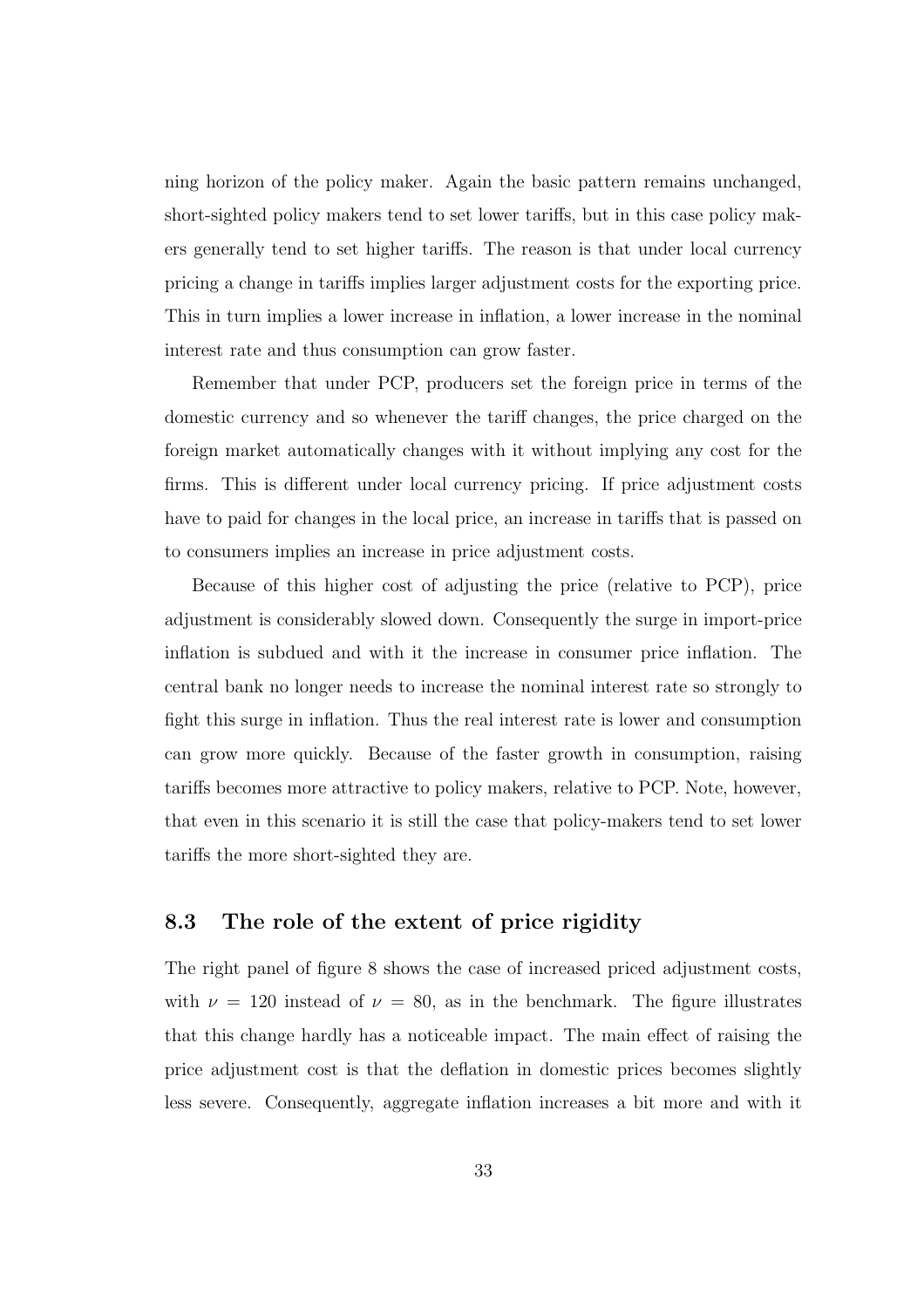

Figure 8: Local currency pricing and more price rigidity.

the nominal interest rate set by the central bank. This dampens consumption in the very short run inducing policy makers with a very short planning-horizon to set lower tariffs, but quantitatively the difference is very small.

This does, of course, not mean that the cost of adjusting prices is irrelevant. After all the cost of price adjustment is the only difference between the flexibleprice case and the rigid-price case in figure 2. But once price adjustment costs have reached a certain level, further increases in it no longer matter much.

#### 8.4 The role of plant heterogeneity and endogenous entry

This section discusses the importance of plant heterogeneity and endogenous entry for the setting of tariffs. As described above, in the benchmark version of the model an increase in tariffs induces a drop in the number of exporting plants, but an increase in plant entry, with plant entry overshooting its new long run equilibrium. The need to finance this investment puts downwards pressure on consumption during the transition process.

As the left panel of figure 9 illustrates shutting off plant heterogeneity and thus selection into export markets considerably increase the optimal tariff for policy makers of all planning horizons. The reason is that in this scenario all plants export and thus all plants are affected by the increase in tariffs, whereas only a small share of all plants exported in the model with selection into export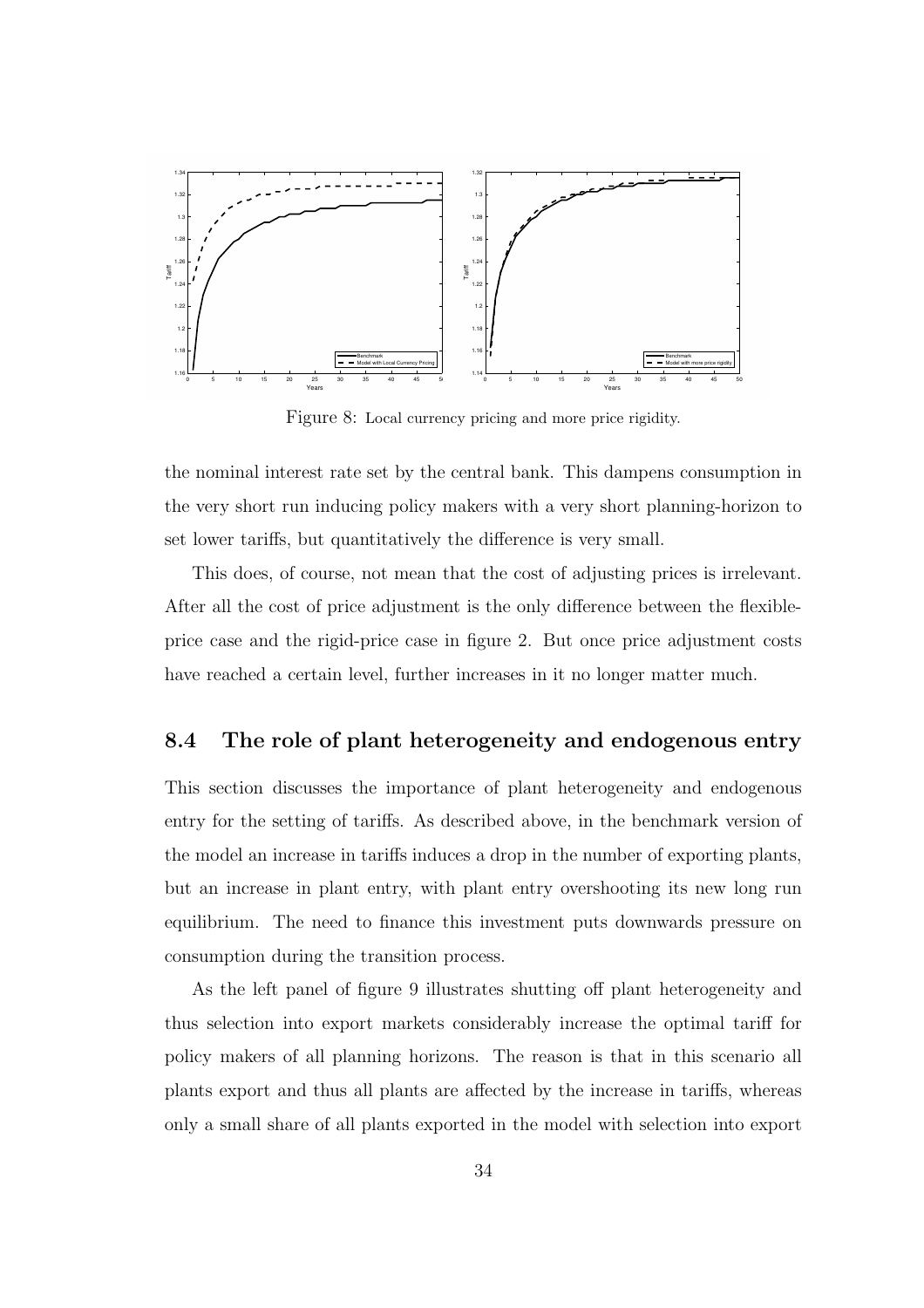markets. As a consequence the profitability of firms increases by less, relative to the benchmark. Plant investment still goes up but by much less than in the benchmark. Because fewer resources go into the creation of new plants, consumption can grow faster and approaches the new steady state level much quicker. The quicker increase in consumption makes raising tariffs more attractive and thus policy makers set higher tariffs.

The right panel of figure 9 illustrates that the same is true, and even to a bigger extent, for the version of the model in which not only plant heterogeneity is shut off, but also endogenous entry. Even policy makers with a very short planning horizon set tariffs above 35%. In this scenario there is no investment in new plants and thus no need to forgo consumption to build up the stock of plants as in the other scenarios. Consequently, consumption approaches its new steady state level much quicker. It is still the case that short-sighted politicians prefer lower tariffs, but the quantitative importance of this effect is almost negligible. We conclude that plant heterogeneity and endogenous entry matter a great deal for the setting of tariffs, a results that mirrors Felbermayr, Jung, and Larch (2013).



Figure 9: Firm heterogeneity and firm entry.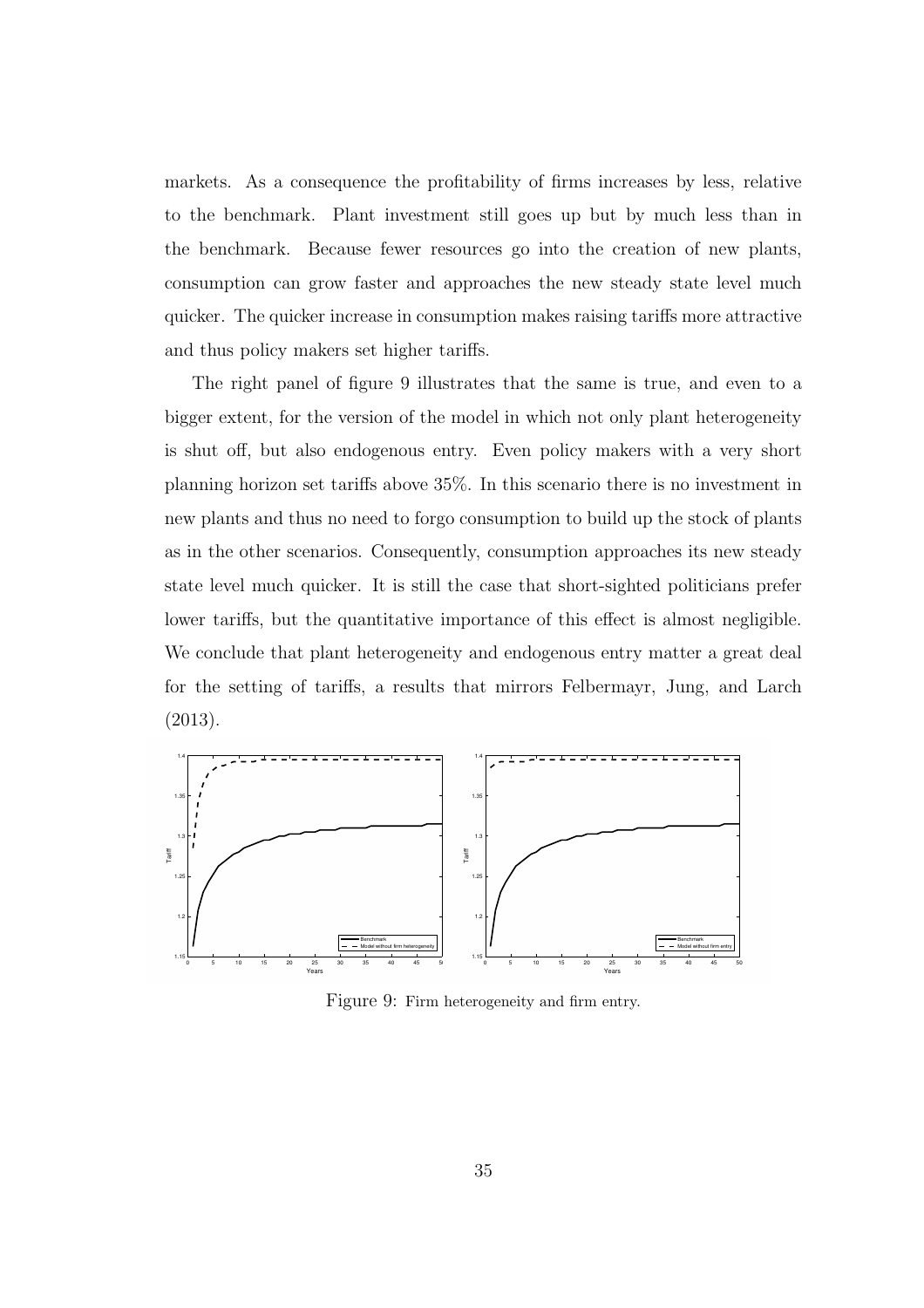## 9 Conclusion

Using a dynamic trade model with endogenous firm entry, firm heterogeneity and selection into export markets I show that nominal price rigidity and monetary policy can have important effects on the optimal setting of tariffs, a relationship so far not considered in the literature.

In response to a unilateral, permanent increase in the tariff, consumption goes up in the long run. However, nominal price rigidity tends to slow down the rise in consumption and can even lead to short run drop in consumption. The drop in consumption follows from the reduced availability of cheap imports and the temporary increase in the creation of new plants. Nominal price rigidity slows down the price decrease of domestic varieties. This slows down the increase in demand for domestically produced varieties but also increases the profits of firms and thereby the investment in new firms. Both effects tend to decrease consumption in the short run and thus nominal price rigidity slows down the adjustment to the new steady state.

If policy makers have short planning horizons (as they tend to have, due to short legislative periods), this has important consequences for the level of tariffs they choose. Nominal price rigidity can induce policy makers to set lower tariffs, because consumption growth is slowed down.

Naturally, in such an environment monetary policy begins to matter. From the macro literature it is well known that monetary policy affects the short run adjustment of most macroeconomic variables. Here monetary policy, modelled as a standard Taylor rule, counteracts the inflation following an increase in tariffs by raising the nominal interest rate and lowering aggregate demand. The more aggressively monetary policy fights inflation, the lower consumption, and thus the lower the tariffs set by a policy maker with a short planning horizon. Endogenous labor supply and wage rigidity increase the short run costs of raising tariffs even further and can help to rationalize the low tariffs observed in the data.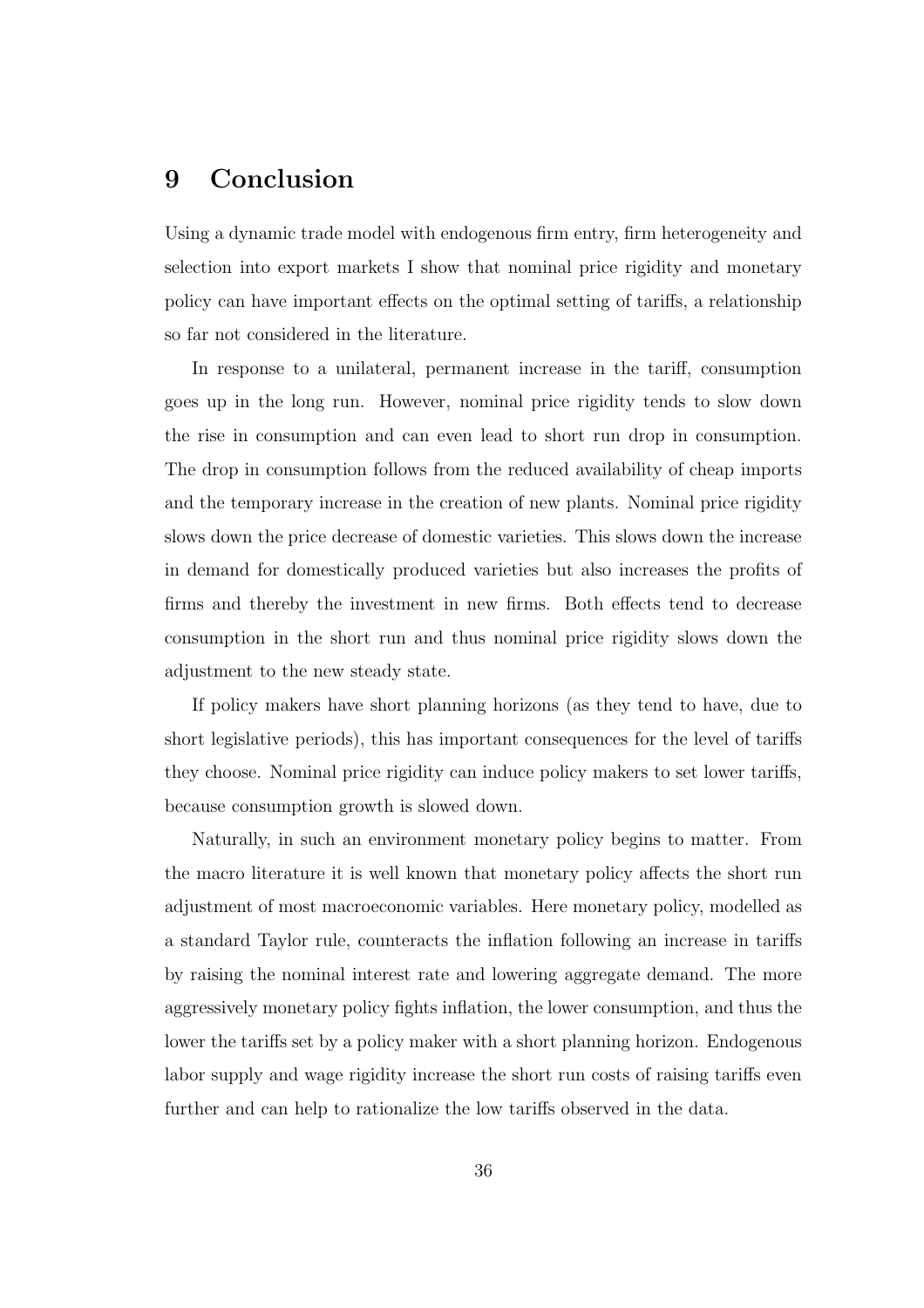## References

- ARON, J., AND J. MUELLBAUER (2007): "Inflation Dynamics and Trade Openness: With an Application to South Africa," *CEPR Discussion Paper*, 6346.
- Atkeson, A., and A. Burstein (2010): "Innovation, Firm Dynamics, and International Trade," *Journal of Political Economy*, 118(3), 433–484.
- Axtell, R. (2001): "Zipf Distributions of U.S. Firm Sizes," *Science*, 293, 1818– 1820.
- Bagwell, K., and R. Staiger (1999): "An Economic Theory of GATT," *American Economic Review*, 89(1), 215–248.
- Baldwin, R. (2005): "Heterogeneous Firms and Trade: Testable and Untestable Properties of the Melitz Model," *NBER Working Paper No. 11471*.
- BARTELSMAN, E., AND M. DOMS (2000): "Understanding Productivity: Lessons from Longitudinal Microdata," *Journal of Economic Literature*, 38(3), 569–594.
- BERGIN, P., AND C.-Y. LIN (2012): "The Dynamic Effects of Currency Union on Trade," *Journal of International Economics,* forthcoming.
- BERNARD, A., J. EATON, J. JENSEN, AND S. KORTUM (2003): "Plants and Productivity in International Trade," *American Economic Review*, 93(4), 1268– 1290.
- Bernard, A., and J. Jensen (1995): "Exports, Jobs, and Wages in US Manufacturing: 1976-87," *Brookings Papers on Economic Activity: Microeconomics*, pp. 67–112.
- (1999): "Exceptional Exporter Performance: Cause, Effect, or Both?," *Journal of International Economics*, 47(1), 1–25.
- (2004): "Why Some Firms Export," *Review of Economics and Statistics*, 86(2), 561–569.
- Bilbiie, F., F. Ghironi, and M. Melitz (2012): "Endogenous Entry, Product Variety, and Business Cycles," *Journal of Political Economy*, 120(2), 304–345.

(2016): "Monopoly power and endogenous product variety - distortions and remedies," *Working paper*.

Bond, E., and C. Syropoulos (1996): "The Size of Trade Blocs: Market Power and World Welfare Effects," *Journal of International Economics*, 40(3/4), 411–437.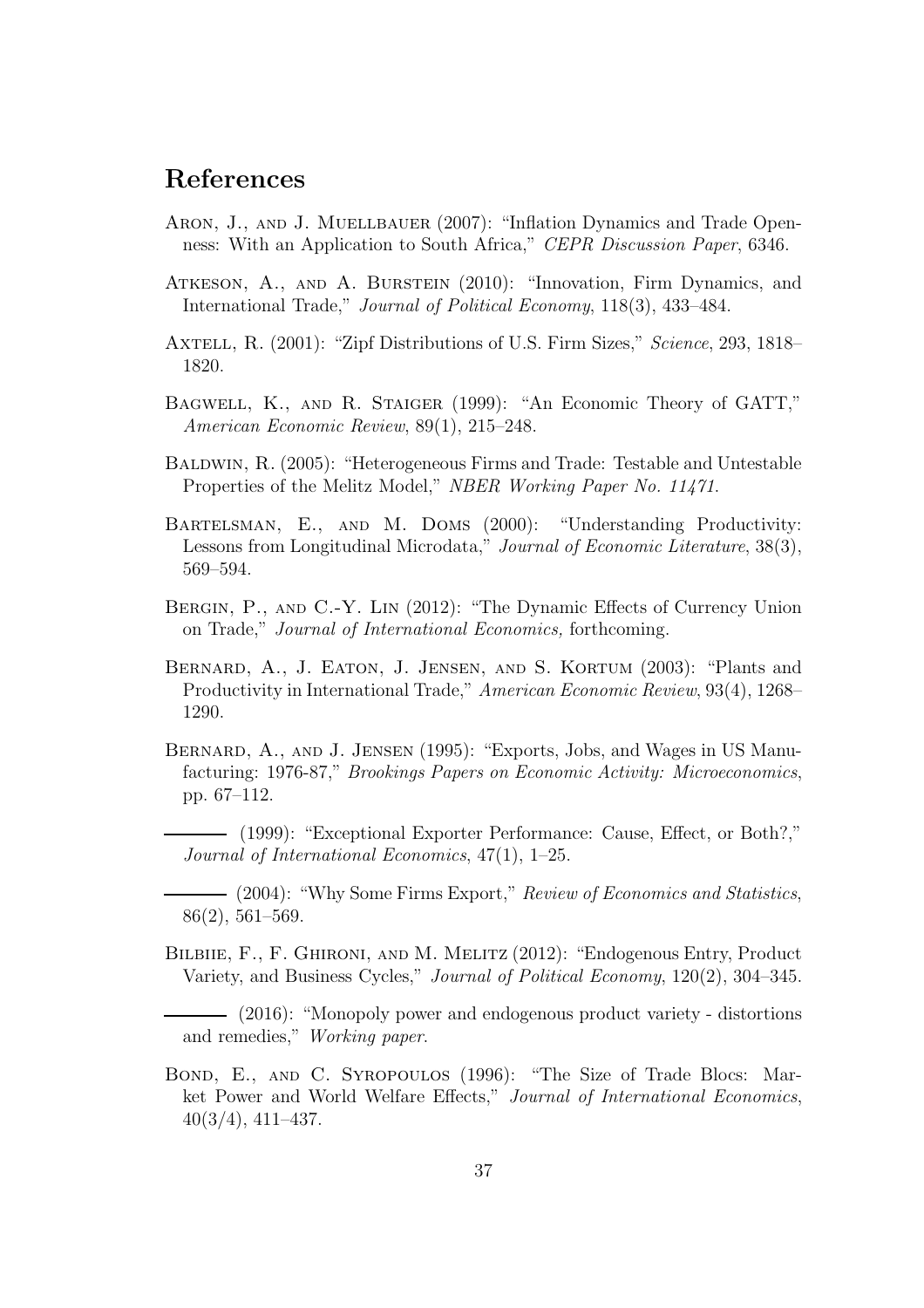- Cacciatore, M., and F. Ghironi (2014): "Trade, Unemployment, and Monetary Policy," *unpublished manuscript*, available at: https://sites.google.com/site/cacciatm/research.
- Chaney, T. (2005): "The Dynamic Impact of Trade Opening: Productivity Overshooting with Heterogeneous Firms," *unpublished manuscript*.
- Chetty, R., A. Guren, D. Manoli, and A. Weber (2013): "Does Indivisible Labor Explain the Difference between Micro and Macro Elasticities? A Meta-Analysis of Extensive Margin Elasticities," *NBER Macroeconomics Annual 2012*, 27, 1–56.
- Clarida, R., J. Gali, and M. Gertler (2000): "Monetary Policy Rules and Macroeconomic Stability: Evidence and Some Theory," *Quarterly Journal of Economics*, 115(1), 147–180.
- Clerides, S., S. Lach, and J. Tybout (1998): "Is Learning by Exporting Important? Micro-Dynamic Evidence from Columbia, Mexico, and Morocco," *Quarterly Journal of Economics*, 113(3), 903–947.
- Davis, S., and J. Haltiwanger (1992): "Gross Job Creation, Gross Job Destruction, and Employment Reallocation," *Quarterly Journal of Economics*, 107(3), 819–863.
- DEMIDOVA, S., AND A. RODR $i_{\xi}^{\perp}$ GUEZ-CLARE (2009): "Trade Policy under Firm-Level Heterogeneity in a Small Economy," *Journal of International Economics*, 78(1), 100–112.
- Dunne, T., M. Roberts, and L. Samuelson (1989): "The Growth and Failure of U.S. Manufacturing Plants," *Quarterly Journal of Economics*, 104(4), 671–698.
- ERCEG, C., D. HENDERSON, AND A. LEVIN (2000): "Optimal monetary policy with staggered wage and price contracts," *Journal of Monetary Economics*, 46, 281–313.
- Faia, E. (2009): "Ramsey Monetary Policy with Labour Market Frictions," *Journal of Monetary Economics*, 56(4), 570–581.
- Felbermayr, G., B. Jung, and M. Larch (2012): "Optimal Tariffs, Retaliation and the Welfare Loss from Tariff Wars in the Melitz Model," *Journal of International Economics*, forthcoming.
- (2013): "Optimal Tariffs, Retaliation and the Welfare Loss from Tariff Wars in the Melitz Model," *Journal of International Economics*, 89(1), 13–25.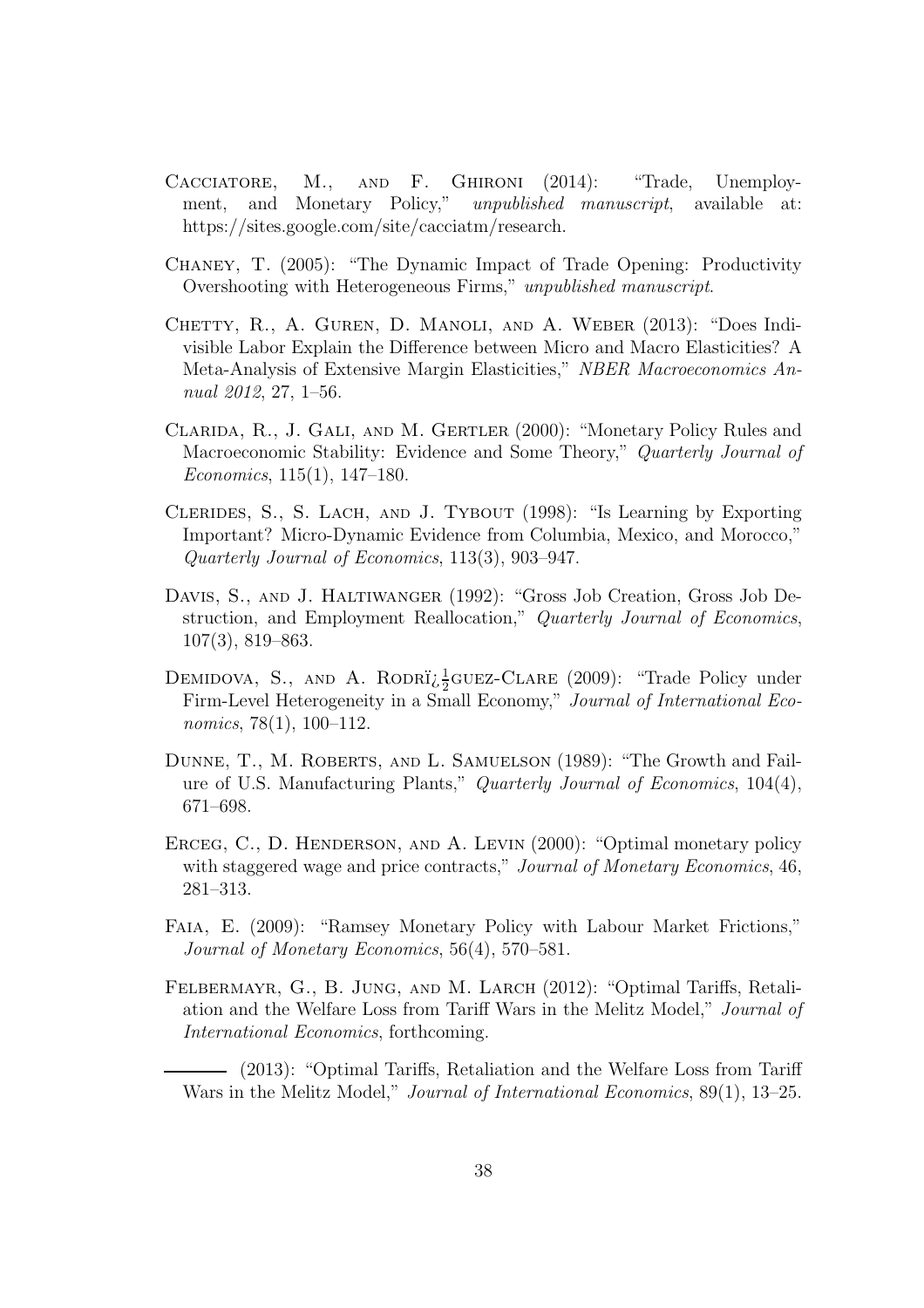- Gali, J. (2008): *Monetary Policy, Inflation, and the Business Cycle*. Princeton University Press, Princeton, New Jersey.
- Gerdesmeier, D., and B. Roffia (2004): "Empirical estimates of reaction functions for the euro area," *Swiss Journal of Economics and Statistics*, 40(1), 37–66.
- GHIRONI, F., AND M. MELITZ (2005): "International Trade and Macroeconomic Dynamics with Heterogeneous Firms," *Quarterly Journal of Economics*, 120(3), 865–915.
- Jin, J. C. (2006): "Can Openness Be an Engine of Sustained High Growth Rates and Inflation. Evidence from Japan and Korea," *International Review of Economics and Finance*, 15(2), 228–240.
- Krause, M., and T. Lubik (2007): "The (Ir)relevance of Real Wage Rigidity in the New Keynesian Model with Search Frictions," *Journal of Monetary Economics*, 54(3), 706–727.
- Krugman, P. (1991): "Is Bilateralism Bad," in: Helpman, E., and A. Razin (eds.), International Trade and Trade Policy. MIT Press, Cambridge, pp. 9–23.
- LARCH, M., AND W. LECHTHALER (2013): "Whom to Send to Doha? The Shortsighted Ones!," *Review of Economic Dynamics*, 16(4), 634–649.
- Melitz, M. (2003): "The Impact of Trade on Intra-Industry Reallocations and Aggregate Industry Productivity," *Econometrica*, 71(6), 1695–1725.
- Mukhtar, T. (2010): "Does Trade Openness Reduce Inflation? Empirical Evidence from Pakistan," *The Lahore Journal of Economics*, 15(2), 35–50.
- Ornelas, E. (2005): "Rent Destruction and the Political Viability of Free Trade Agreements," *Quarterly Journal of Economics*, 120(4), 1475–1506.
- Ossa, R. (2014): "Trade Wars and Trade Talks with Data," *American Economic Review*, 104(12), 4104–4146.
- ROBERTS, M., AND J. TYBOUT (1997): "The Decision to Export in Colombia: An Empirical Model of Entry with Sunk Costs," *American Economic Review*, 87(4), 545–564.
- Romer, D. (1993): "Openness and Inflation: Theory and Evidence," *Quarterly Journal of Economics*, 108(4), 869–903.
- SCHMITT-GROHE, S., AND M. URIBE (2003): "Closing Small Open Economy Models," *Journal of International Economics*, 61(1), 163–185.
- Yi, S. (2000): "Free-Trade Areas and Welfare: An Equilibrium Analysis," *Review of International Economics*, 8(2), 336–347.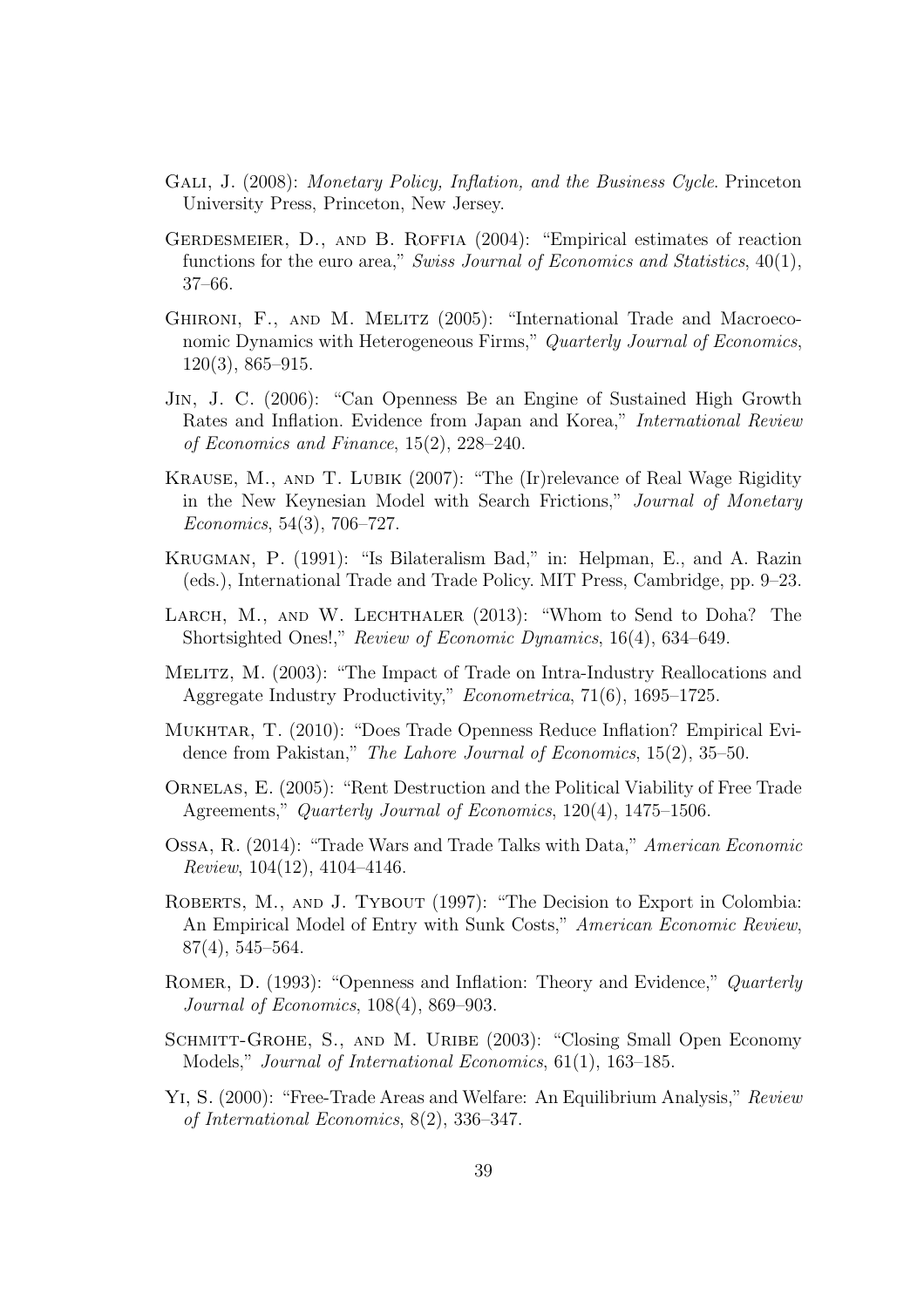# 10 Appendix

## 10.1 Model equations

$$
1 = M_{t}^{\frac{1-\phi}{1-\theta}} \bar{\rho}_{d,t}^{1-\phi} + (X_{t}^{*} M_{t}^{*})^{\frac{1-\phi}{1-\theta}} (\bar{\rho}_{x,t}^{*})^{1-\phi}
$$
\n
$$
\bar{\rho}_{x,t}^{\phi}(X_{t} M_{t})^{\frac{\theta-\phi}{1-\theta}} Y_{t}^{*} = \frac{1}{\tau^{*}} \frac{(\theta-1) k}{k - (\theta-1)} \tilde{z}_{x,t} f_{x}
$$
\n
$$
L_{t} = M_{t} \frac{\tilde{y}_{d,t}}{Z_{t} \tilde{z}_{d}} + M_{t} X_{t} \frac{\tilde{y}_{x,t}}{Z_{t} \tilde{z}_{x,t}} \tau^{*} + M_{e,t} f_{e} + M_{t} X_{t} f_{x}
$$
\n
$$
1 = (1 - \delta) \beta E_{t} \left( \frac{C_{t+1}}{C_{t}} \right)^{-\sigma} \frac{\tilde{\rho}_{d,t+1}}{\tilde{\rho}_{d,t}} \left( \frac{\mu_{d,t}}{\mu_{d,t+1}} \left( 1 - X_{t+1} \frac{f_{x}}{f_{e}} \right)
$$
\n
$$
+ \frac{1}{(\theta-1) f_{e} \tilde{z}_{d}} \left( \frac{\mu_{d,t}}{\mu_{d,t+1}} \tilde{y}_{d,t+1} + X_{t+1} \frac{Q_{t+1}}{t_{t+1}^{*}} \frac{\tilde{\rho}_{d,t+1}}{\tilde{\rho}_{d,t+1}} \frac{\mu_{d,t}}{\mu_{x,t+1}} \tilde{y}_{d,t+1} \right) \right)
$$
\n
$$
1 + i_{t} = (1 + i_{t-1})^{\alpha_{i}} \left( (1 + i) \left( 1 + \pi_{C,t} \right)^{\alpha_{*}} \tilde{y}_{t}^{\alpha_{y}} \right)^{1-\alpha_{i}}
$$
\n
$$
C_{t}^{-\sigma} (1 - \eta a_{t}^{*}) = E_{t} C_{t+1}^{-\sigma} \beta \frac{1 + i_{t}}{1 + \pi_{C,t+1}}
$$
\n
$$
M_{t} = M_{t-1} (1 - \delta) + M_{e,t-1} (1 - \delta)
$$
\n
$$
\tilde{z}_{x,t} = (k/(k - (\theta - 1)))^{1/(\theta-1)} z_{x,t}
$$